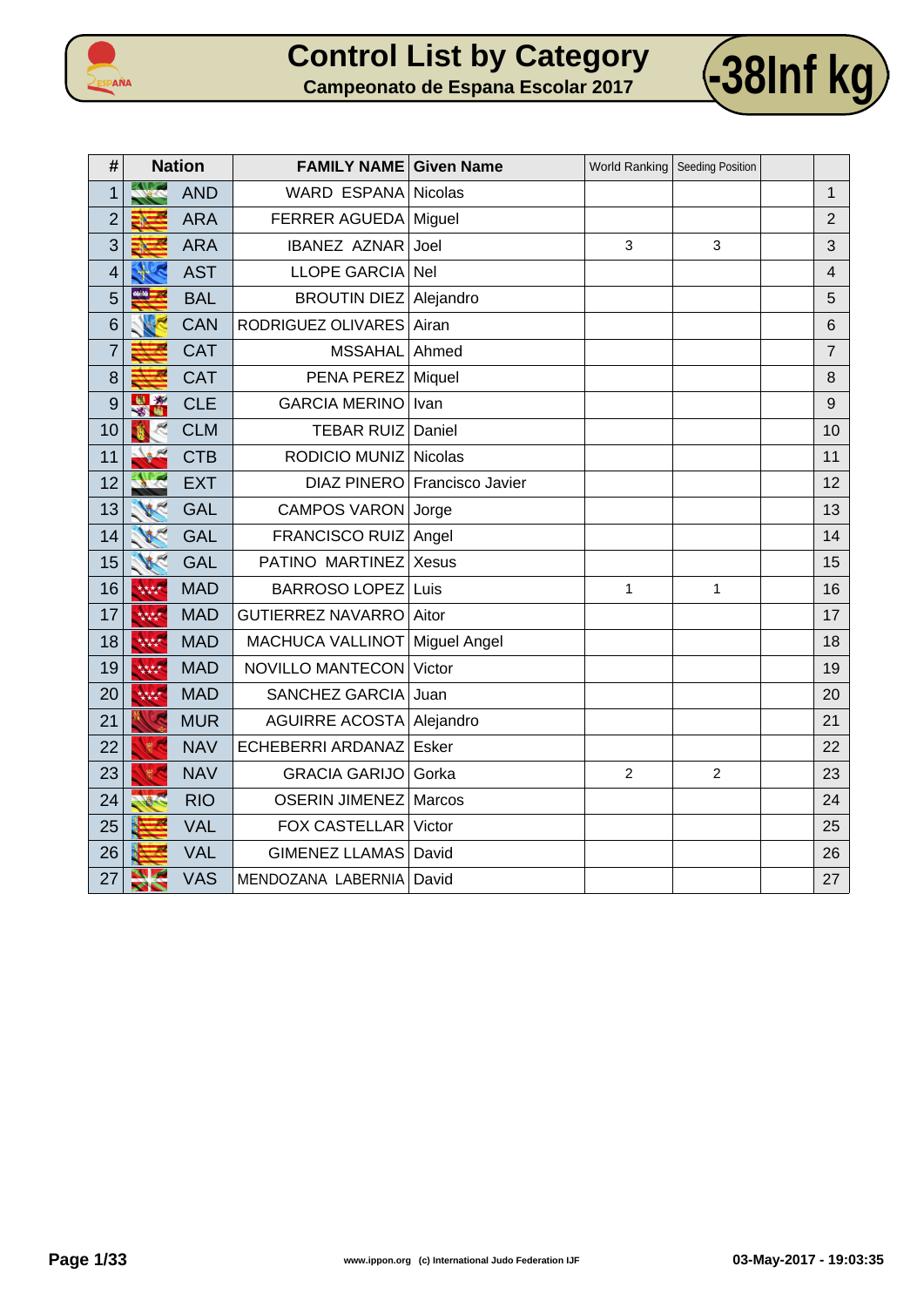



| #              |              | <b>Nation</b> | <b>FAMILY NAME Given Name</b>    |             |                | World Ranking   Seeding Position |                |
|----------------|--------------|---------------|----------------------------------|-------------|----------------|----------------------------------|----------------|
| 1              |              | <b>AND</b>    | <b>GALVEZ CORDERO</b>            | Victor      |                |                                  | $\mathbf{1}$   |
| $\overline{2}$ |              | <b>ARA</b>    | MURILLO BALDOMINOS               | Daniel      |                |                                  | $\overline{2}$ |
| 3              |              | <b>AST</b>    | <b>GONZALEZ LOPEZ</b>            | Hugo        |                |                                  | 3              |
| 4              | 46.94        | <b>BAL</b>    | <b>CABRER LLODRA</b>             | Jaume       | 1              | 1                                | $\overline{4}$ |
| 5              | <u> 444 </u> | <b>BAL</b>    | <b>MUNAR CLADERA</b>             | Juan Carlos |                |                                  | 5              |
| 6              |              | <b>CAN</b>    | <b>GARCIA SANTANA Ruben</b>      |             |                |                                  | 6              |
| $\overline{7}$ |              | <b>CAN</b>    | <b>GONZALEZ FELLMANN Mikael</b>  |             |                |                                  | $\overline{7}$ |
| 8              |              | <b>CAT</b>    | OGANESYAN Daniil                 |             |                |                                  | 8              |
| 9              | $\mathbf{x}$ | <b>CLE</b>    | <b>ANTON ZURDO</b>               | Alvaro      |                |                                  | 9              |
| 10             |              | <b>CLM</b>    | <b>GALINDO RODRIGUEZ</b>         | Cesar       |                |                                  | 10             |
| 11             |              | <b>CTB</b>    | <b>ORTIZ SOLANA</b>              | Adrian      |                |                                  | 11             |
| 12             |              | <b>EXT</b>    | <b>TERRON FERNANDEZ</b>          | Daniel      |                |                                  | 12             |
| 13             |              | <b>GAL</b>    | <b>COCINA VEIGA</b>              | Jaime       |                |                                  | 13             |
| 14             | 林林           | <b>MAD</b>    | <b>GUTIERREZ NAVARRO</b>         | Iker        |                |                                  | 14             |
| 15             | 林林           | <b>MAD</b>    | <b>MATEOS BOYO</b>               | Pablo       |                |                                  | 15             |
| 16             | 林林           | <b>MAD</b>    | <b>QUINTANILLA MARTIN Sergio</b> |             | $\overline{2}$ | $\overline{2}$                   | 16             |
| 17             | 大大大大         | <b>MAD</b>    | RODRIGUEZ JIMENO                 | Mario       |                |                                  | 17             |
| 18             | 林林           | <b>MAD</b>    | ROSADO CANAS                     | Iker        |                |                                  | 18             |
| 19             |              | <b>MUR</b>    | OTON MARIA-DOLORES               | Antonio     |                |                                  | 19             |
| 20             |              | <b>NAV</b>    | PENNEQUIN OCHOA                  | Gonzalo     |                |                                  | 20             |
| 21             |              | <b>RIO</b>    | <b>GONZALEZ LARRINAGA</b>        | Juan        |                |                                  | 21             |
| 22             |              | <b>VAL</b>    | <b>CAPRANI DE DIEGO</b>          | Guillermo   | 3              | $\mathbf{3}$                     | 22             |
| 23             |              | <b>VAL</b>    | <b>GUILLEM MARIN</b>             | Daniel      |                |                                  | 23             |
| 24             |              | <b>VAS</b>    | COLINA HERNANDEZ   Igor          |             |                |                                  | 24             |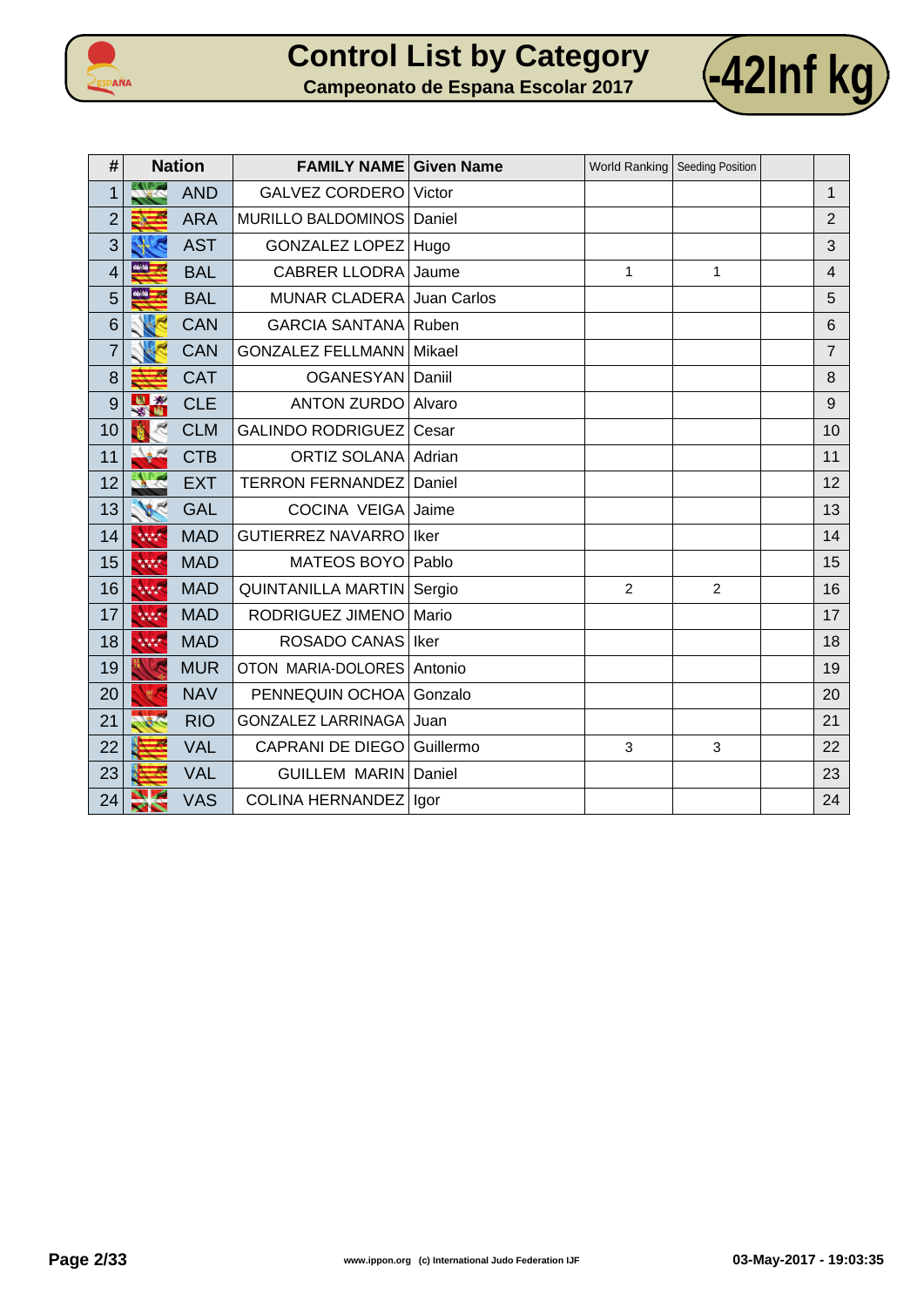



| #              |                      | <b>Nation</b> | <b>FAMILY NAME Given Name</b> |             | World Ranking | Seeding Position |                |
|----------------|----------------------|---------------|-------------------------------|-------------|---------------|------------------|----------------|
| 1              |                      | <b>AND</b>    | MORALES HERRERO               | Miguel      |               |                  | $\mathbf 1$    |
| $\overline{2}$ |                      | <b>ARA</b>    | <b>VICENTE GARDE</b>          | Roman       |               |                  | $\overline{2}$ |
| 3              |                      | <b>AST</b>    | CAMACHO ALVAREZ               | Oscar       |               |                  | 3              |
| $\overline{4}$ | 46.86 <mark>—</mark> | <b>BAL</b>    | LOZANO MULET                  | Luis        |               |                  | $\overline{4}$ |
| 5              |                      | <b>CAN</b>    | <b>GARCIA SANTANA</b>         | David       |               |                  | 5              |
| 6              |                      | <b>CAN</b>    | <b>SUAREZ ARTILES</b>         | Giovanni    | 2             | $\overline{2}$   | 6              |
| $\overline{7}$ |                      | <b>CAT</b>    | <b>BECHDEJU COLL</b>          | Marc        |               |                  | $\overline{7}$ |
| 8              | 出资<br>×.             | <b>CLE</b>    | DIEZ URCAREGUI Alejandro      |             |               |                  | 8              |
| 9              |                      | <b>CLE</b>    | JALON GONZALEZ Alejandro      |             | $\mathbf{1}$  | 1                | $\mathsf 9$    |
| 10             |                      | <b>CLM</b>    | <b>GOMEZ GUERRA</b>           | Javier      |               |                  | 10             |
| 11             |                      | <b>CTB</b>    | <b>MORALES BILBAO</b>         | Enrique     |               |                  | 11             |
| 12             |                      | <b>EXT</b>    | <b>CUPIDO MARTIN</b>          | Jose Manuel |               |                  | 12             |
| 13             |                      | <b>GAL</b>    | PORTELA RIVEIRO               | Miguel      |               |                  | 13             |
| 14             | 林林                   | <b>MAD</b>    | <b>MIER AROCO</b>             | Roberto     |               |                  | 14             |
| 15             | 林林                   | <b>MAD</b>    | <b>NEVADO MARTIN</b>          | Ivan        |               |                  | 15             |
| 16             | 林林                   | <b>MAD</b>    | <b>PASCUAL CARDENAS</b>       | Alvaro      |               |                  | 16             |
| 17             | 林林                   | <b>MAD</b>    | ROYO RUBIO                    | Sergio      |               |                  | 17             |
| 18             |                      | <b>MUR</b>    | LLAMAS LOPEZ Francisco Javier |             |               |                  | 18             |
| 19             |                      | <b>NAV</b>    | DEL POZO ALVAREZ Luis Maria   |             |               |                  | 19             |
| 20             |                      | <b>RIO</b>    | PEREZ COLLAZO                 | Alberto     |               |                  | 20             |
| 21             |                      | <b>VAL</b>    | <b>ADRIAN BALTOI</b>          | Carlos      | 3             | 3                | 21             |
| 22             |                      | <b>VAL</b>    | ARIAS SANCHEZ   Miguel        |             |               |                  | 22             |
| 23             |                      | <b>VAL</b>    | <b>CREMADES ALBERT</b>        | Alberto     |               |                  | 23             |
| 24             |                      | <b>VAS</b>    | <b>PAVON GARCIA</b>           | Erlantz     |               |                  | 24             |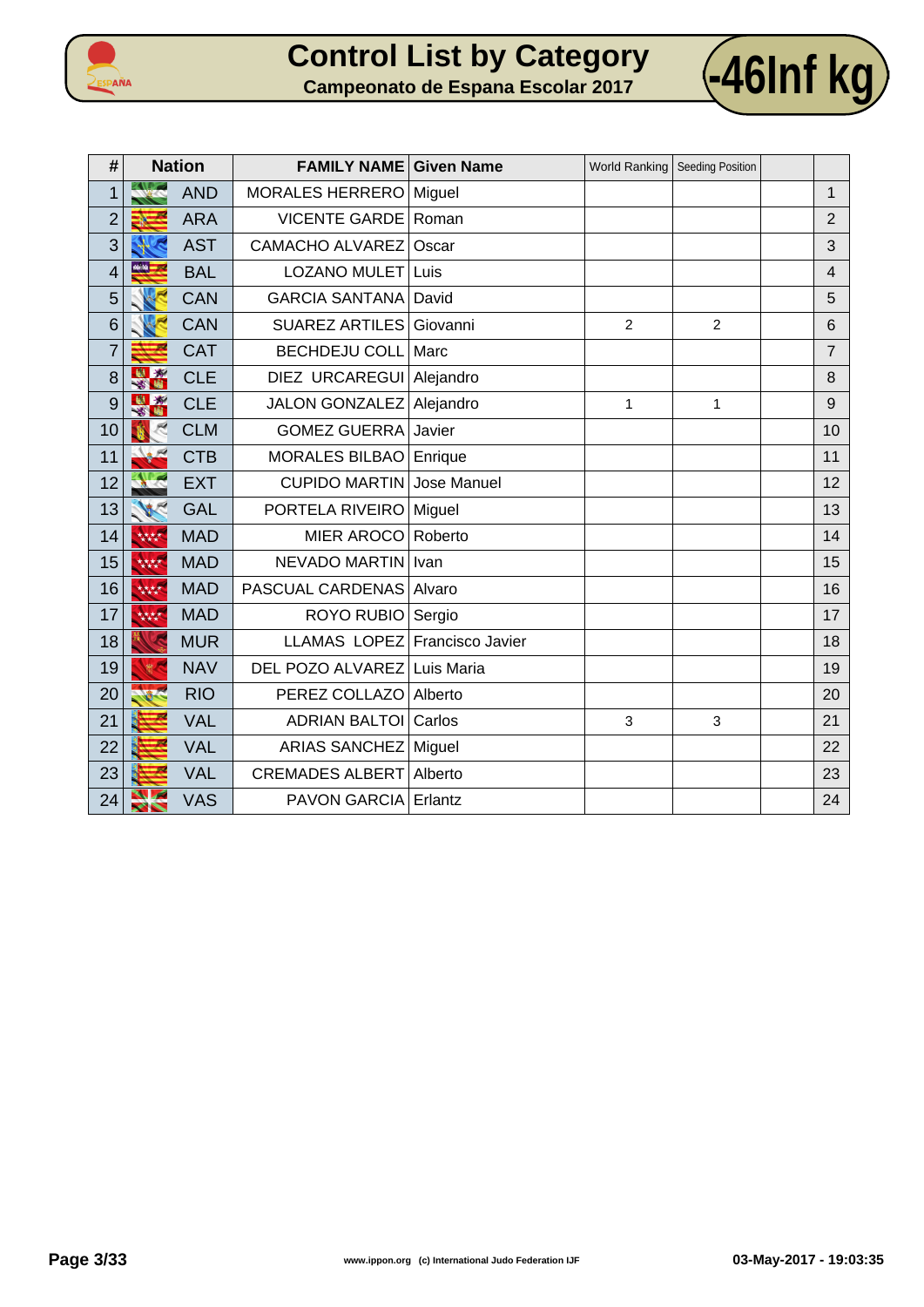



| #              |                            | <b>Nation</b> | <b>FAMILY NAME Given Name</b> |              | World Ranking   Seeding Position |                |                |
|----------------|----------------------------|---------------|-------------------------------|--------------|----------------------------------|----------------|----------------|
| 1              |                            | <b>AND</b>    | <b>JIMENEZ GAGO</b>           | Rafael       |                                  |                | $\mathbf{1}$   |
| $\overline{2}$ |                            | <b>AND</b>    | LOPEZ DIAZ                    | Jesus        |                                  |                | $\overline{2}$ |
| 3              |                            | <b>ARA</b>    | LUCIAN HORNAR                 | Rudi         |                                  |                | 3              |
| 4              |                            | <b>ARA</b>    | <b>SCHIPPMANN MAICAS</b>      | Alex         |                                  |                | $\overline{4}$ |
| 5              |                            | <b>AST</b>    | <b>CORUJEDO ZAPATERO</b>      | Iker         |                                  |                | 5              |
| 6              | 66.56                      | <b>BAL</b>    | <b>TALTALVULL MARI</b>        | Dami'?¢      |                                  |                | 6              |
| $\overline{7}$ |                            | <b>CAN</b>    | PEREZ HERNANDEZ               | Diego        |                                  |                | $\overline{7}$ |
| 8              |                            | <b>CAN</b>    | ROMERO QUEVEDO                | Ruyman       |                                  |                | 8              |
| 9              |                            | <b>CAT</b>    | <b>HERRERO HERRERA</b>        | Alex         |                                  |                | 9              |
| 10             | 樹枝<br>$\mathbf{X}$         | <b>CLE</b>    | <b>JUAN FERNANDEZ</b>         | Diego        |                                  |                | 10             |
| 11             | 图案                         | <b>CLE</b>    | MARTIN GOMEZ                  | Asier        | $\overline{2}$                   | $\overline{2}$ | 11             |
| 12             |                            | <b>CLM</b>    | ALCOLEA ALARCON               | Angel        |                                  |                | 12             |
| 13             |                            | <b>CTB</b>    | LOPEZ AGUADO   Marcos         |              |                                  |                | 13             |
| 14             |                            | <b>EXT</b>    | <b>MATEOS BADILLO</b>         | Rodrigo      |                                  |                | 14             |
| 15             | <b>VECT</b>                | <b>GAL</b>    | ROSAL RODRIGUEZ               | <b>Bruno</b> |                                  |                | 15             |
| 16             | 林林                         | <b>MAD</b>    | ANDRINAL GRACIA               | Ivan         |                                  |                | 16             |
| 17             | 大大大大                       | <b>MAD</b>    | <b>BENITEZ GIL</b>            | Roberto      |                                  |                | 17             |
| 18             | 大大大大                       | <b>MAD</b>    | SAIZ JUAN Hugo                |              |                                  |                | 18             |
| 19             | 大大大大                       | <b>MAD</b>    | <b>VILLAR FORTEA</b>          | German       |                                  |                | 19             |
| 20             |                            | <b>MUR</b>    | MARTINEZ GIMENEZ              | Nicolas      |                                  |                | 20             |
| 21             |                            | <b>NAV</b>    | <b>CAMPANA DEL VAL</b>        | Ruben        |                                  |                | 21             |
| 22             |                            | <b>RIO</b>    | <b>MARQUEZ VILLAVERDE</b>     | Javier       |                                  |                | 22             |
| 23             |                            | <b>VAL</b>    | GIMENO TRICOT David           |              | $\mathbf{1}$                     | $\mathbf{1}$   | 23             |
| 24             |                            | <b>VAL</b>    | RODA GOMEZ                    | Aaron        | 3                                | $\mathbf{3}$   | 24             |
| 25             |                            | <b>VAL</b>    | <b>TEBAR ESCORCIA</b>         | Pablo        |                                  |                | 25             |
| 26             | ╲<br>$\blacktriangleright$ | <b>VAS</b>    | LOPEZ MENDEZ                  | Asier        |                                  |                | 26             |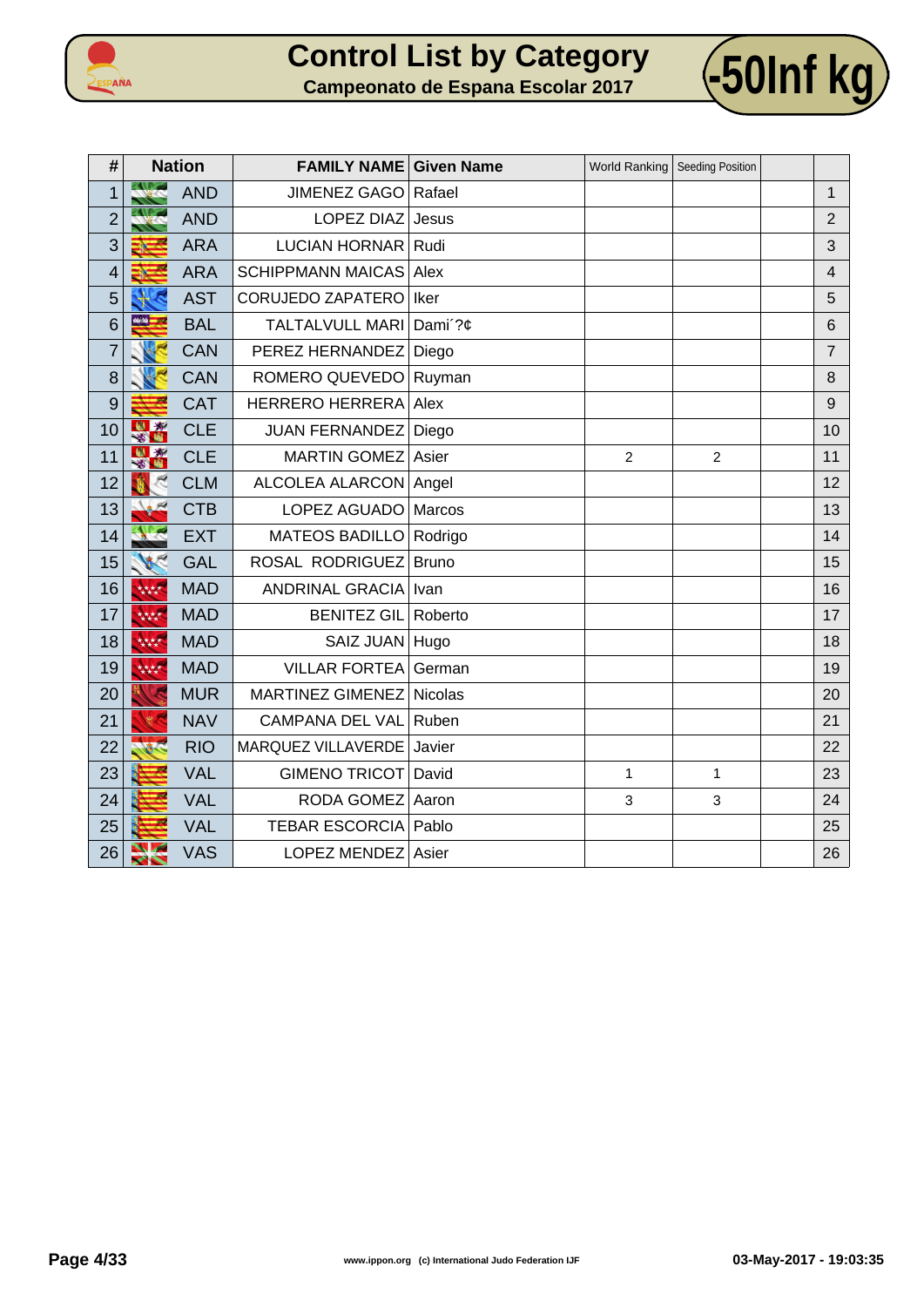



| #              |           | <b>Nation</b> | <b>FAMILY NAME Given Name</b> |              |                | World Ranking Seeding Position |                |
|----------------|-----------|---------------|-------------------------------|--------------|----------------|--------------------------------|----------------|
| 1              |           | <b>AND</b>    | <b>HEREDIA FUENTES</b>        | Jose Carlos  |                |                                | 1              |
| $\overline{2}$ |           | <b>ARA</b>    | PEREZ AGUEDA Rodrigo          |              |                |                                | $\overline{2}$ |
| 3              |           | <b>AST</b>    | ALVAREZ MARTINEZ              | Miguel       |                |                                | 3              |
| 4              | Mille and | <b>BAL</b>    | <b>TORRES CARBONELL</b>       | Mark         |                |                                | $\overline{4}$ |
| 5              |           | <b>CAN</b>    | HERNANDEZ TRUJILLO            | Johan Luis   |                |                                | 5              |
| 6              |           | <b>CAT</b>    | <b>GAMIZ FERNANDEZ</b>        | Gerard       |                |                                | $6\phantom{1}$ |
| $\overline{7}$ |           | <b>CAT</b>    | <b>SANGENIS GRAU</b>          | Pau          | $\overline{2}$ | $\overline{2}$                 | $\overline{7}$ |
| 8              | 出版        | <b>CLE</b>    | <b>AGUAYO ROMAN</b>           | Alfonso      |                |                                | 8              |
| 9              |           | <b>CLM</b>    | MARTINEZ CALLEJON             | Jorge        |                |                                | 9              |
| 10             |           | <b>CTB</b>    | <b>GONZALEZ GARCIA</b>        | Aaron        |                |                                | 10             |
| 11             |           | <b>EXT</b>    | VAZQUEZ SALAZAR               | Francisco    |                |                                | 11             |
| 12             |           | <b>GAL</b>    | <b>CANDAL GOMEZ</b>           | Joel         |                |                                | 12             |
| 13             |           | <b>GAL</b>    | PINA RODRIGUEZ                | Maximo       |                |                                | 13             |
| 14             | 林林        | <b>MAD</b>    | ARROYO MORENO                 | Eduardo      | $\overline{3}$ | 3                              | 14             |
| 15             | 林林        | <b>MAD</b>    | <b>MORALES MONTERO</b>        | Christian    |                |                                | 15             |
| 16             | 大大大大      | <b>MAD</b>    | NUEVO CUADRADO                | Pablo        |                |                                | 16             |
| 17             | 林林        | <b>MAD</b>    | PENA INSAUSTI                 | Juan         |                |                                | 17             |
| 18             | 林林        | <b>MAD</b>    | SERRANO ARIAS                 | Victor       |                |                                | 18             |
| 19             | K         | <b>MEL</b>    | <b>DRIS OUTMANI</b>           | Wasim        |                |                                | 19             |
| 20             |           | <b>MUR</b>    | ANDREU JORQUERA               | Jose Antonio |                |                                | 20             |
| 21             |           | <b>NAV</b>    | <b>SOTELO VIEDMA</b>          | Abel         |                |                                | 21             |
| 22             |           | <b>RIO</b>    | <b>MOLINA BANOS</b>           | Manuel       |                |                                | 22             |
| 23             |           | <b>VAL</b>    | GADEA JUAN   David            |              |                |                                | 23             |
| 24             |           | <b>VAL</b>    | <b>MUCI NATALIZIO</b>         | Leonardo     | $\mathbf{1}$   | 1                              | 24             |
| 25             | ╱╲        | <b>VAS</b>    | <b>CASTELLO AZPIROZ</b>       | Joseba       |                |                                | 25             |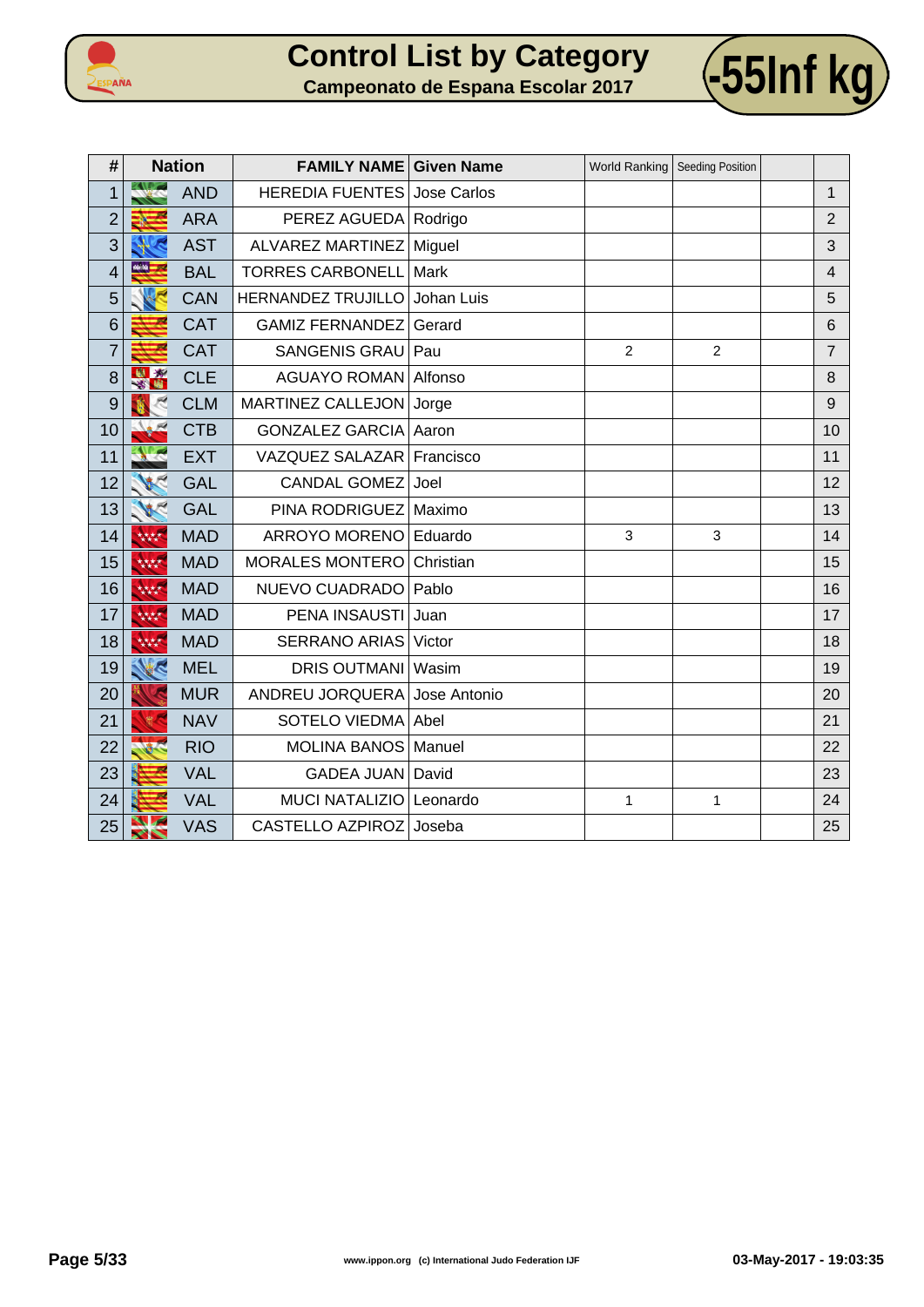



| #              |                       | <b>Nation</b> | <b>FAMILY NAME Given Name</b> |                     | <b>World Ranking</b> | <b>Seeding Position</b> |                |
|----------------|-----------------------|---------------|-------------------------------|---------------------|----------------------|-------------------------|----------------|
| $\overline{1}$ |                       | <b>AND</b>    | <b>GOMEZ MORALES</b>          | Gabriel             |                      |                         | $\mathbf{1}$   |
| $\overline{2}$ |                       | <b>ARA</b>    | RUIZ DE LA CUESTA FABREGAT    | Eduardo             |                      |                         | $\overline{2}$ |
| 3              |                       | <b>AST</b>    | <b>ABEJON PEREZ</b>           | Alberto             |                      |                         | 3              |
| 4              |                       | <b>AST</b>    | <b>MENENDEZ RUBIERA</b>       | Alfredo             |                      |                         | 4              |
| 5              | 44.44                 | <b>BAL</b>    | ESCRIVA PEREZ-CHUECO          | Gabriel             |                      |                         | 5              |
| 6              | 66.50                 | <b>BAL</b>    | <b>SANGIL SERRANO</b>         | Pablo               | $\mathbf{1}$         | $\mathbf{1}$            | 6              |
| $\overline{7}$ | 66.56 <b>.</b>        | <b>BAL</b>    | <b>USELETTI CHILLARON</b>     | Oscar               | $\overline{2}$       | $\overline{c}$          | $\overline{7}$ |
| 8              |                       | <b>CAN</b>    | <b>CHAVEZ MENDOZA</b>         | Alejandro           |                      |                         | 8              |
| 9              |                       | <b>CAT</b>    | <b>GUILLAMON CHAVEZ</b>       | Gabriel             |                      |                         | 9              |
| 10             |                       | <b>CLE</b>    | RODRIGUEZ ROMERO              | Martin              |                      |                         | 10             |
| 11             |                       | <b>CLM</b>    | <b>INIESTA ORTIZ</b>          | Mateo               |                      |                         | 11             |
| 12             |                       | <b>CLM</b>    | <b>PRADILLOS RUIZ</b>         | Samuel              |                      |                         | 12             |
| 13             |                       | <b>CTB</b>    | <b>DIAZ CABALLERO</b>         | David               |                      |                         | 13             |
| 14             |                       | <b>GAL</b>    | <b>COUTO SOLLA</b>            | Diego               |                      |                         | 14             |
| 15             | 大大大大                  | <b>MAD</b>    | <b>BARDERAS BLAZQUEZ</b>      | <b>Miguel Angel</b> |                      |                         | 15             |
| 16             | 林林                    | <b>MAD</b>    | <b>MATEOS SANCHEZ</b>         | Gonzalo             |                      |                         | 16             |
| 17             | 林林                    | <b>MAD</b>    | RODRIGUEZ JIMENEZ             | Alberto             |                      |                         | 17             |
| 18             | 林林                    | <b>MAD</b>    | SANTAMARIA RODRIGUEZ          | Aaron               |                      |                         | 18             |
| 19             |                       | <b>MUR</b>    | MORENO HERNANDEZ              | Angel               |                      |                         | 19             |
| 20             |                       | <b>NAV</b>    | <b>BERASTEGUI ALBILLOS</b>    | Alejandro           |                      |                         | 20             |
| 21             |                       | <b>RIO</b>    | JAMARASHIVILI ABASHIDZE       | Petre               |                      |                         | 21             |
| 22             |                       | <b>VAL</b>    | FERNANDEZ GALLAY              | Nicolas             |                      |                         | 22             |
| 23             |                       | <b>VAL</b>    | <b>FERNANDEZ LLORIS</b>       | Emilio              | 3                    | 3                       | 23             |
| 24             | $\blacktriangleright$ | <b>VAS</b>    | <b>GAYDOU CASTANO</b>         | Edorta              |                      |                         | 24             |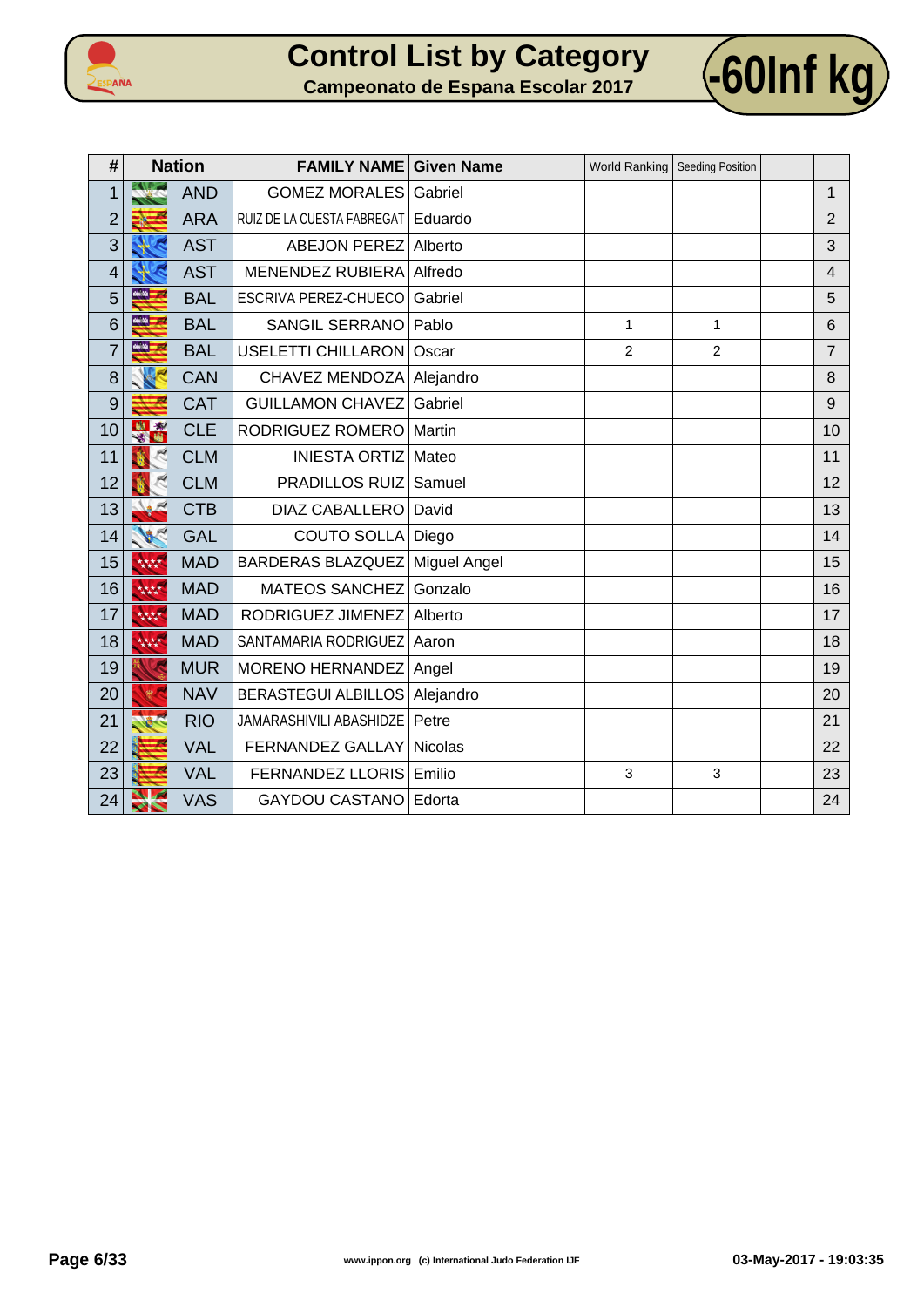



| #              |                       | <b>Nation</b> | <b>FAMILY NAME</b>      | <b>Given Name</b> | World Ranking   Seeding Position |                |                |
|----------------|-----------------------|---------------|-------------------------|-------------------|----------------------------------|----------------|----------------|
| 1              |                       | <b>AND</b>    | <b>ALVAREZ MARTINEZ</b> | Hugo              |                                  |                | $\mathbf{1}$   |
| $\overline{2}$ |                       | <b>AND</b>    | DELGADO ALFONSO         | Daniel            |                                  |                | $\overline{2}$ |
| 3              |                       | <b>ARA</b>    | <b>BULMAGA</b>          | Liviu Basilica    |                                  |                | 3              |
| $\overline{4}$ |                       | <b>AST</b>    | <b>MUNIZ RODRIGUEZ</b>  | Alberto           |                                  |                | $\overline{4}$ |
| 5              |                       | <b>BAL</b>    | PARDO SERGETZ           | Soni              |                                  |                | 5              |
| 6              |                       | <b>CAN</b>    | MENDOZA VEGA   Diego    |                   |                                  |                | 6              |
| $\overline{7}$ |                       | <b>CAN</b>    | <b>RUANO HANKE</b>      | Aimede Yacoan     | 3                                | 3              | $\overline{7}$ |
| 8              |                       | <b>CAT</b>    | BA                      | Kindi             |                                  |                | 8              |
| 9              |                       | <b>CAT</b>    | LE MONZE                | Antoine           | $\mathbf{1}$                     | 1              | 9              |
| 10             |                       | <b>CAT</b>    | <b>VALLS MAYOR</b>      | Ermias            |                                  |                | 10             |
| 11             | 3<br>囓                | <b>CLE</b>    | <b>CASTRILLO MORENO</b> | Yeray             |                                  |                | 11             |
| 12             |                       | <b>CLM</b>    | MORENO CONESA           | Daniel            |                                  |                | 12             |
| 13             |                       | <b>CTB</b>    | <b>LAMSFUS CUBERO</b>   | Angel             |                                  |                | 13             |
| 14             |                       | <b>GAL</b>    | <b>FALCES RODRIGUEZ</b> | Sergio            |                                  |                | 14             |
| 15             | 林林                    | <b>MAD</b>    | <b>CEJUDO CRISTOBAL</b> | Guillermo         |                                  |                | 15             |
| 16             | 林林                    | <b>MAD</b>    | DIAZ-FLORES BASCUNANA   | Alejandro         |                                  |                | 16             |
| 17             | 林林                    | <b>MAD</b>    | LAZARO MOLINA           | Sergio            |                                  |                | 17             |
| 18             | 林林                    | <b>MAD</b>    | ROLDAN BELTRAN Sergio   |                   |                                  |                | 18             |
| 19             |                       | <b>MUR</b>    | <b>FERNANDEZ GARCIA</b> | Pedro Jose        |                                  |                | 19             |
| 20             |                       | <b>NAV</b>    | ZULAIKA IRIGOYEN Aritz  |                   |                                  |                | 20             |
| 21             |                       | <b>RIO</b>    | <b>REINARES RODRIGO</b> | Diego             |                                  |                | 21             |
| 22             |                       | <b>VAL</b>    | KARATAYEU               | Ivan              | $\overline{2}$                   | $\overline{2}$ | 22             |
| 23             |                       | <b>VAL</b>    | <b>TIMCHUK</b>          | Illya             |                                  |                | 23             |
| 24             | $\blacktriangleright$ | <b>VAS</b>    | LOPEZ ROMAN             | Xabat             |                                  |                | 24             |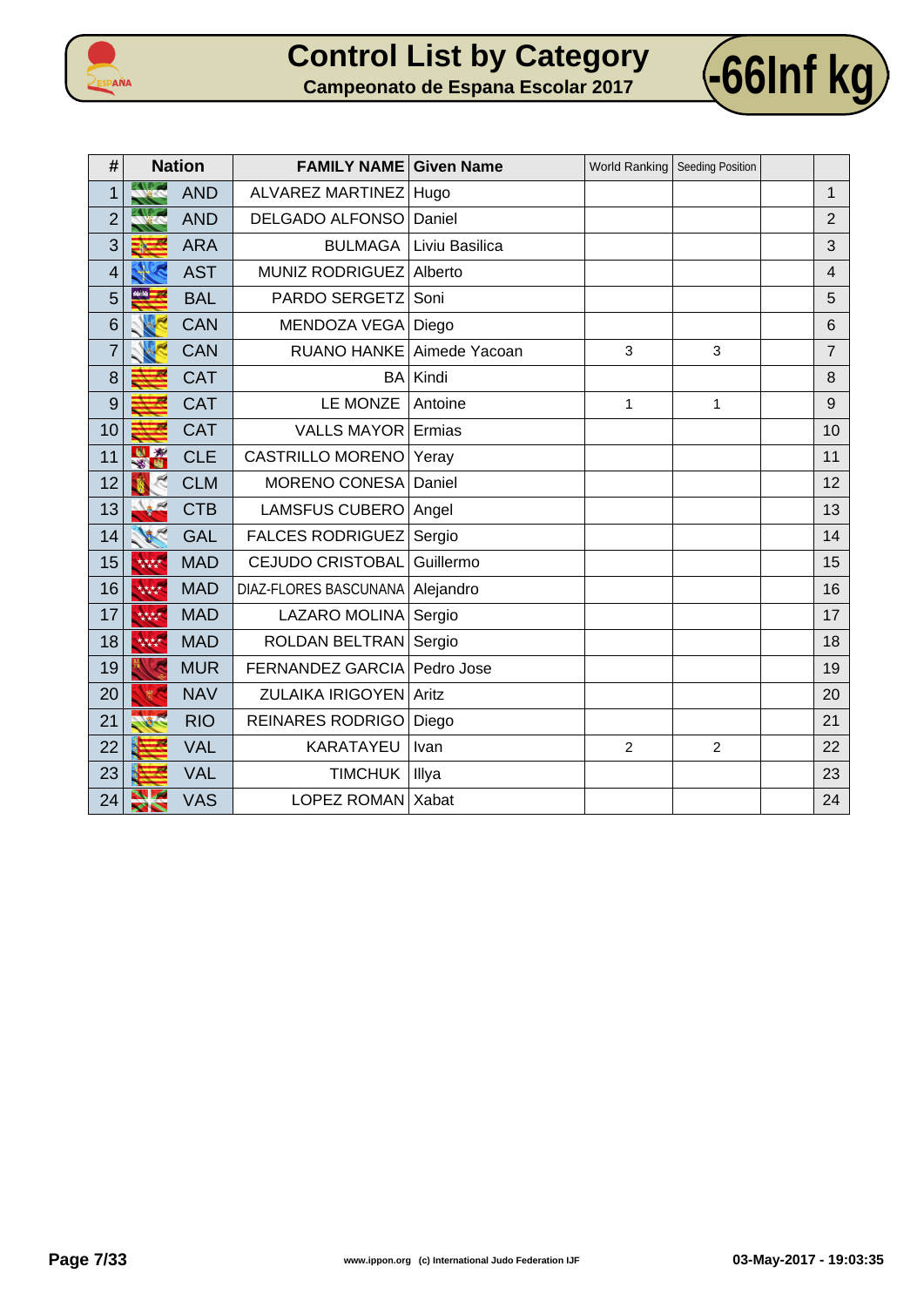



| #              |                            | <b>Nation</b> | <b>FAMILY NAME Given Name</b> |                    | <b>World Ranking</b> | Seeding Position |                |
|----------------|----------------------------|---------------|-------------------------------|--------------------|----------------------|------------------|----------------|
| $\mathbf 1$    | <b>ALC</b>                 | <b>AND</b>    | <b>BADIU</b>                  | Andrei             |                      |                  | $\mathbf{1}$   |
| $\overline{2}$ |                            | <b>ARA</b>    | <b>ARA PARRON</b>             | Javier             |                      |                  | $\overline{2}$ |
| 3              |                            | <b>AST</b>    | SAN MARTIN GONZALEZ           | Mario              |                      |                  | 3              |
| 4              | saisa <mark>.</mark>       | <b>BAL</b>    | <b>DEVESA TUGORES</b>         | Lee Mafue          |                      |                  | $\overline{4}$ |
| 5              | 66.66                      | <b>BAL</b>    | LAZAR                         | Mario Alexandru    | $\overline{c}$       | $\overline{2}$   | 5              |
| 6              |                            | <b>CAN</b>    | RODRIGUEZ MC-FEAT             | Willian            | $\mathbf{1}$         | 1                | $6\phantom{1}$ |
| $\overline{7}$ |                            | <b>CAN</b>    | <b>TEJERA GONZALEZ</b>        | <b>Marcos</b>      |                      |                  | $\overline{7}$ |
| 8              |                            | <b>CAT</b>    | <b>MOLINA INOJOSA</b>         | Kaisan             |                      |                  | 8              |
| 9              |                            | CAT           | RUEDA MANCHO                  | Jordi              |                      |                  | $9$            |
| 10             | 樹物<br>客間                   | <b>CLE</b>    | VOLOSIN Serghei               |                    |                      |                  | 10             |
| 11             |                            | <b>CLM</b>    | <b>CASCALES GONZALEZ</b>      | Pablo              |                      |                  | 11             |
| 12             |                            | <b>CTB</b>    | <b>SAMPEDRO VICENTE</b>       | Alfonso            |                      |                  | 12             |
| 13             |                            | <b>EXT</b>    | <b>BEJARANO ANTONIO</b>       | Leon               |                      |                  | 13             |
| 14             |                            | <b>GAL</b>    | <b>IGLESIAS RODRIGUEZ</b>     | Jose               |                      |                  | 14             |
| 15             |                            | <b>GAL</b>    | SALVADO CARRILLO              | Diego              |                      |                  | 15             |
| 16             | 林林                         | <b>MAD</b>    | ARJONILLA QUINTANA            | Manuel             |                      |                  | 16             |
| 17             | 大大大大                       | <b>MAD</b>    | <b>BLAZQUEZ CODES</b>         | Pablo              |                      |                  | 17             |
| 18             | 林林                         | <b>MAD</b>    | <b>ILLAN MORALES</b>          | David              |                      |                  | 18             |
| 19             | 大大大大                       | <b>MAD</b>    | SANCHEZ FONTECHA              | Angel              |                      |                  | 19             |
| 20             |                            | <b>MUR</b>    | <b>MOLINA CARRILLO</b>        | Jesus              |                      |                  | 20             |
| 21             |                            | <b>NAV</b>    | <b>BOILLOS ECHEVERRIA</b>     | Inigo              |                      |                  | 21             |
| 22             |                            | <b>NAV</b>    | ZAMBRANO CEDENO               | <b>Maikel Raul</b> |                      |                  | 22             |
| 23             |                            | <b>RIO</b>    | <b>QUINTIN OTEIZA</b>         | Jorge              |                      |                  | 23             |
| 24             |                            | <b>RIO</b>    | VILLANUEVA ASENJO             | Hugo               | 3                    | 3                | 24             |
| 25             |                            | <b>VAL</b>    | <b>TREMINO RAMIREZ</b>        | Bryan              |                      |                  | 25             |
| 26             | W<br>$\blacktriangleright$ | <b>VAS</b>    | CARRERA SALSAMENDI            | Amets              |                      |                  | 26             |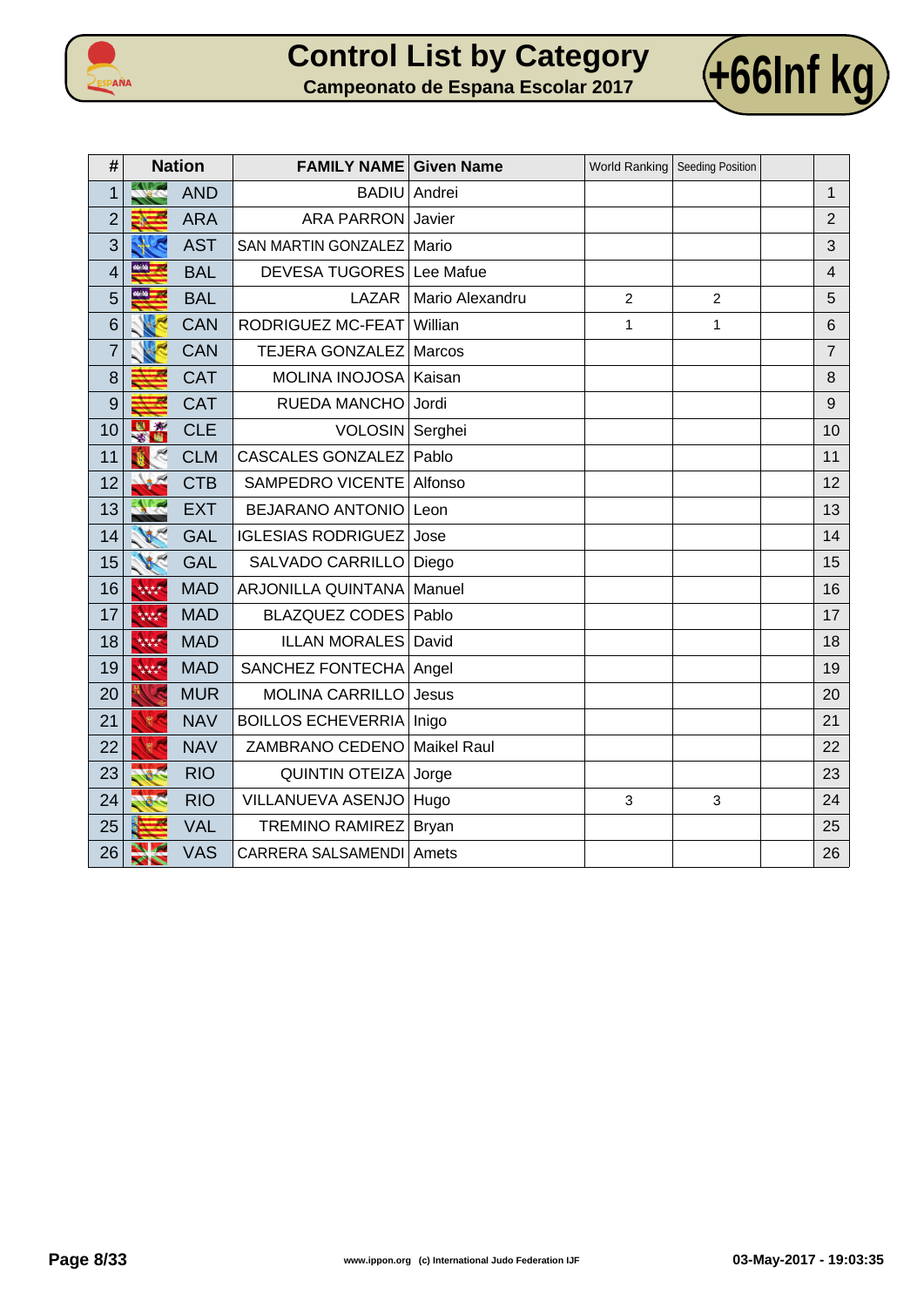



| #              |              | <b>Nation</b> | <b>FAMILY NAME Given Name</b>  |               |                | World Ranking   Seeding Position |                 |
|----------------|--------------|---------------|--------------------------------|---------------|----------------|----------------------------------|-----------------|
| 1              |              | <b>AND</b>    | <b>ORCERA CASADO</b>           | Sergio        |                |                                  | $\mathbf{1}$    |
| $\overline{c}$ |              | <b>ARA</b>    | FLETA PALOS Angel              |               |                |                                  | $\overline{2}$  |
| 3              |              | <b>AST</b>    | <b>SANCHEZ SUAREZ</b>          | Juan          |                |                                  | 3               |
| 4              | 66.54        | <b>BAL</b>    | <b>SUAU MORRO</b>              | Pep           |                |                                  | $\overline{4}$  |
| 5              | $46.56 - 10$ | <b>BAL</b>    | <b>VERA HENKEL</b>             | Fabio         | $\overline{2}$ | $\overline{2}$                   | 5               |
| 6              |              | <b>CAN</b>    | PERDOMO MORENO                 | Josecarlos    |                |                                  | $6\phantom{1}6$ |
| $\overline{7}$ |              | CAT           | <b>CONTRERAS MARTIN</b>        | Oscar         |                |                                  | $\overline{7}$  |
| 8              | $\mathbf{x}$ | <b>CLE</b>    | DELGADO GONZALEZ               | Jose Leonardo |                |                                  | 8               |
| 9              |              | <b>CLM</b>    | <b>CEBRIAN SANCHEZ</b>         | Alejandro     |                |                                  | 9               |
| 10             |              | <b>CTB</b>    | ZARZA COSTA                    | Carlos        |                |                                  | 10              |
| 11             |              | <b>EXT</b>    | CARBALLO ZAKARYA               | Antonio       |                |                                  | 11              |
| 12             | 林林           | <b>MAD</b>    | <b>GAMAZO DUQUE</b>            | Manuel        |                |                                  | 12              |
| 13             | 林林           | <b>MAD</b>    | <b>IZQUIERDO HERNANDEZ</b>     | Alvaro        |                |                                  | 13              |
| 14             | 林林           | <b>MAD</b>    | PANIZO GUTIERREZ               | Ignacio       |                |                                  | 14              |
| 15             | 林林           | <b>MAD</b>    | <b>VILLAESPESA FERNANDEZ</b>   | Alvaro        |                |                                  | 15              |
| 16             |              | <b>MUR</b>    | <b>GUILLAMON ANDAGUA</b>       | Daniel        |                |                                  | 16              |
| 17             |              | <b>NAV</b>    | MURILLO MARTINEZ DE LIZARRONDO | Asier         |                |                                  | 17              |
| 18             |              | <b>NAV</b>    | SOLA DELGADO                   | Ivan          | 1              | 1                                | 18              |
| 19             |              | <b>RIO</b>    | <b>INOGUES MAESTRE</b>         | Alejandro     |                |                                  | 19              |
| 20             |              | <b>RIO</b>    | <b>IONESCU</b>                 | Albano        | 3              | 3                                | 20              |
| 21             |              | <b>VAL</b>    | <b>CUADROS RUIZ</b>            | Iker          |                |                                  | 21              |
| 22             |              | <b>VAL</b>    | <b>FERRER ALMANSA</b>          | Roberto       |                |                                  | 22              |
| 23             |              | <b>VAS</b>    | FERNANDEZ MOGOLLON   Iker      |               |                |                                  | 23              |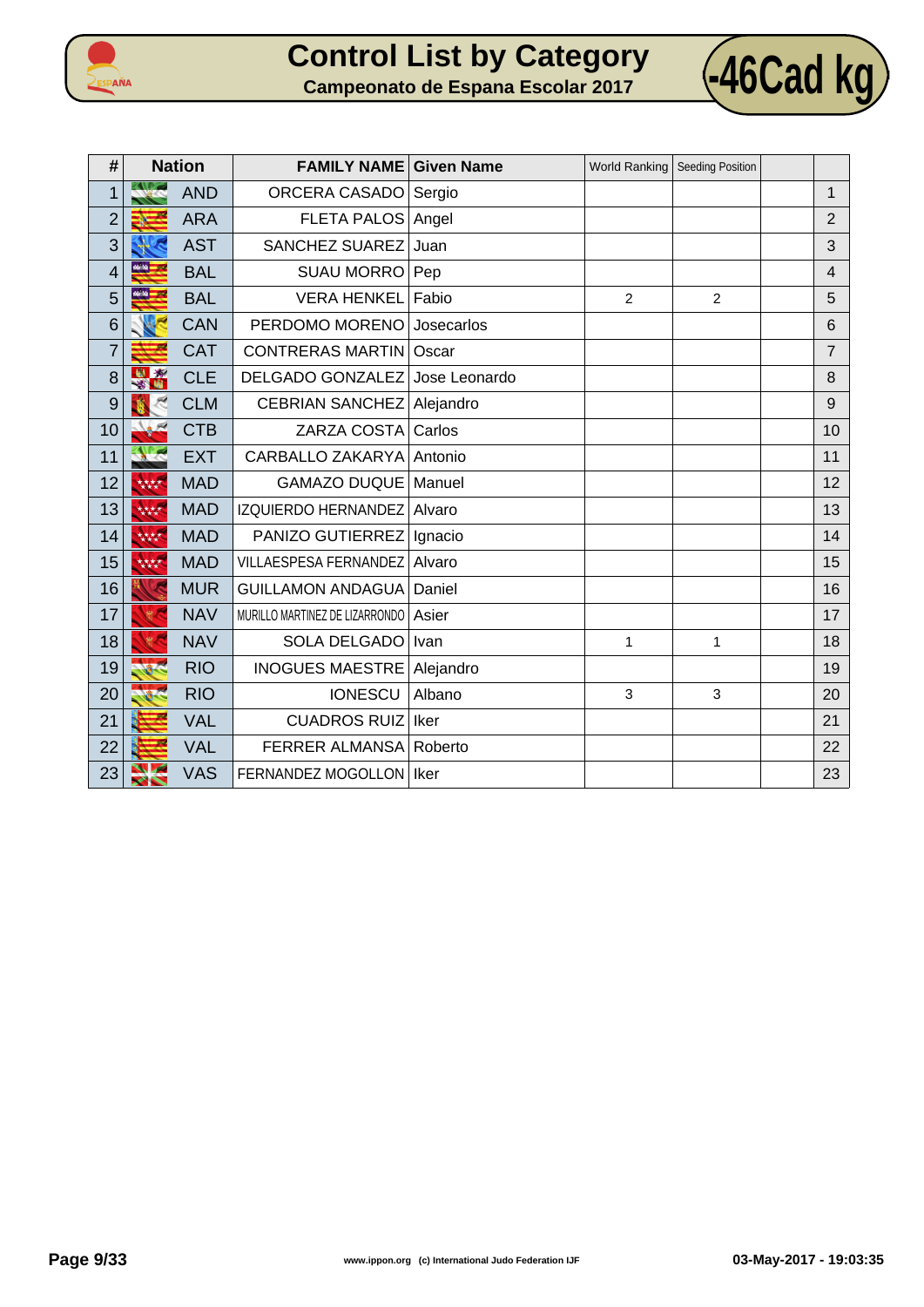



| #              |                | <b>Nation</b> | <b>FAMILY NAME Given Name</b> |                     |                | World Ranking   Seeding Position |                |
|----------------|----------------|---------------|-------------------------------|---------------------|----------------|----------------------------------|----------------|
| 1              |                | <b>AND</b>    | PEREZ HERNANDEZ               | Juan Antonio        |                |                                  | 1              |
| $\overline{2}$ |                | <b>ARA</b>    | ROSAS SOLANO                  | Alejandro           |                |                                  | $\overline{2}$ |
| 3              |                | <b>AST</b>    | FERNANDEZ ARTIME              | Pablo               |                |                                  | 3              |
| 4              | 66.50 <b>.</b> | <b>BAL</b>    | <b>ESCANDELL TORRES</b>       | Andreu              |                |                                  | $\overline{4}$ |
| 5              | $46.56 - 56$   | <b>BAL</b>    | <b>LLULL RIERA</b>            | Lluis               |                |                                  | 5              |
| 6              |                | <b>CAN</b>    | <b>CUTILLAS HERNANDEZ</b>     | Alvaro              |                |                                  | 6              |
| $\overline{7}$ |                | <b>CAT</b>    | <b>GARRIDO ROSA</b>           | Derek               |                |                                  | $\overline{7}$ |
| 8              | $\mathbf{x}$   | <b>CLE</b>    | MARTINEZ GONZALEZ             | <b>Miguel Angel</b> |                |                                  | 8              |
| 9              |                | <b>CLM</b>    | CARRILERO VILLODRE            | Alvaro              |                |                                  | 9              |
| 10             |                | <b>CTB</b>    | <b>SAN JOSE BARANDA</b>       | Daniel              |                |                                  | 10             |
| 11             |                | <b>EXT</b>    | <b>GARCIA VALLE</b>           | Jaime               |                |                                  | 11             |
| 12             |                | <b>GAL</b>    | <b>UZAL BUSTOS</b>            | Martin              |                |                                  | 12             |
| 13             | 大大大大           | <b>MAD</b>    | FERNANDEZ RODRIGUEZ           | Alejandro           | 3              | 3                                | 13             |
| 14             | 林林             | <b>MAD</b>    | <b>KOLSTER BORGES</b>         | Arturo Javier       |                |                                  | 14             |
| 15             | 林林             | <b>MAD</b>    | <b>LOPEZ ONTIVEROS</b>        | Eduardo             |                |                                  | 15             |
| 16             | 林林             | <b>MAD</b>    | <b>MIGUEL PALACIOS</b>        | Ivan                |                |                                  | 16             |
| 17             | 林林             | <b>MAD</b>    | <b>TABUENCA LINDE</b>         | Diego               |                |                                  | 17             |
| 18             | K              | <b>MEL</b>    | <b>MOHAMED SADIK</b>          | Nabil               |                |                                  | 18             |
| 19             |                | <b>MUR</b>    | PINA TEROL                    | Sergio              |                |                                  | 19             |
| 20             |                | <b>NAV</b>    | <b>LEON ALEGRIA</b>           | Yurian              |                |                                  | 20             |
| 21             |                | <b>RIO</b>    | <b>OBREGON MUNOZ</b>          | <b>Felix David</b>  |                |                                  | 21             |
| 22             |                | <b>VAL</b>    | <b>BERNABEU RICO</b>          | Jaume               | $\overline{2}$ | $\overline{2}$                   | 22             |
| 23             |                | <b>VAL</b>    | <b>GOMEZ LLORENS</b>          | Pedro               | $\mathbf{1}$   | 1                                | 23             |
| 24             |                | <b>VAL</b>    | <b>SENENT SORIANO</b>         | Luis                |                |                                  | 24             |
| 25             | $\sim$         | <b>VAS</b>    | <b>BERMEJO BASURDE</b>        | Unai                |                |                                  | 25             |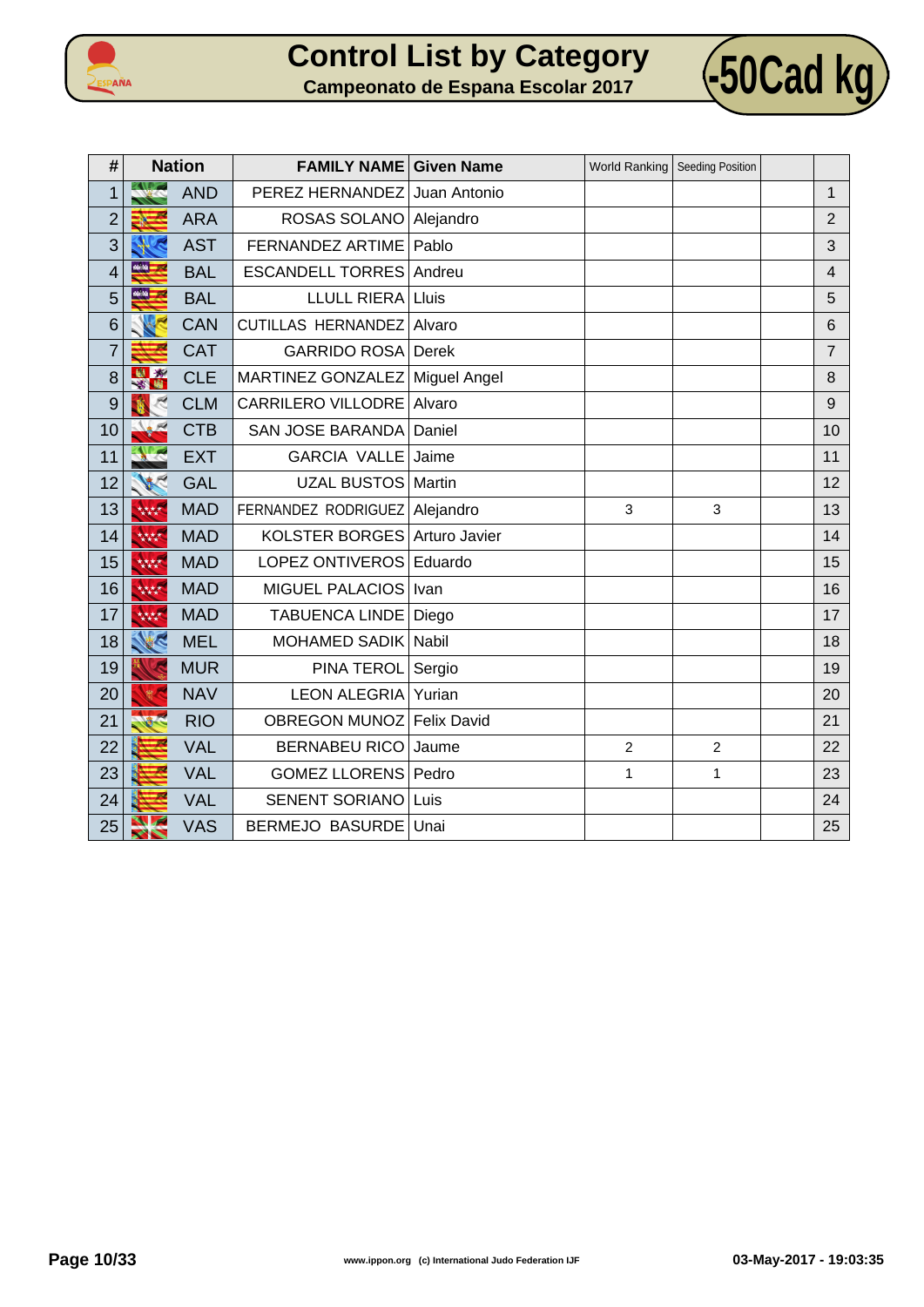



| #              |                     | <b>Nation</b> | <b>FAMILY NAME Given Name</b> |             |                | World Ranking   Seeding Position |                |
|----------------|---------------------|---------------|-------------------------------|-------------|----------------|----------------------------------|----------------|
| 1              |                     | <b>AND</b>    | PEREZ ROLDAN                  | Javier      |                |                                  | 1              |
| $\overline{2}$ |                     | <b>ARA</b>    | <b>FERRER CASTILLO</b>        | Diego       |                |                                  | $\overline{2}$ |
| 3              |                     | <b>AST</b>    | <b>CORRAL GARRIDO</b>         | Javier      |                |                                  | 3              |
| 4              |                     | <b>AST</b>    | <b>LLOPE GARCIA</b>           | Iyan        |                |                                  | $\overline{4}$ |
| 5              | eese <mark>i</mark> | <b>BAL</b>    | <b>ARQUELLA LEON</b>          | Joan Antoni |                |                                  | 5              |
| 6              |                     | <b>CAN</b>    | RODRIGUEZ RODRIGUEZ           | Javier      |                |                                  | 6              |
| $\overline{7}$ |                     | <b>CAT</b>    | SANTACREU GARCIA              | Pau         |                |                                  | $\overline{7}$ |
| 8              |                     | <b>CLE</b>    | CABEZUDO NIETO                | Mario       |                |                                  | 8              |
| 9              |                     | <b>CLM</b>    | <b>FUENTES TALAVERA</b>       | Mario       |                |                                  | 9              |
| 10             |                     | <b>CTB</b>    | <b>LOZANO MERINO</b>          | Ruben       |                |                                  | 10             |
| 11             |                     | <b>EXT</b>    | <b>MARTINEZ SAENZ</b>         | Mario       |                |                                  | 11             |
| 12             |                     | <b>GAL</b>    | ALVAREZ CEMENLIN   David      |             |                |                                  | 12             |
| 13             |                     | <b>GAL</b>    | FERNANDEZ TENREIRO            | Alejandro   | $\mathbf{1}$   | $\mathbf{1}$                     | 13             |
| 14             | 大大大大                | <b>MAD</b>    | <b>AZNAL SANTAREN Alexis</b>  |             |                |                                  | 14             |
| 15             | 大大大大                | <b>MAD</b>    | <b>BARROSO LOPEZ</b>          | Alejandro   |                |                                  | 15             |
| 16             | 大大大大                | <b>MAD</b>    | GALLEGO SAEZ                  | Daniel      |                |                                  | 16             |
| 17             | 核核                  | <b>MAD</b>    | SANCHEZ VELASCO               | Gorka       |                |                                  | 17             |
| 18             |                     | <b>MEL</b>    | DRIS OUTMANI Abdelhalic       |             |                |                                  | 18             |
| 19             |                     | <b>MUR</b>    | SIERRA SOLER                  | Mario       |                |                                  | 19             |
| 20             |                     | <b>NAV</b>    | PALACIOS CALZADO Sergio       |             |                |                                  | 20             |
| 21             |                     | <b>NAV</b>    | <b>TORO SOLER</b>             | Julen       | $\overline{2}$ | $\overline{2}$                   | 21             |
| 22             |                     | <b>RIO</b>    | SOTO RODRIGUEZ Antuan         |             |                |                                  | 22             |
| 23             |                     | <b>VAL</b>    | PORRAS FERREIRO               | Gaizka      |                |                                  | 23             |
| 24             |                     | <b>VAS</b>    | CORTABITARTE ZUBIAGA   Alex   |             |                |                                  | 24             |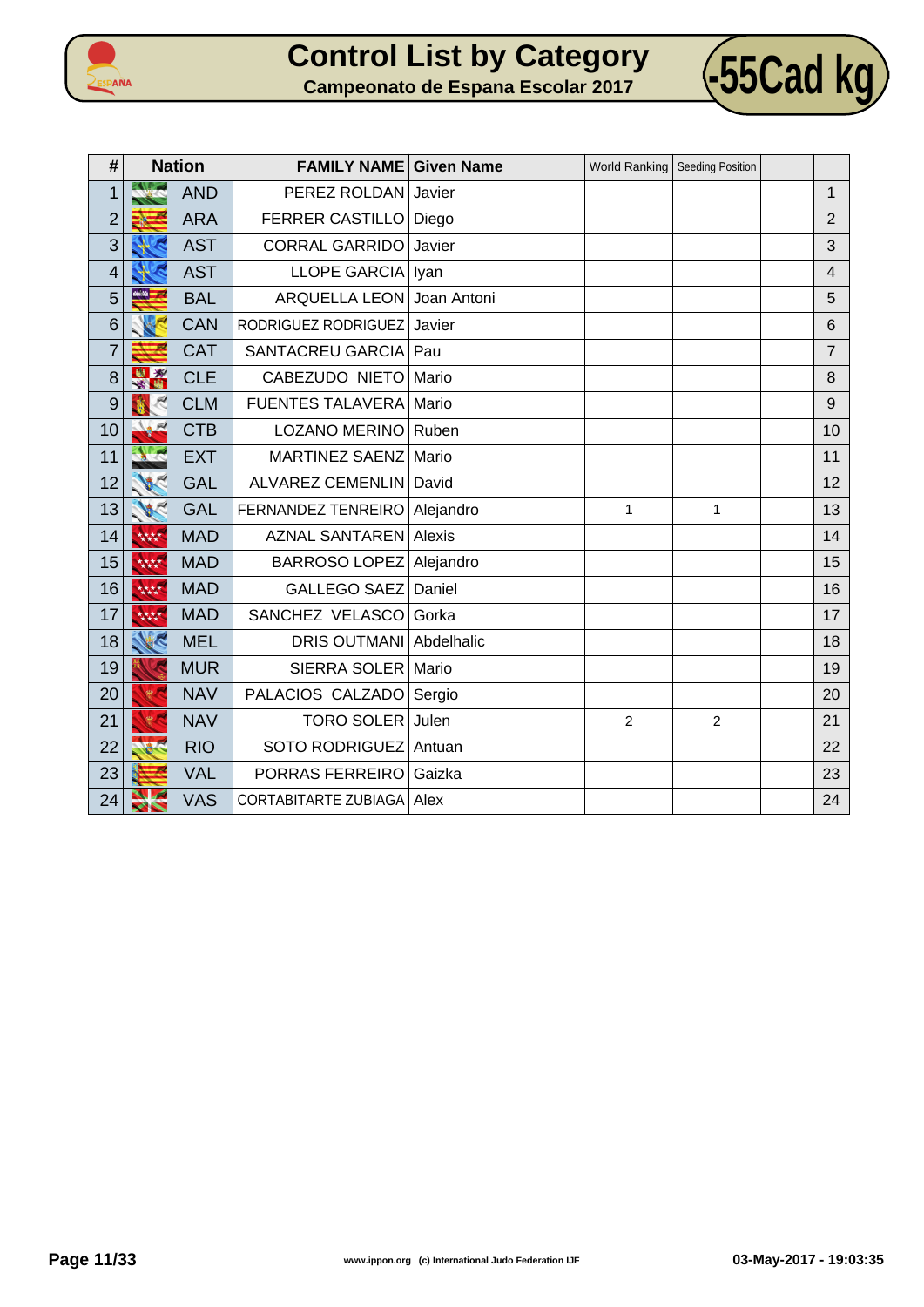



| #              |                   | <b>Nation</b> | <b>FAMILY NAME Given Name</b> |              | <b>World Ranking</b> | Seeding Position |                |
|----------------|-------------------|---------------|-------------------------------|--------------|----------------------|------------------|----------------|
| 1              |                   | <b>AND</b>    | <b>CASADO JURADO</b>          | David        |                      |                  | $\mathbf{1}$   |
| $\overline{2}$ |                   | <b>ARA</b>    | ALONSO CERECUELA              | Manuel       |                      |                  | $\overline{2}$ |
| 3              |                   | <b>AST</b>    | <b>SOLIS MERE</b>             | Mateo        |                      |                  | 3              |
| 4              | <b>MAG</b>        | <b>BAL</b>    | <b>VIAS SANCHEZ</b>           | Joel         |                      |                  | $\overline{4}$ |
| 5              |                   | <b>CAN</b>    | <b>HERNANDEZ RAMOS</b>        | Dailo        |                      |                  | 5              |
| 6              |                   | <b>CAT</b>    | CASADO OLAYA                  | Pau          |                      |                  | 6              |
| $\overline{7}$ |                   | <b>CAT</b>    | LOPEZ LOPEZ                   | Pol          | 3                    | 3                | $\overline{7}$ |
| 8              | $\mathbf{x}$<br>出 | <b>CLE</b>    | <b>CASTRO ESTEBAN</b>         | Diego        |                      |                  | 8              |
| 9              |                   | <b>CLM</b>    | <b>GOMEZ ROMO</b>             | Jorge        |                      |                  | 9              |
| 10             |                   | <b>CLM</b>    | <b>MOYA CARRETERO</b>         | Jose Antonio |                      |                  | 10             |
| 11             |                   | <b>CTB</b>    | SAINZ LANZA                   | Diego        |                      |                  | 11             |
| 12             |                   | <b>EXT</b>    | CALDERON MARTINEZ             | Miguel Angel |                      |                  | 12             |
| 13             |                   | <b>GAL</b>    | PEREZ SOMOZA                  | Pablo        |                      |                  | 13             |
| 14             |                   | <b>GAL</b>    | ROMERO GONZALEZ               | Adrian       |                      |                  | 14             |
| 15             | 林林                | <b>MAD</b>    | <b>ALVEZ DUARTE</b>           | David        |                      |                  | 15             |
| 16             | 大大大大              | <b>MAD</b>    | <b>BLAQUEZ CODES</b>          | Ismael       |                      |                  | 16             |
| 17             | 林林                | <b>MAD</b>    | FERNANDEZ CAMPILLO            | Diego        | 2                    | $\overline{2}$   | 17             |
| 18             | 大大大大              | <b>MAD</b>    | <b>MANSO FERNANDEZ</b>        | Daniel       |                      |                  | 18             |
| 19             | 大大大大              | <b>MAD</b>    | <b>THOMAS RIVAS</b>           | Alexis       |                      |                  | 19             |
| 20             | E                 | <b>MEL</b>    | <b>MOGA VILLAMON</b>          | Julio        |                      |                  | 20             |
| 21             |                   | <b>MUR</b>    | ALCOLEA ALMAGRO               | David        |                      |                  | 21             |
| 22             |                   | <b>NAV</b>    | <b>HERMOSO LEGAZ</b>          | Asier        |                      |                  | 22             |
| 23             |                   | <b>RIO</b>    | <b>CARRERA GARRIDO</b>        | Zigor        |                      |                  | 23             |
| 24             |                   | <b>VAL</b>    | SAGARZAZU BARROSO             | Inaki        |                      |                  | 24             |
| 25             | ╱┞╲               | <b>VAS</b>    | <b>GOIKOETXEA ALONSO</b>      | Aitor        | $\mathbf{1}$         | 1                | 25             |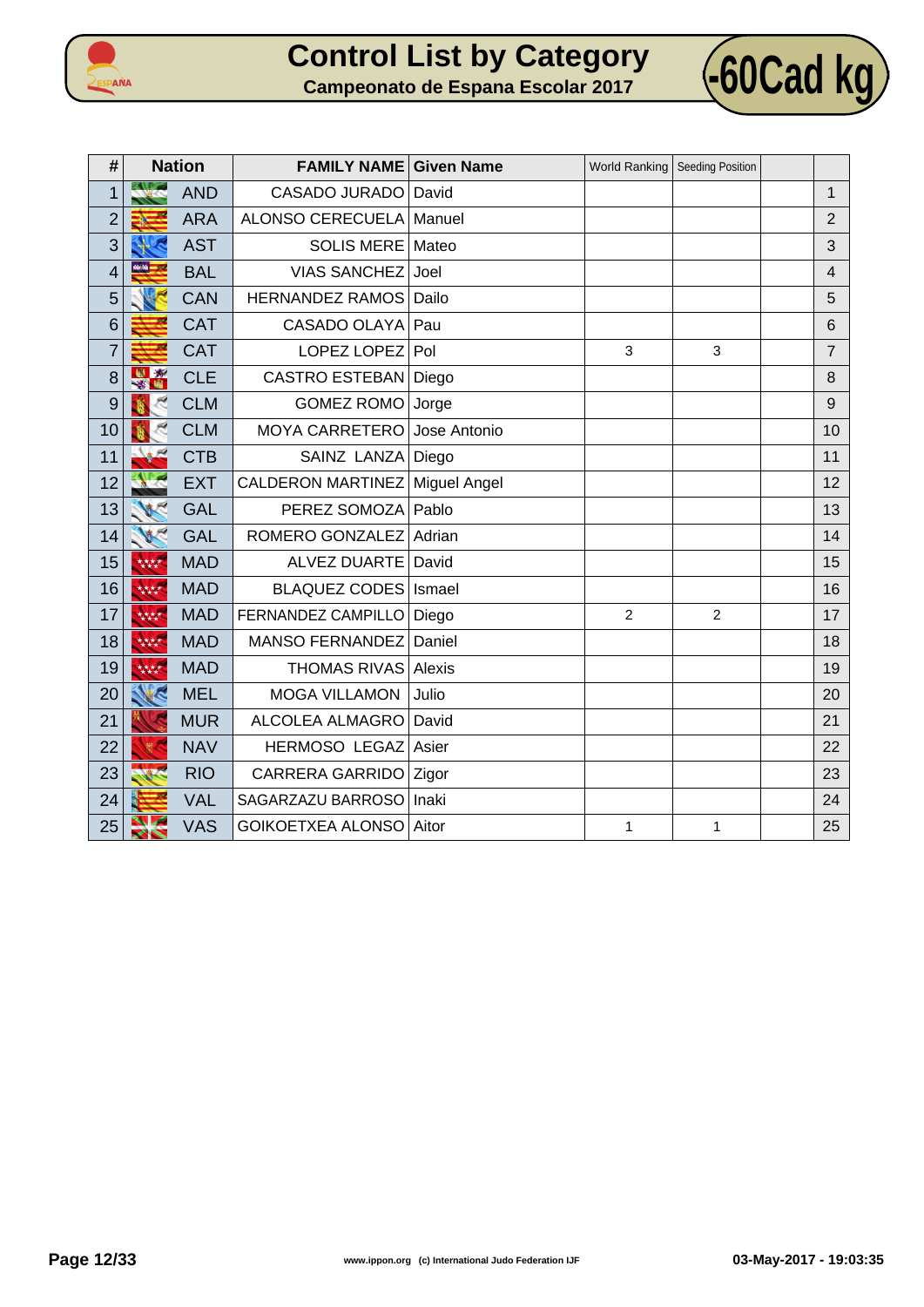



| #              | <b>Nation</b>    |            | <b>FAMILY NAME Given Name</b> |             | <b>World Ranking</b> | Seeding Position |                |
|----------------|------------------|------------|-------------------------------|-------------|----------------------|------------------|----------------|
| $\overline{1}$ |                  | <b>AND</b> | CALLEJAS SANCHEZ              | Juan Jose   |                      |                  | $\mathbf{1}$   |
| $\overline{2}$ |                  | <b>AND</b> | MORALES PUCHE                 | Ernesto     |                      |                  | $\overline{2}$ |
| 3              |                  | <b>ARA</b> | <b>GARCIA OBENSA</b>          | Sergio      |                      |                  | 3              |
| 4              |                  | <b>AST</b> | <b>AGRELO FERNANDEZ</b>       | Alberto     | 3                    | 3                | 4              |
| 5              |                  | <b>AST</b> | NUNO ARTIME                   | Pablo       |                      |                  | 5              |
| 6              | <u>m. m</u>      | <b>BAL</b> | PAZOS PLANELLS                | Sergio      |                      |                  | 6              |
| $\overline{7}$ |                  | <b>CAN</b> | RODRIGUEZ CASTELLANO          | Gerardo     |                      |                  | $\overline{7}$ |
| 8              |                  | <b>CAT</b> | ARJONA HAMMERSLEY             | Liam        |                      |                  | 8              |
| 9              |                  | CAT        | <b>CORCHERO RUIZ</b>          | Iker        |                      |                  | 9              |
| 10             |                  | <b>CAT</b> | <b>GARCIA SANRAFAEL</b>       | Marc        | $\overline{c}$       | 2                | 10             |
| 11             | ă                | <b>CLE</b> | <b>MANGAS ROMO</b>            | Marcos      |                      |                  | 11             |
| 12             |                  | <b>CLM</b> | MARTIN PINEDA Alejandro       |             |                      |                  | 12             |
| 13             |                  | <b>CTB</b> | CALVO ARGOS                   | Jaime       |                      |                  | 13             |
| 14             |                  | <b>EXT</b> | ROMERO SANCHEZ                | Adrian      |                      |                  | 14             |
| 15             |                  | <b>GAL</b> | PEREZ FERREIRO Pablo Miguel   |             |                      |                  | 15             |
| 16             | 林林               | <b>MAD</b> | GIL AUGUSTO   Miguel          |             |                      |                  | 16             |
| 17             | 林林               | <b>MAD</b> | <b>GIRON HASHINO</b>          | lan         |                      |                  | 17             |
| 18             | 林林               | <b>MAD</b> | <b>HIDALGO GOMEZ</b>          | Pelayo      |                      |                  | 18             |
| 19             | 林林               | <b>MAD</b> | PENA INSAUSTI                 | Javier      | $\mathbf{1}$         | 1                | 19             |
| 20             | 林林               | <b>MAD</b> | <b>RUEDA TAGLE</b>            | Javier      |                      |                  | 20             |
| 21             | K                | <b>MEL</b> | <b>GONZALEZ FUENTES</b>       | Jose Luis   |                      |                  | 21             |
| 22             |                  | <b>MUR</b> | <b>ESTEVE MARIN</b>           | Jose Miguel |                      |                  | 22             |
| 23             |                  | <b>NAV</b> | BASTIDA DIEZ DE ULZURRUN      | Carlos      |                      |                  | 23             |
| 24             |                  | <b>RIO</b> | CARDONA ORTIZ Alejandro       |             |                      |                  | 24             |
| 25             |                  | <b>VAL</b> | <b>CORDOBA GALLEGO</b>        | Francisco   |                      |                  | 25             |
| 26             | $\sim$<br>$\sim$ | VAS        | *GALARRAGA CASTELLO           | Jokin (*)   |                      |                  | 26             |
| 27             |                  | <b>VAS</b> | <b>BERNAL ZUBIMENDI</b>       | Martxel     |                      |                  | 27             |
| 28             |                  | <b>VAS</b> | ESTEVAS-GUILMAIN MORAN        | Javier      |                      |                  | 28             |
| 29             | <b>SPA</b>       | <b>VAS</b> | <b>MERINO MENCIA</b>          | Unai        |                      |                  | 29             |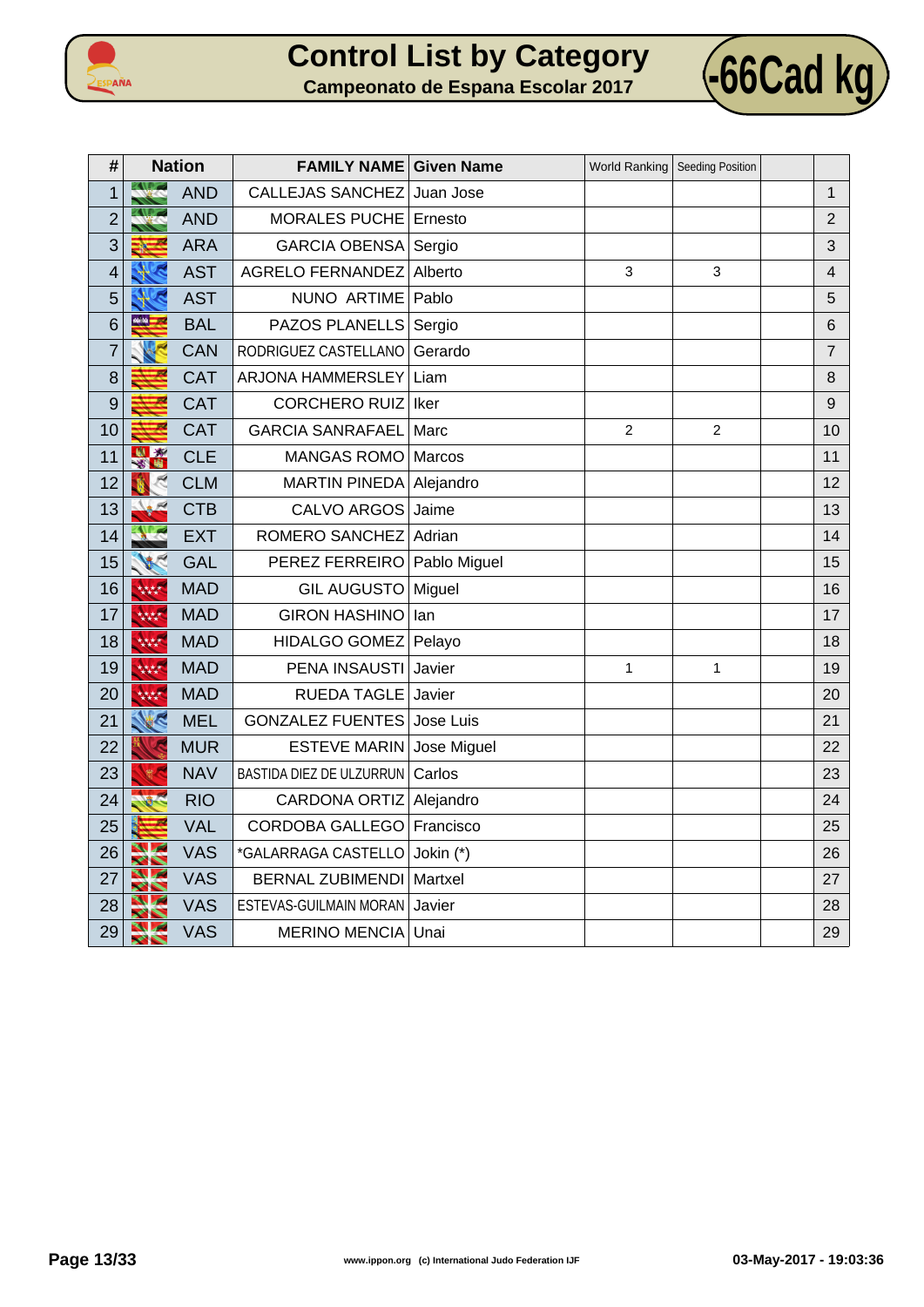



| #              | <b>Nation</b> |            | <b>FAMILY NAME Given Name</b> |                     | World Ranking   Seeding Position |                |                |
|----------------|---------------|------------|-------------------------------|---------------------|----------------------------------|----------------|----------------|
| 1              |               | <b>AND</b> | DE LA VIRGEN MONTES           | Daniel              |                                  |                | $\mathbf{1}$   |
| $\overline{2}$ |               | <b>ARA</b> | <b>GARCIA PEREZ</b>           | Jorge               |                                  |                | $\overline{2}$ |
| 3              |               | <b>ARA</b> | PEREZ CARRERAS                | Javier              |                                  |                | 3              |
| $\overline{4}$ |               | <b>AST</b> | <b>BLANCO BUGALLO</b>         | David               |                                  |                | $\overline{4}$ |
| 5              | 66.56         | <b>BAL</b> | <b>GRANDAL BARCELO</b>        | <b>Nadal Carles</b> |                                  |                | 5              |
| 6              |               | <b>CAN</b> | <b>MORALES MESA</b>           | Yone                |                                  |                | 6              |
| $\overline{7}$ |               | <b>CAT</b> | LE MONZE                      | Maxime              | 3                                | 3              | $\overline{7}$ |
| 8              |               | <b>CAT</b> | <b>XARGAY ANGLADA</b>         | Artur               |                                  |                | 8              |
| 9              | -57<br>蠸      | <b>CLE</b> | ALONSO MORO                   | Gonzalo             |                                  |                | 9              |
| 10             |               | <b>CLM</b> | <b>CEBRIAN GUIRAO</b>         | Julio               |                                  |                | 10             |
| 11             |               | <b>CTB</b> | <b>DIAZ GUERRA</b>            | Fernando            |                                  |                | 11             |
| 12             |               | <b>EXT</b> | NIETO TRINIDAD                | Daniel              | $\mathbf{1}$                     | $\mathbf{1}$   | 12             |
| 13             |               | <b>EXT</b> | <b>VAZQUEZ HUERTAS</b>        | Alejandro           |                                  |                | 13             |
| 14             |               | <b>GAL</b> | LOPEZ ALMON                   | lon                 |                                  |                | 14             |
| 15             | 大大大大          | <b>MAD</b> | CHAMIZO CANO                  | Carlos              |                                  |                | 15             |
| 16             | 林林            | <b>MAD</b> | FERNANDEZ RODRIGUEZ           | Fernando            |                                  |                | 16             |
| 17             | 林林            | <b>MAD</b> | <b>MARTINEZ COIN</b>          | Juan Antonio        |                                  |                | 17             |
| 18             | 大大大大          | <b>MAD</b> | SANCHEZ GONZALEZ              | Pablo Manuel        |                                  |                | 18             |
| 19             |               | <b>MUR</b> | ROMERO LOPEZ                  | Guillermo           |                                  |                | 19             |
| 20             | <b>第一</b>     | <b>NAV</b> | ALDAZ AGORRETA                | Ruben               |                                  |                | 20             |
| 21             |               | <b>NAV</b> | <b>CASTILLO MENDEZ</b>        | Juan Miguel         |                                  |                | 21             |
| 22             |               | <b>RIO</b> | AKIMIDZE                      | Giorgi              |                                  |                | 22             |
| 23             |               | <b>VAL</b> | <b>NIAURI</b>                 | Omari               | $\overline{2}$                   | $\overline{c}$ | 23             |
| 24             |               | <b>VAL</b> | <b>SANCHIS LAHIGUERA</b>      | Pablo               |                                  |                | 24             |
| 25             | ╱             | <b>VAS</b> | <b>CLAVERAS RETANA</b>        | Julian              |                                  |                | 25             |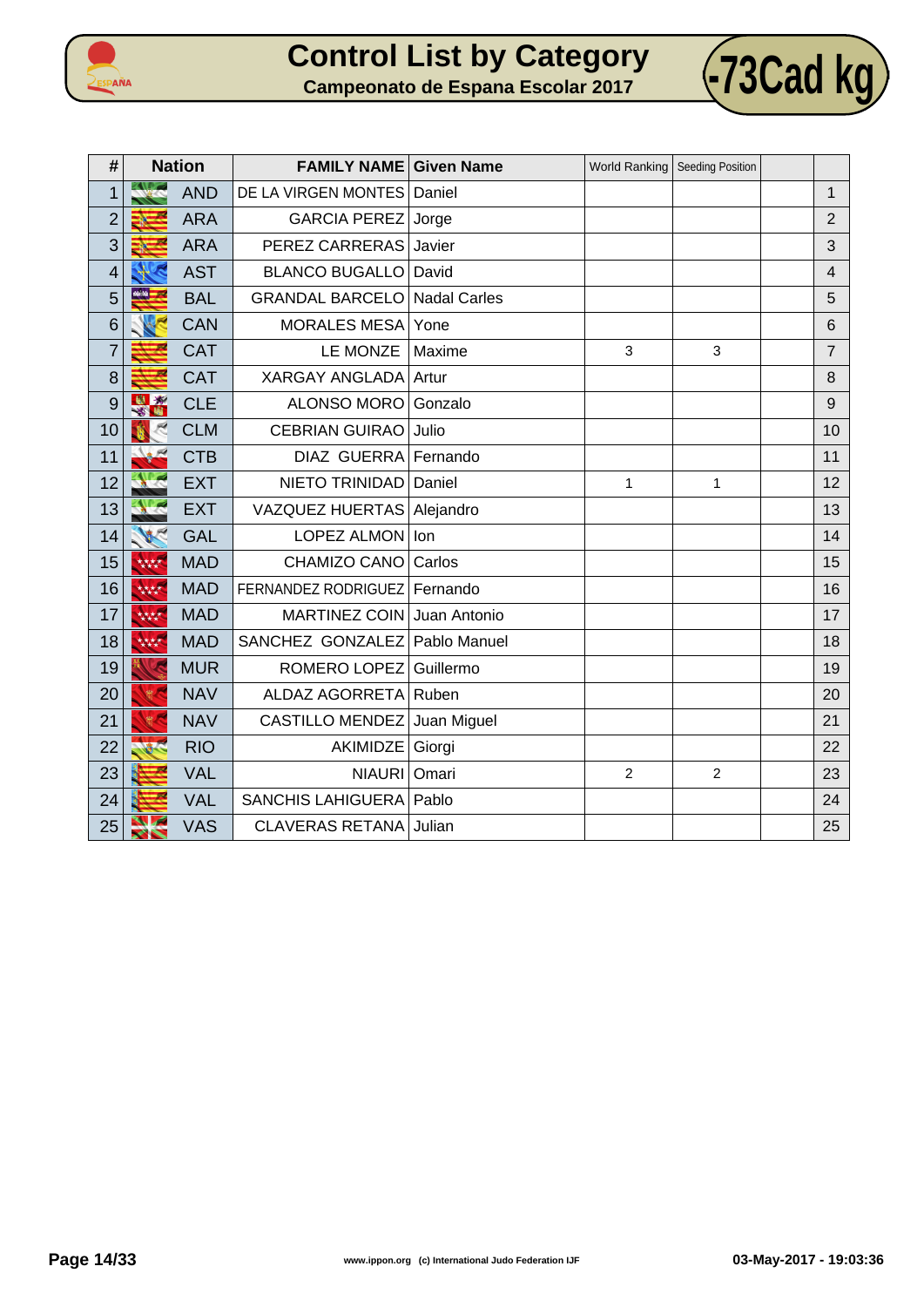



| #              | <b>Nation</b>         |            | <b>FAMILY NAME Given Name</b>     |               | World Ranking   Seeding Position |                |                |
|----------------|-----------------------|------------|-----------------------------------|---------------|----------------------------------|----------------|----------------|
| 1              |                       | <b>AND</b> | <b>MAYI HEVILLA</b>               | <b>Moises</b> | 1                                | 1              | 1              |
| $\overline{2}$ |                       | <b>AND</b> | <b>VENEGAS BANDA</b>              | Jose          |                                  |                | 2              |
| 3              |                       | <b>ARA</b> | <b>CASAS LACAMBRA</b>             | Cesar         |                                  |                | 3              |
| 4              |                       | <b>ARA</b> | <b>PARECHYN</b>                   | Vladislav     | 3                                | 3              | $\overline{4}$ |
| 5              |                       | <b>AST</b> | RODRIGUEZ BERDASCO                | Marcos        |                                  |                | 5              |
| 6              |                       | <b>BAL</b> | SALVADOR MASSO                    | Oriol         |                                  |                | 6              |
| $\overline{7}$ |                       | <b>CAN</b> | GARCIA DE LA YEDRA VALIDO         | Enrique       |                                  |                | $\overline{7}$ |
| 8              |                       | <b>CAT</b> | PEREZ MENDIGUREN                  | Jordi         |                                  |                | 8              |
| 9              |                       | <b>CAT</b> | <b>VELAZCO ANGUERA</b>            | Carlos        |                                  |                | 9              |
| 10             | ×.<br>出               | <b>CLE</b> | FERNANDEZ LATORRE                 | Samuel        |                                  |                | 10             |
| 11             |                       | <b>CLM</b> | <b>GALINDO RODRIGUEZ</b>          | Roberto       |                                  |                | 11             |
| 12             |                       | <b>CTB</b> | <b>MERINO SANCHEZ</b>             | Jorge         |                                  |                | 12             |
| 13             |                       | <b>GAL</b> | <b>ALVAREZ RAMOS</b>              | Mario         |                                  |                | 13             |
| 14             |                       | <b>GAL</b> | <b>DIAZ ROBELO</b>                | Mario         |                                  |                | 14             |
| 15             | 林林                    | <b>MAD</b> | <b>AYLLON MORALES   Alejandro</b> |               |                                  |                | 15             |
| 16             | 大大大大                  | <b>MAD</b> | <b>ESCRIBANO LEONOR</b>           | Carlos        |                                  |                | 16             |
| 17             | 林林                    | <b>MAD</b> | <b>LAGOZ SERRANO</b>              | Adrian        |                                  |                | 17             |
| 18             | 大大大大                  | <b>MAD</b> | <b>MARTIN GARCIA</b>              | Ruben         |                                  |                | 18             |
| 19             |                       | <b>MUR</b> | ALMAGRO ZAMBUDIO                  | Juan Jose     |                                  |                | 19             |
| 20             |                       | <b>NAV</b> | REPARAZ MARTINEZ BAYARRI          | Javier        |                                  |                | 20             |
| 21             |                       | <b>RIO</b> | <b>GARCIA DOMINGO</b>             | Saul          |                                  |                | 21             |
| 22             |                       | <b>VAL</b> | BARCIA BOMHOF   Hugo              |               |                                  |                | 22             |
| 23             |                       | <b>VAL</b> | <b>BRACELI GRANERO</b>            | Javier        | $\overline{2}$                   | $\overline{2}$ | 23             |
| 24             | $\blacktriangleright$ | <b>VAS</b> | PASCUAL SAGARNA                   | Jon           |                                  |                | 24             |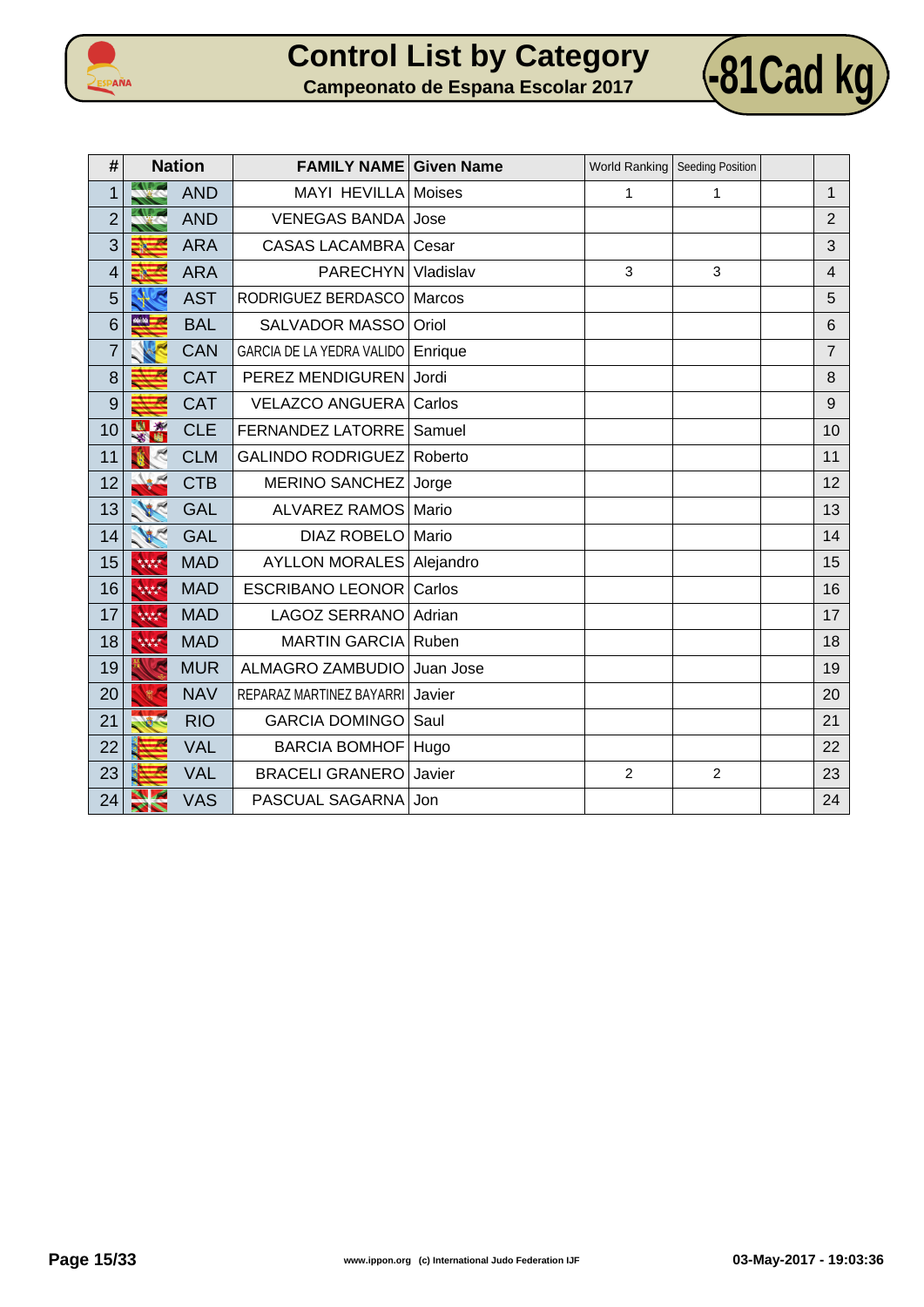



| #              |                       | <b>Nation</b> | <b>FAMILY NAME</b>         | <b>Given Name</b> |                | World Ranking   Seeding Position |                 |
|----------------|-----------------------|---------------|----------------------------|-------------------|----------------|----------------------------------|-----------------|
| $\mathbf{1}$   |                       | <b>AND</b>    | RODRIGUEZ GALLARDO         | Francisco Javier  |                |                                  | $\mathbf{1}$    |
| $\overline{2}$ |                       | <b>ARA</b>    | RODRIGUEZ ALVAREZ          | Eloy              |                |                                  | $\overline{2}$  |
| 3              |                       | <b>AST</b>    | <b>GARCIA ALONSO</b>       | Raul              | 3              | 3                                | 3               |
| $\overline{4}$ |                       | <b>AST</b>    | SANCHEZ GONZALEZ           | Ismael            |                |                                  | $\overline{4}$  |
| 5              | $\frac{1}{2}$         | <b>BAL</b>    | <b>GONZALEZ BACIGALUPO</b> | Andres            |                |                                  | 5               |
| 6              |                       | <b>CAN</b>    | <b>TEJERA GONZALEZ</b>     | Mahy              |                |                                  | $6\phantom{1}6$ |
| $\overline{7}$ |                       | <b>CAT</b>    | <b>CARPINTERO SALAZAR</b>  | Sebastian         |                |                                  | $\overline{7}$  |
| 8              | $\mathbf{x}$          | <b>CLE</b>    | <b>DUENAS VARGAS</b>       | Juan Carlos       |                |                                  | 8               |
| 9              |                       | <b>CLM</b>    | <b>MORALES GIL</b>         | Ruben             |                |                                  | 9               |
| 10             |                       | <b>CTB</b>    | <b>CENTENO TERAN</b>       | Carlos            |                |                                  | 10              |
| 11             |                       | <b>EXT</b>    | <b>ACOSTA ANSELMO</b>      | Raul              |                |                                  | 11              |
| 12             |                       | <b>GAL</b>    | RODRIGUEZ GONZALEZ         | Jose Manuel       |                |                                  | 12              |
| 13             | 大大大大                  | <b>MAD</b>    | CONTRERAS TABOADA          | Gerardo           |                |                                  | 13              |
| 14             | 林林                    | <b>MAD</b>    | <b>DIAZ JIMENEZ</b>        | Ruben             |                |                                  | 14              |
| 15             | 大大大大                  | <b>MAD</b>    | <b>LANDA VERA</b>          | Enrique           |                |                                  | 15              |
| 16             | 大大大大                  | <b>MAD</b>    | ULECIA DE LA FUENTE        | Santiago          |                |                                  | 16              |
| 17             | E                     | <b>MEL</b>    | <b>STETENCO</b>            | Abdul Karim       |                |                                  | 17              |
| 18             |                       | <b>MUR</b>    | <b>BAEZA ALCANTARA</b>     | Angel             |                |                                  | 18              |
| 19             |                       | <b>NAV</b>    | DIEZ GONZALEZ              | Nicolas           |                |                                  | 19              |
| 20             |                       | <b>NAV</b>    | LOTERO TORRES              | Hector            | $\overline{2}$ | $\overline{2}$                   | 20              |
| 21             |                       | <b>RIO</b>    | <b>ROMERO PARRA</b>        | Julio             |                |                                  | 21              |
| 22             |                       | <b>VAL</b>    | ALBEROLA VALVERDE          | Ivan              |                |                                  | 22              |
| 23             |                       | <b>VAL</b>    | <b>SANCHIS REIG</b>        | Adrian            | $\mathbf{1}$   | 1                                | 23              |
| 24             | $\blacktriangleright$ | <b>VAS</b>    | <b>EIZAGUIRRE ATXEGA</b>   | Eneko             |                |                                  | 24              |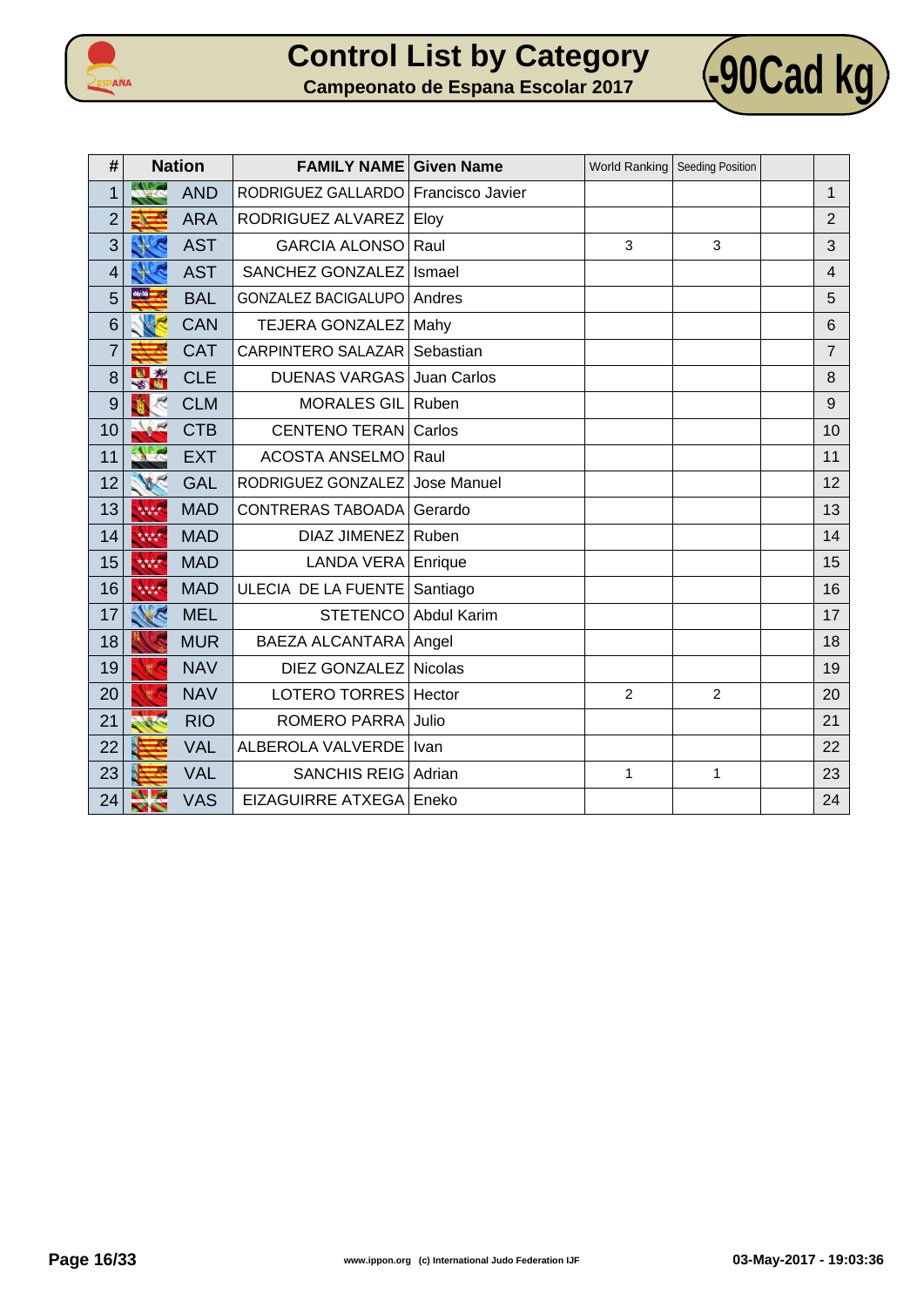



| #              |        | <b>Nation</b> | <b>FAMILY NAME</b>         | <b>Given Name</b> |                | World Ranking   Seeding Position |                 |
|----------------|--------|---------------|----------------------------|-------------------|----------------|----------------------------------|-----------------|
| $\mathbf 1$    |        | <b>AND</b>    | LOPEZ BLANCA Miguel Angel  |                   |                |                                  | $\mathbf{1}$    |
| $\overline{2}$ |        | <b>ARA</b>    | <b>ESTEBAN LARRAZ</b>      | Juan              |                |                                  | $\overline{2}$  |
| 3              |        | <b>AST</b>    | DIAZ FERNANDEZ             | Sergio            | 3              | 3                                | 3               |
| 4              |        | <b>AST</b>    | FERNANDEZ MONJE            | Hugo              |                |                                  | $\overline{4}$  |
| 5              | 66.56  | <b>BAL</b>    | <b>LLORENS RIBAS</b>       | Jordi             |                |                                  | 5               |
| 6              |        | <b>CAN</b>    | RIVERO BEN-MOHAMED         | Israel            |                |                                  | $6\phantom{1}6$ |
| $\overline{7}$ |        | <b>CAT</b>    | <b>VLAZQUEZ MERENCIANO</b> | Roger             |                |                                  | $\overline{7}$  |
| 8              |        | <b>CLM</b>    | <b>BUSTOS VALERA</b>       | Jaime             |                |                                  | 8               |
| 9              |        | <b>CTB</b>    | HUELGA MANZANO             | Miguel            |                |                                  | 9               |
| 10             |        | <b>GAL</b>    | <b>SALVADO CARRILLO</b>    | Martin            | $\overline{2}$ | $\overline{2}$                   | 10              |
| 11             |        | <b>GAL</b>    | VAZQUEZ FERNANDEZ          | Eloy              |                |                                  | 11              |
| 12             | 林林     | <b>MAD</b>    | <b>CALVO GARCIA</b>        | Alejandro         | $\mathbf{1}$   | 1                                | 12              |
| 13             | 林林     | <b>MAD</b>    | <b>ESPEJO AGUILERA</b>     | Juan Carlos       |                |                                  | 13              |
| 14             | 大大大大   | <b>MAD</b>    | <b>GUISADO SERRANO</b>     | Roberto           |                |                                  | 14              |
| 15             | 林林     | <b>MAD</b>    | <b>SAEZ PASCUAL</b>        | Victor Javier     |                |                                  | 15              |
| 16             | 大大大大   | <b>MAD</b>    | VELASQUEZ TRONCOSO         | Algelo Mauricio   |                |                                  | 16              |
| 17             |        | <b>MEL</b>    | ABDESELAM MOHAMEDI         | Aaron             |                |                                  | 17              |
| 18             |        | <b>MUR</b>    | PARA CASTEJON              | Arturo            |                |                                  | 18              |
| 19             |        | <b>NAV</b>    | <b>MARIN BERDONCES</b>     | Pablo             |                |                                  | 19              |
| 20             |        | <b>VAL</b>    | <b>BAS CEBE</b>            | Ruben             |                |                                  | 20              |
| 21             |        | <b>VAL</b>    | LOPEZ LOPEZ                | Maxi              |                |                                  | 21              |
| 22             | $\sim$ | <b>VAS</b>    | <b>LABAYEN BASTARRIKA</b>  | Jon               |                |                                  | 22              |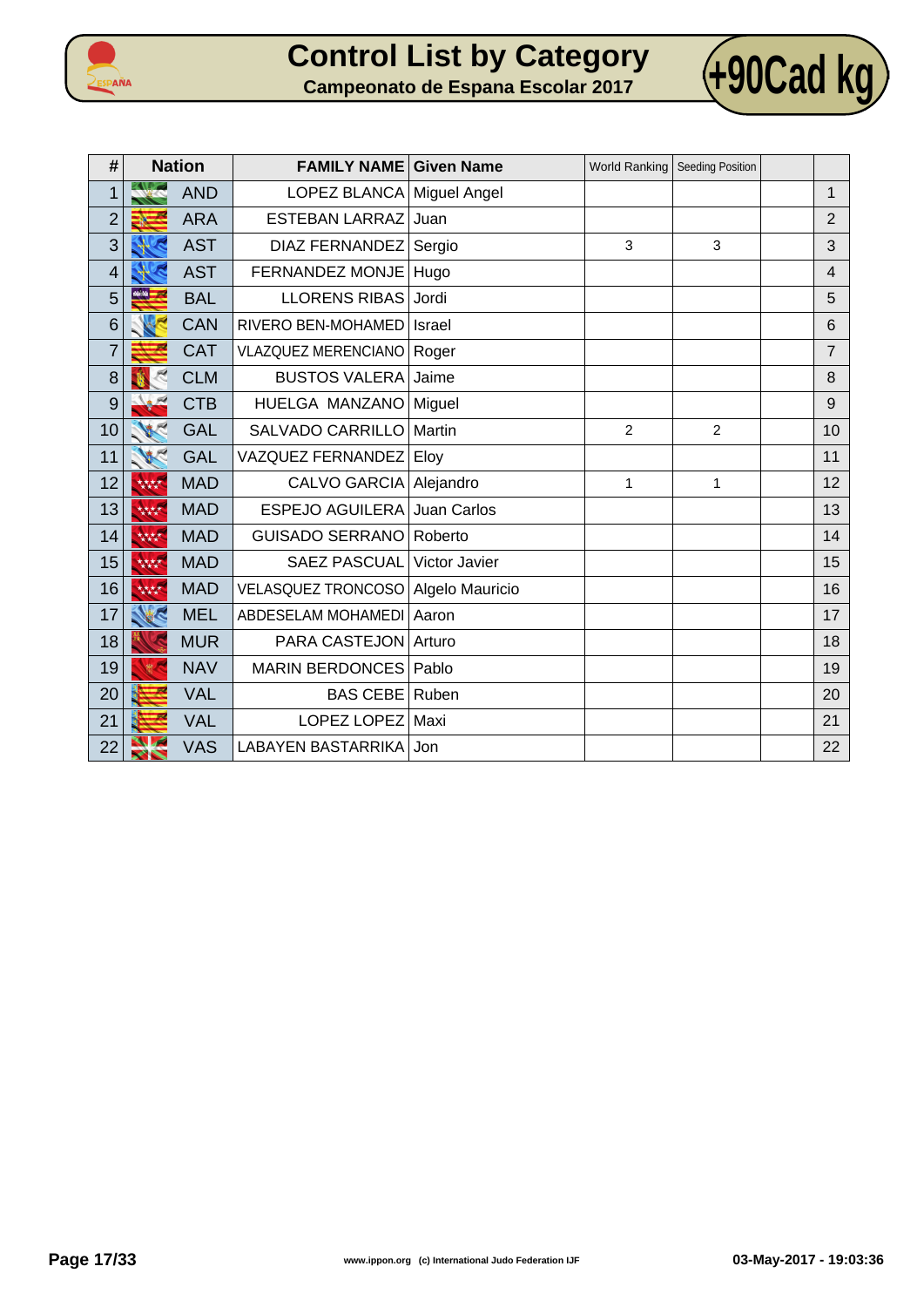



| #              | <b>Nation</b> |            | <b>FAMILY NAME Given Name</b>     |         |                | World Ranking   Seeding Position |                         |
|----------------|---------------|------------|-----------------------------------|---------|----------------|----------------------------------|-------------------------|
| 1              |               | <b>AND</b> | ALVAREZ VILLALONGA   Maria Lucia  |         |                |                                  | $\mathbf{1}$            |
| $\overline{2}$ |               | <b>ARA</b> | SERRANO GARCIA-BALLESTEROS   Sara |         |                |                                  | $\overline{2}$          |
| 3              |               | <b>AST</b> | COVIELLA MUNOZ   Marina           |         |                |                                  | 3                       |
| $\overline{4}$ | $\frac{1}{2}$ | <b>BAL</b> | NIETO FORESTI Sofia               |         |                |                                  | $\overline{\mathbf{4}}$ |
| 5              |               | <b>CAN</b> | CARRASCO CASTANEIRA   Estela Qing |         |                |                                  | 5                       |
| 6              |               | <b>CAT</b> | <b>CID BALCELLS</b>               | Paula   |                |                                  | 6                       |
| $\overline{7}$ |               | <b>CAT</b> | <b>GONZALEZ ARROYO</b>            | Valle   |                |                                  | $\overline{7}$          |
| 8              |               | <b>CAT</b> | LAZARO SAIZ Aira                  |         | $\mathbf{1}$   | 1                                | 8                       |
| 9              |               | <b>CAT</b> | <b>PENAS FORNE</b>                | Natalia | $\overline{2}$ | $\overline{c}$                   | $\mathsf 9$             |
| 10             | 出资            | <b>CLE</b> | FERNANDEZ ALONSO                  | Eva     |                |                                  | 10                      |
| 11             |               | <b>CLM</b> | <b>SANZ PRIETO</b>                | Nerea   |                |                                  | 11                      |
| 12             |               | <b>EXT</b> | <b>GONZALEZ VALVERDE</b>          | Alba    |                |                                  | 12                      |
| 13             | <b>VECT</b>   | <b>GAL</b> | PUGA PRESEDO                      | Candela |                |                                  | 13                      |
| 14             | 林林            | <b>MAD</b> | DE ANDRES GASCON Maria            |         |                |                                  | 14                      |
| 15             | 林林            | <b>MAD</b> | FERNANDEZ SERRANO                 | Helena  |                |                                  | 15                      |
| 16             | 林林            | <b>MAD</b> | LAVADO ZORILLA Zaira              |         |                |                                  | 16                      |
| 17             | 林林            | <b>MAD</b> | MARCHENA BARBAS Andrea            |         |                |                                  | 17                      |
| 18             |               | <b>NAV</b> | LEAL PAUSANOS   Ana Julia         |         |                |                                  | 18                      |
| 19             | <b>ARC</b>    | <b>RIO</b> | POWELL ALVARO                     | Hannah  | 3              | 3                                | 19                      |
| 20             |               | <b>VAL</b> | LLOVERA VERDET   Marina           |         |                |                                  | 20                      |
| 21             | $\sim$        | <b>VAS</b> | ALONSO GOMEZ Ainhoa               |         |                |                                  | 21                      |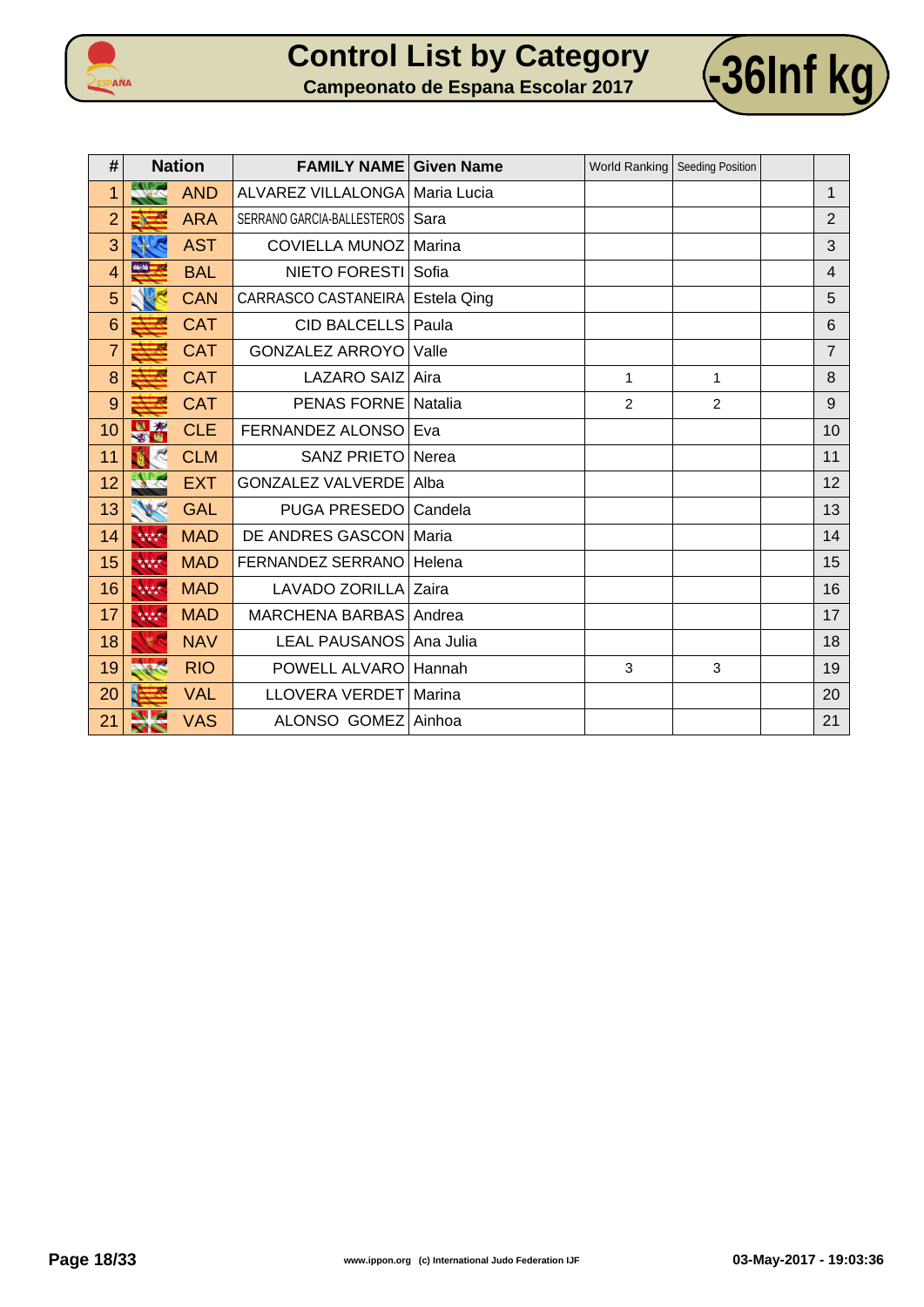



| #              | <b>Nation</b> |            | <b>FAMILY NAME</b>            | <b>Given Name</b> |                | World Ranking   Seeding Position |                |
|----------------|---------------|------------|-------------------------------|-------------------|----------------|----------------------------------|----------------|
| 1              |               | <b>AND</b> | <b>DOMINGO AYALA</b>          | Clara             |                |                                  | $\mathbf{1}$   |
| $\overline{2}$ |               | <b>AND</b> | SANCHEZ MEDINA                | Belen             |                |                                  | $\overline{2}$ |
| 3              |               | <b>ARA</b> | PAVALACHI CUENCA              | Lara              |                |                                  | 3              |
| 4              |               | <b>AST</b> | SANCHEZ GARCIA                | Patricia          |                |                                  | $\overline{4}$ |
| 5              | $16.56 - 16$  | <b>BAL</b> | PEREZ SOLER                   | Laura             |                |                                  | 5              |
| 6              |               | <b>CAN</b> | DRUMMOND DEEVES   Mati Talula |                   |                |                                  | 6              |
| $\overline{7}$ |               | <b>CAT</b> | JUAREZ LOPEZ                  | Olga              |                |                                  | 7              |
| 8              |               | <b>CAT</b> | <b>QUEROL ILARI Isabel</b>    |                   | 3              | 3                                | 8              |
| 9              |               | <b>CAT</b> | ROMEU ROLDAN Raquel           |                   |                |                                  | 9              |
| 10             | 图案            | <b>CLE</b> | <b>MATEOS GARCIA</b>          | Carla             |                |                                  | 10             |
| 11             | 33 14         | <b>CLE</b> | <b>REQUE JUNCO</b>            | Claudia           | 1              | 1                                | 11             |
| 12             |               | <b>CTB</b> | <b>BONILLA COBO</b>           | Andrea            |                |                                  | 12             |
| 13             | NC            | <b>GAL</b> | <b>GONZALEZ MACHADO</b>       | Alba              |                |                                  | 13             |
| 14             | 林林            | <b>MAD</b> | ARROYO ALARCON   Alejandra    |                   |                |                                  | 14             |
| 15             | 林林            | <b>MAD</b> | <b>CANO VILLAMOR</b>          | Sara              |                |                                  | 15             |
| 16             | 大大大大          | <b>MAD</b> | ESPARZA RIVERA Rebeca         |                   | $\overline{2}$ | 2                                | 16             |
| 17             | 林林            | <b>MAD</b> | <b>RAMIL PORRAS</b>           | Marta             |                |                                  | 17             |
| 18             | 大大大夫          | <b>MAD</b> | <b>VILLEGAS SANTOS</b>        | Patricia          |                |                                  | 18             |
| 19             |               | <b>MUR</b> | PEREZ CAMACHO                 | Elena             |                |                                  | 19             |
| 20             |               | <b>NAV</b> | <b>BULDAIN ELIZALDE</b>       | Joane             |                |                                  | 20             |
| 21             |               | <b>VAL</b> | ROVIRA LEON Silvia            |                   |                |                                  | 21             |
| 22             | ╱╲            | <b>VAS</b> | LEMOS GONZALEZ                | Ainhoa            |                |                                  | 22             |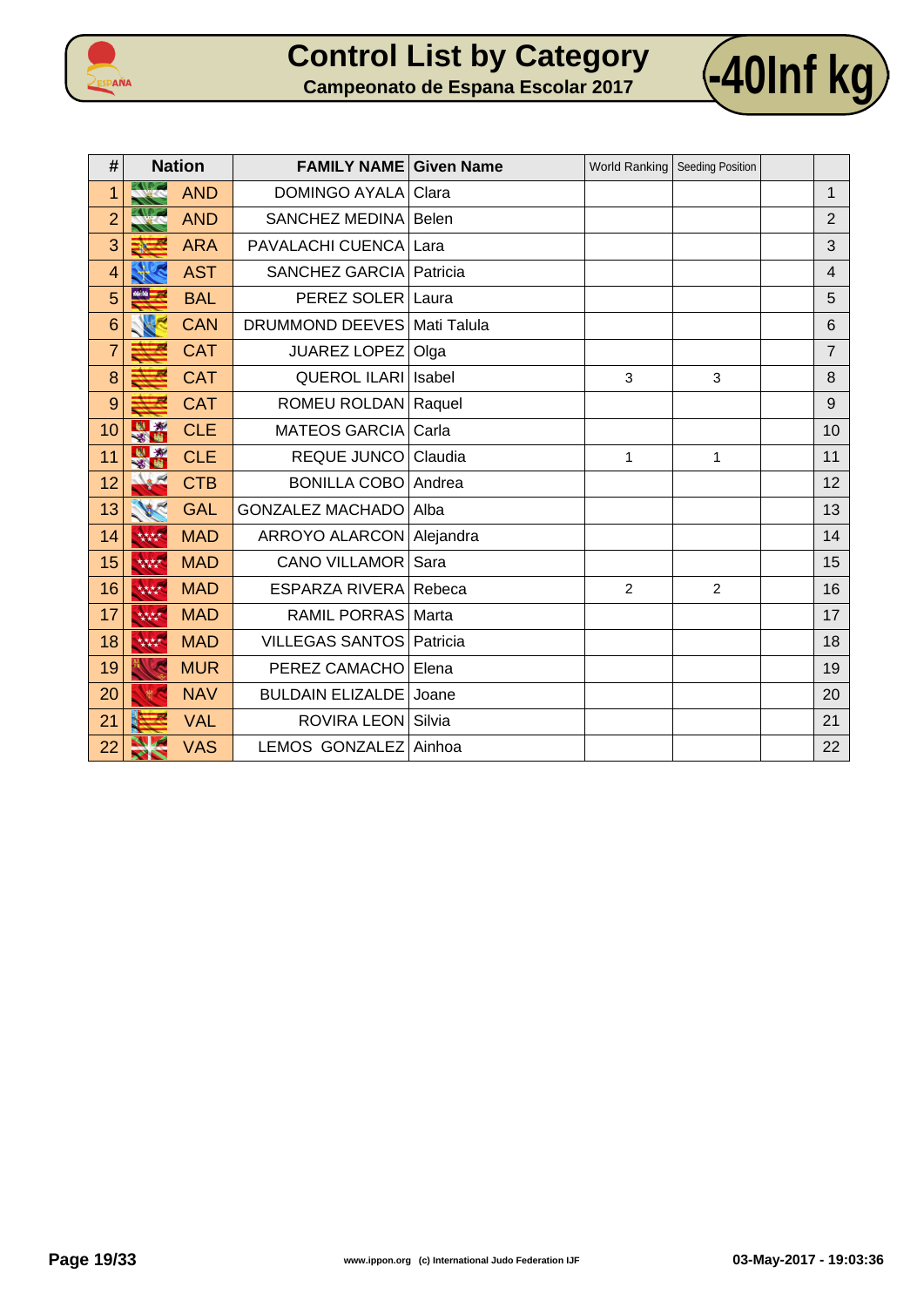



| #              | <b>Nation</b>           |            | <b>FAMILY NAME Given Name</b>     |            | World Ranking   Seeding Position |                |                |
|----------------|-------------------------|------------|-----------------------------------|------------|----------------------------------|----------------|----------------|
| 1              |                         | <b>AND</b> | <b>CANADA DUARTE</b>              | Natalia    |                                  |                | 1              |
| $\overline{2}$ |                         | <b>AND</b> | <b>CASANUEVA GARCIA</b>           | Laura      |                                  |                | $\overline{2}$ |
| 3              |                         | <b>ARA</b> | <b>HINOJOSA PEREZ</b>             | Ines       | $\mathbf{1}$                     | $\mathbf{1}$   | 3              |
| 4              |                         | <b>ARA</b> | <b>VELARDO ROMEO</b>              | Eva        |                                  |                | $\overline{4}$ |
| 5              |                         | <b>AST</b> | ALVAREZ FERNANDEZ                 | Carlota    |                                  |                | 5              |
| 6              |                         | <b>AST</b> | <b>CIMA FERNANDEZ</b>             | Paula      |                                  |                | 6              |
| $\overline{7}$ |                         | <b>BAL</b> | MARTINEZ SUAREZ                   | Maria      |                                  |                | $\overline{7}$ |
| 8              |                         | <b>CAN</b> | <b>GODOY SANTANA   Nayara</b>     |            |                                  |                | 8              |
| 9              |                         | <b>CAT</b> | <b>ALSINA MARTINEZ</b>            | Iris       |                                  |                | 9              |
| 10             |                         | <b>CLE</b> | PARDO SALAS                       | Estela     |                                  |                | 10             |
| 11             |                         | <b>CLM</b> | MERINO GOMEZ                      | Alba       |                                  |                | 11             |
| 12             |                         | <b>CTB</b> | FERNANDEZ GUERRA                  | Laura      |                                  |                | 12             |
| 13             |                         | <b>EXT</b> | MATIAS ALVAREZ                    | <b>Noa</b> |                                  |                | 13             |
| 14             |                         | <b>GAL</b> | FERREIRO CABADO                   | Belen      |                                  |                | 14             |
| 15             | 125                     | <b>GAL</b> | PEREZ PACHECO                     | Veronica   | $\overline{2}$                   | $\overline{c}$ | 15             |
| 16             | 林林                      | <b>MAD</b> | BUSTILLO BUSTOS   Maria Alejandra |            |                                  |                | 16             |
| 17             | 大大大大                    | <b>MAD</b> | <b>GUTIERREZ VALLAS</b>           | Yohana     |                                  |                | 17             |
| 18             | 林林                      | <b>MAD</b> | NUNO DE LA ROSA CENTENO           | Marta      |                                  |                | 18             |
| 19             | 林林                      | <b>MAD</b> | POYATO LOPEZ                      | Sara       |                                  |                | 19             |
| 20             | $\frac{d\Phi}{d\Omega}$ | <b>NAV</b> | <b>AZPILICUETA LOPEZ</b>          | Alba       |                                  |                | 20             |
| 21             |                         | <b>VAL</b> | <b>GARCIA PELLICER</b>            | Maria      |                                  |                | 21             |
| 22             |                         | <b>VAS</b> | <b>CUESTA GUTIERREZ</b>           | Idurre     |                                  |                | 22             |
| 23             | ╱╲                      | <b>VAS</b> | PEREZ DE ARENAZA SAMANIEGO        | Aroa       | 3                                | 3              | 23             |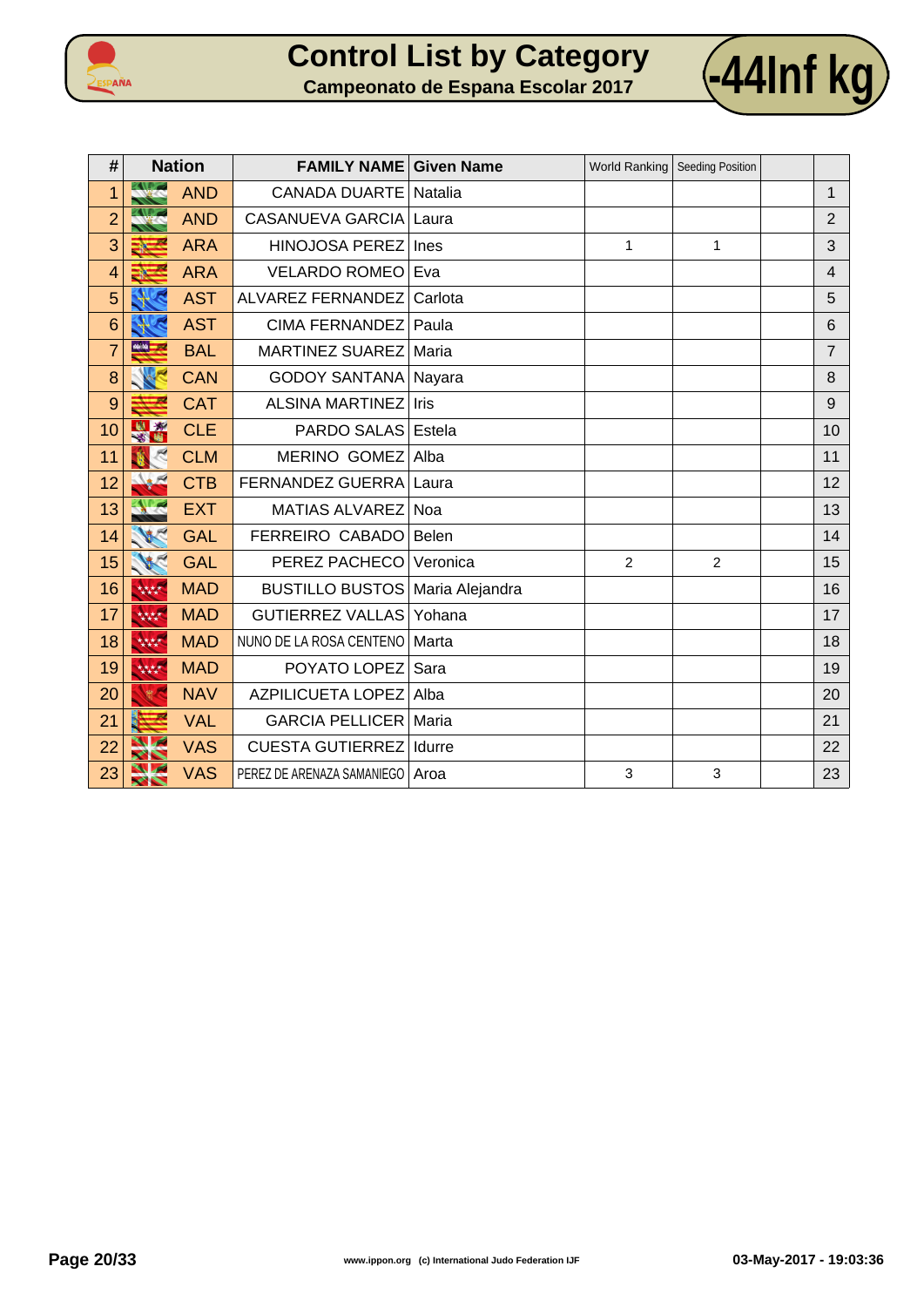



| #              |         | <b>Nation</b> | <b>FAMILY NAME Given Name</b> |                |                | World Ranking   Seeding Position |                |
|----------------|---------|---------------|-------------------------------|----------------|----------------|----------------------------------|----------------|
| 1              |         | <b>AND</b>    | DIAZ HARO                     | Julia Ye       |                |                                  | $\mathbf{1}$   |
| $\overline{2}$ |         | <b>AND</b>    | FERNANDEZ SANCHEZ             | Paula          |                |                                  | 2              |
| 3              | ▀<br>3∛ | <b>ARA</b>    | RAMIREZ GIMENEZ               | Alba           |                |                                  | 3              |
| 4              |         | <b>AST</b>    | <b>ENRIQUEZ PEREZ</b>         | Julia          |                |                                  | $\overline{4}$ |
| 5              |         | <b>AST</b>    | FERNANDEZ SANCHEZ             | Elisa          |                |                                  | 5              |
| 6              | -       | <b>BAL</b>    | <b>ROBERT TORRENT</b>         | Edith          |                |                                  | 6              |
| $\overline{7}$ |         | <b>CAN</b>    | MARTIN DE PIEDAD              | Martina        |                |                                  | $\overline{7}$ |
| 8              |         | <b>CAT</b>    | <b>GUERRERO CONDE</b>         | Nora           |                |                                  | 8              |
| 9              | 图案      | <b>CLE</b>    | RODRIGO SOTO                  | Carmen         |                |                                  | 9              |
| 10             |         | <b>CLM</b>    | <b>VALLEJO ROMERO</b>         | Minerva        |                |                                  | 10             |
| 11             |         | <b>CTB</b>    | SILIO MAZA                    | Paula          |                |                                  | 11             |
| 12             |         | <b>EXT</b>    | PEREZ PALOMO                  | Irene          |                |                                  | 12             |
| 13             |         | <b>GAL</b>    | LOMBA QUINTAS                 | Carla          |                |                                  | 13             |
| 14             |         | <b>GAL</b>    | <b>LOPEZ MARTINEZ</b>         | Sofia          |                |                                  | 14             |
| 15             |         | <b>GAL</b>    | PERPETUO MARTINEZ Noelia      |                |                |                                  | 15             |
| 16             | 大大大大    | <b>MAD</b>    | CARNICERTO LOPEZ   Marta      |                |                |                                  | 16             |
| 17             | 大大大大    | <b>MAD</b>    | <b>CARRETERO SORIA</b>        | Maria          |                |                                  | 17             |
| 18             | 大大大大    | <b>MAD</b>    | <b>GOMEZ ANTONA Laura</b>     |                |                |                                  | 18             |
| 19             | 大大大大    | <b>MAD</b>    | JUAN MARTINEZ Paula           |                | $\mathbf{1}$   | $\mathbf{1}$                     | 19             |
| 20             | 林林      | <b>MAD</b>    | MOLINA GRANDE   Miriam        |                |                |                                  | 20             |
| 21             | 微气      | <b>NAV</b>    | SARALEGI LORENZO              | Amaia          |                |                                  | 21             |
| 22             |         | <b>NAV</b>    | TORO SOLER Ariane             |                | 4              | 4                                | 22             |
| 23             |         | <b>RIO</b>    | LARA VIDAURRAZAGA             | Noa            |                |                                  | 23             |
| 24             |         | <b>VAL</b>    | <b>GUERRERO DONAT</b>         | Aitana         |                |                                  | 24             |
| 25             |         | <b>VAL</b>    | PREGONAS SILVESTRE            | Naia           |                |                                  | 25             |
| 26             |         | <b>VAL</b>    | RODRIGUEZ SALVADOR            | <b>Adriana</b> | $\overline{2}$ | 2                                | 26             |
| 27             |         | <b>VAL</b>    | RUBIO GARCIA-SOTO             | Andrea         |                |                                  | 27             |
| 28             |         | <b>VAS</b>    | ARREGI MIGUEL Anne Miren      |                |                |                                  | 28             |
| 29             |         | <b>VAS</b>    | BEORLEGUI OSES   Paula        |                | $\mathfrak{S}$ | 3                                | 29             |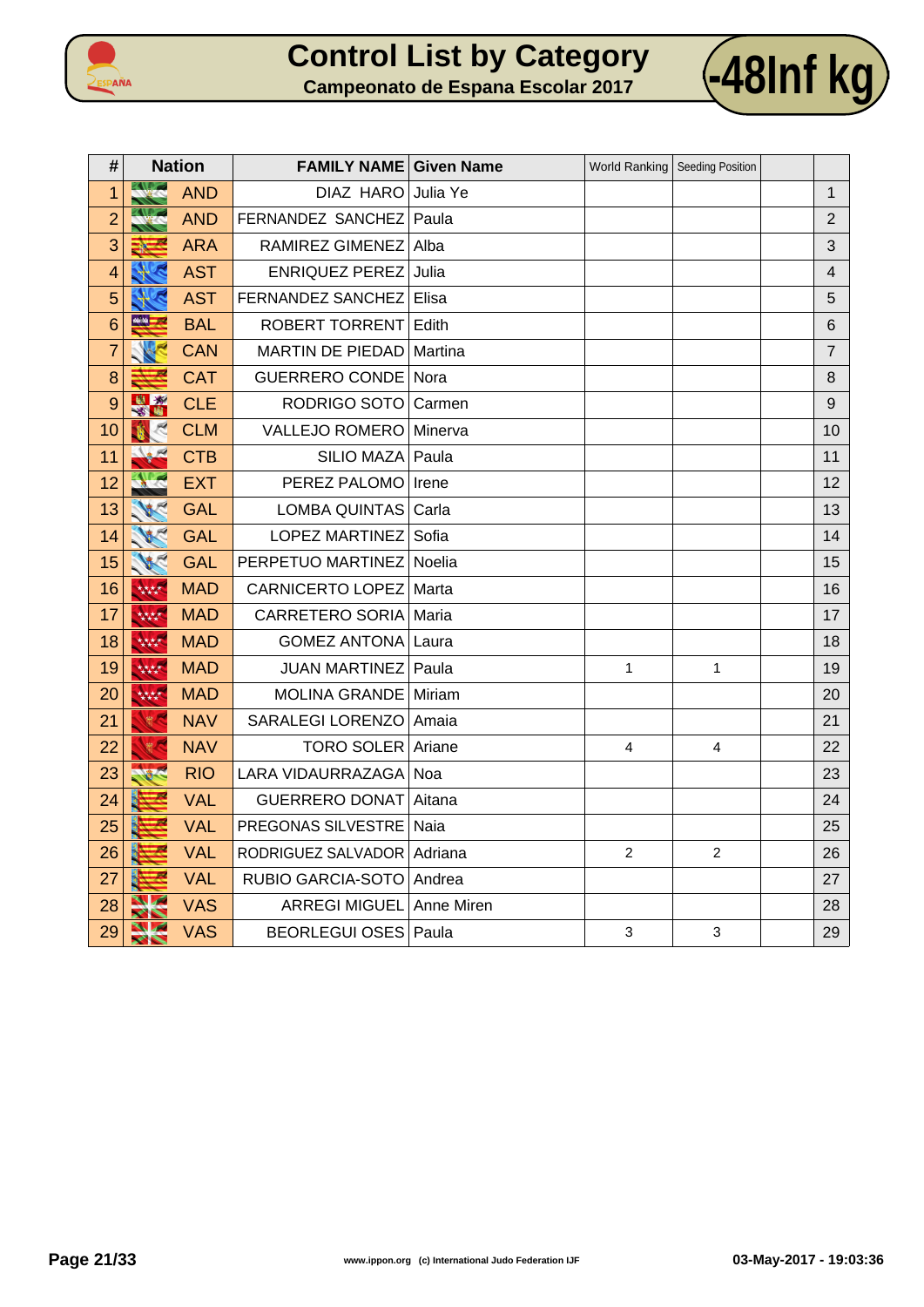



| #              |                       | <b>Nation</b> | <b>FAMILY NAME Given Name</b>         |                |                | World Ranking   Seeding Position |                |
|----------------|-----------------------|---------------|---------------------------------------|----------------|----------------|----------------------------------|----------------|
| 1              | <b>XX</b>             | <b>AND</b>    | <b>CORREA MARTIN</b>                  | <b>Beatriz</b> |                |                                  | $\mathbf{1}$   |
| $\overline{2}$ |                       | <b>ARA</b>    | RASCON PEREZ   Lesley                 |                |                |                                  | $\overline{2}$ |
| 3              |                       | <b>AST</b>    | <b>BARREIRO GONZALEZ</b>              | Alba           | $\mathbf{1}$   | 1                                | 3              |
| 4              |                       | <b>AST</b>    | <b>FANJUL SAAVEDRA</b>                | Rosa           |                |                                  | $\overline{4}$ |
| 5              | <u>eetaa </u>         | <b>BAL</b>    | SOSA AGUADO                           | Marina         |                |                                  | 5              |
| 6              |                       | <b>CAN</b>    | <b>SERAFIN RODRIGUEZ</b>              | Leticia        |                |                                  | 6              |
| $\overline{7}$ |                       | <b>CAN</b>    | <b>VEGA GOMEZ</b>                     | Julia          |                |                                  | $\overline{7}$ |
| 8              |                       | <b>CAT</b>    | ROMERO GUTIERREZ                      | Irene          |                |                                  | 8              |
| 9              |                       | <b>CAT</b>    | <b>SOLA GIRO</b>                      | Claudia        |                |                                  | 9              |
| 10             | <b>KNI XX</b><br>翠雪   | <b>CLE</b>    | <b>ARANCON GARCIA</b>                 | Silvia         |                |                                  | 10             |
| 11             | 图案                    | <b>CLE</b>    | <b>CORNEJO MARTIN</b>                 | Paola          | 3              | 3                                | 11             |
| 12             |                       | <b>CLM</b>    | <b>NEVADO GARCIA</b>                  | Atenea         |                |                                  | 12             |
| 13             |                       | <b>CTB</b>    | <b>TORRALBA MARTINEZ</b>              | Luaura         |                |                                  | 13             |
| 14             |                       | <b>EXT</b>    | <b>GARCIA CORRAL</b>                  | Celia          |                |                                  | 14             |
| 15             |                       | <b>GAL</b>    | GONZALEZ DA COSTA EVANGELISTA         | Noa            |                |                                  | 15             |
| 16             | <b>VECT</b>           | <b>GAL</b>    | <b>LAGE RIVERA</b>                    | Sabela         |                |                                  | 16             |
| 17             | 林林                    | <b>MAD</b>    | <b>GUTIERREZ RIOJA</b>                | Alba           |                |                                  | 17             |
| 18             | 林林                    | <b>MAD</b>    | MARTINEZ DE RITUERTO MORILLAS   Irene |                |                |                                  | 18             |
| 19             | 大大大大                  | <b>MAD</b>    | <b>MORALES VALLES</b>                 | Marta          |                |                                  | 19             |
| 20             | 林林                    | <b>MAD</b>    | SANCHEZ MUNOZ                         | Vanessa        |                |                                  | 20             |
| 21             |                       | <b>MUR</b>    | <b>GONZALEZ RUIZ</b>                  | Agueda         |                |                                  | 21             |
| 22             |                       | <b>NAV</b>    | SANCHEZ ARRASTIA                      | Lucia          |                |                                  | 22             |
| 23             |                       | <b>RIO</b>    | MARTINEZ OCHOA                        | Carmen         |                |                                  | 23             |
| 24             |                       | <b>VAL</b>    | <b>BEAUSSE SIRO</b>                   | Melany         | $\overline{c}$ | $\overline{c}$                   | 24             |
| 25             |                       | <b>VAL</b>    | <b>CAPOBIANCO MENDEZ</b>              | Carla          |                |                                  | 25             |
| 26             |                       | <b>VAL</b>    | SOLBES CONDADO                        | Maria          |                |                                  | 26             |
| 27             | $\blacktriangleright$ | <b>VAS</b>    | <b>KONARE SISSOKO</b>                 | Deniba         |                |                                  | 27             |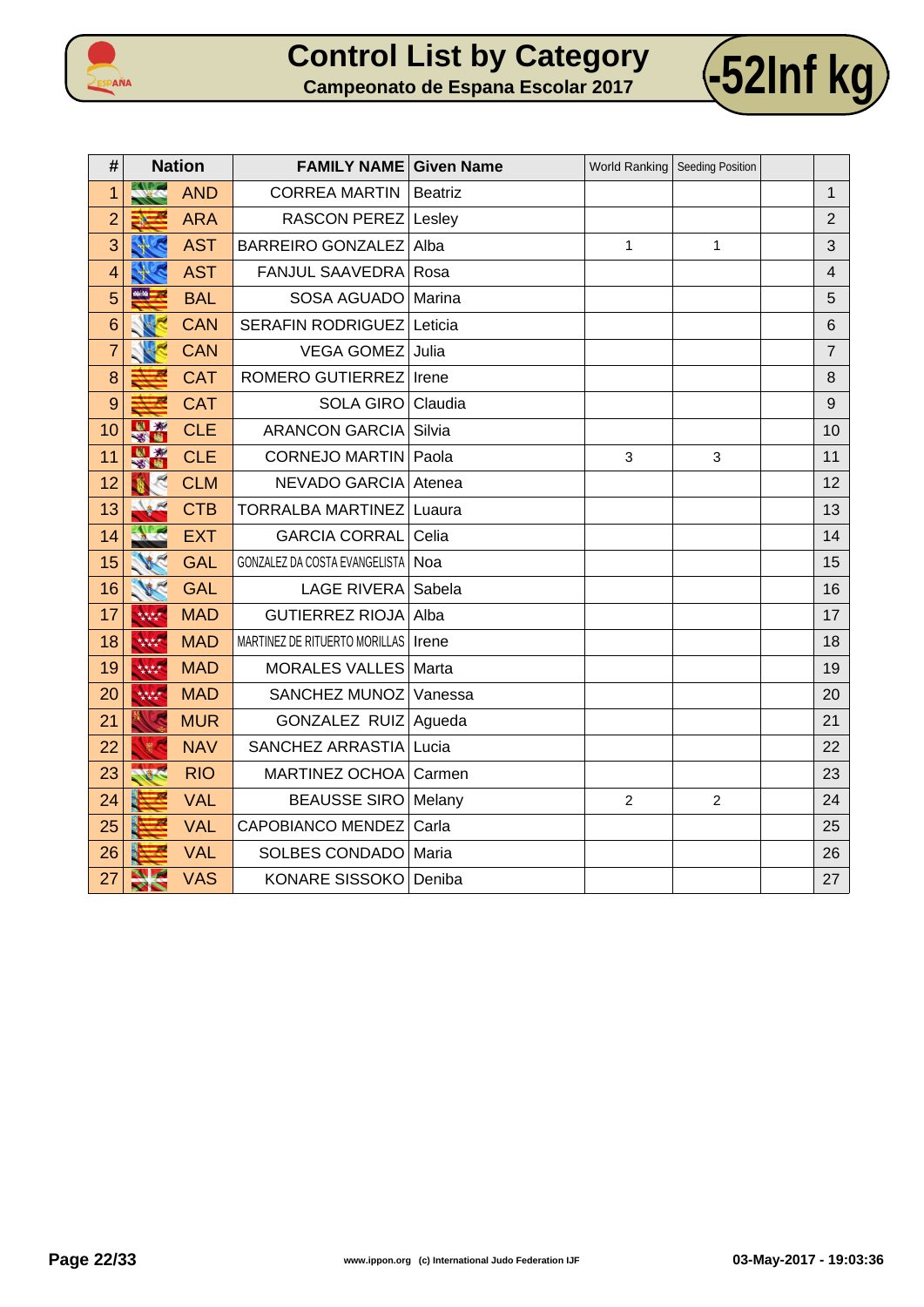



| #               |             | <b>Nation</b> | <b>FAMILY NAME Given Name</b>     |        |                | World Ranking   Seeding Position |                |
|-----------------|-------------|---------------|-----------------------------------|--------|----------------|----------------------------------|----------------|
| 1               |             | <b>AND</b>    | DIAZ MUNOZ Maria Del Mar          |        |                |                                  | $\mathbf{1}$   |
| $\overline{2}$  |             | <b>ARA</b>    | <b>MALLEN MAINER Lucia</b>        |        |                |                                  | $\overline{2}$ |
| 3               |             | <b>AST</b>    | GARCIA ISARDO Aitana              |        |                |                                  | 3              |
| $\overline{4}$  | <b>KN R</b> | <b>BAL</b>    | NUNEZ MARI                        | Yaiza  |                |                                  | $\overline{4}$ |
| 5               |             | <b>CAN</b>    | VOLO MACHIN Laura                 |        |                |                                  | 5              |
| $6\phantom{1}6$ |             | <b>CAT</b>    | <b>CASANAS ACEDO</b>              | Judit  |                |                                  | 6              |
| 7               |             | <b>CAT</b>    | HIDALGO CLAUSIN   Marina          |        |                |                                  | $\overline{7}$ |
| 8               | 出版社         | <b>CLE</b>    | <b>GARCIA MONTANO</b>             | Paula  |                |                                  | 8              |
| 9               |             | <b>CLM</b>    | ZARCO PEINADO Irene               |        |                |                                  | 9              |
| 10              | No. R       | <b>CTB</b>    | LOPEZ DORIGA TAMARGO              | Lucia  |                |                                  | 10             |
| 11              | 18C         | <b>GAL</b>    | LOPEZ PEON Alicia                 |        |                |                                  | 11             |
| 12              | 林林          | <b>MAD</b>    | <b>BLANCO MATESANZ Patricia</b>   |        |                |                                  | 12             |
| 13              | 林林          | <b>MAD</b>    | CAMARGO BELMAR Andrea             |        |                |                                  | 13             |
| 14              | 林林          | <b>MAD</b>    | DOMINGUEZ RODRIGO Lucia           |        |                |                                  | 14             |
| 15              | 林林          | <b>MAD</b>    | <b>GARCIA DEL PESO</b>            | Irene  |                |                                  | 15             |
| 16              |             | <b>MUR</b>    | LOPEZ MADJESKA Ana Maria          |        |                |                                  | 16             |
| 17              |             | <b>NAV</b>    | <b>CATENA ANDUEZA</b>             | Saioa  |                |                                  | 17             |
| 18              | 等人          | <b>NAV</b>    | DUBLAN ZUBIETA Ainhoa             |        |                |                                  | 18             |
| 19              |             | <b>NAV</b>    | PINEDA PEREZ   Amaya              |        |                |                                  | 19             |
| 20              |             | <b>RIO</b>    | GUTIERREZ CABEZON Nuria           |        |                |                                  | 20             |
| 21              |             | <b>VAL</b>    | <b>BALLESTEROS SAIZ</b>           | Noelia |                |                                  | 21             |
| 22              |             | <b>VAL</b>    | FERNANDEZ HERRERA Aitana          |        | 3              | 3                                | 22             |
| 23              |             | <b>VAL</b>    | GIMENO TRICOT Natasha             |        | $\mathbf{1}$   | 1                                | 23             |
| 24              |             | <b>VAL</b>    | <b>TORRES LUMBRERAS   Valeria</b> |        | $\overline{2}$ | $\overline{c}$                   | 24             |
| 25              | ╱╲          | <b>VAS</b>    | LERCHUNDI SERRANO   Loraine       |        |                |                                  | 25             |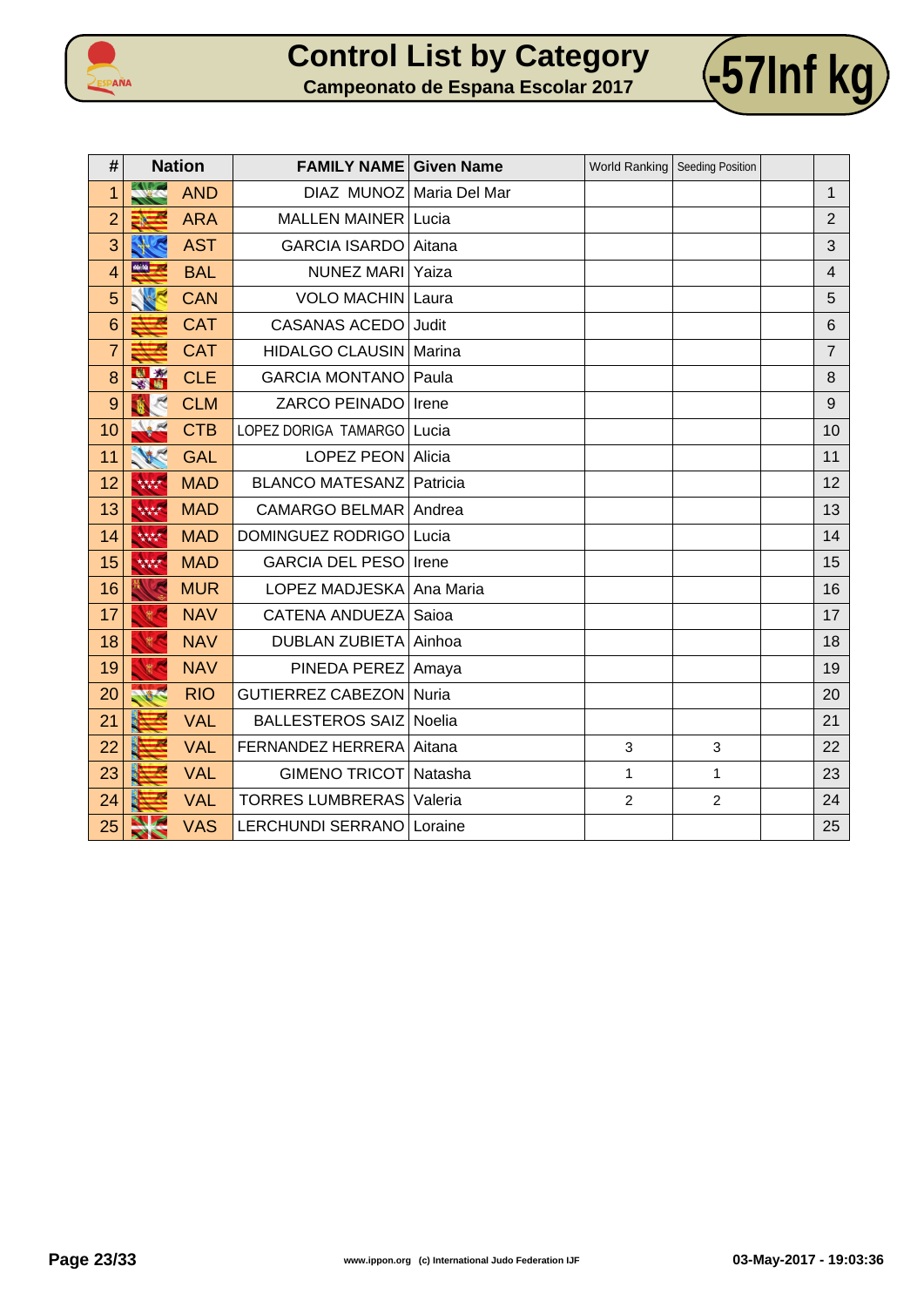



| #               |               | <b>Nation</b> | <b>FAMILY NAME Given Name</b>  |           |                | World Ranking   Seeding Position |                |
|-----------------|---------------|---------------|--------------------------------|-----------|----------------|----------------------------------|----------------|
| 1               |               | <b>AND</b>    | <b>UJAQUE ROBLES Miriam</b>    |           |                |                                  | 1              |
| $\overline{2}$  |               | <b>ARA</b>    | <b>CASASUS ROMERO</b>          | Jara      |                |                                  | $\overline{2}$ |
| 3               |               | <b>AST</b>    | SOUTO GONZALEZ                 | Melania   |                |                                  | 3              |
| 4               | <b>MAY 25</b> | <b>BAL</b>    | DE SIMONE RECHA                | Jessica   |                |                                  | 4              |
| 5               |               | <b>CAN</b>    | <b>SALAZAR RAMOS</b>           | Ainoa     |                |                                  | 5              |
| $6\phantom{1}6$ |               | <b>CAT</b>    | <b>CAZALLAS PERRONI Laura</b>  |           |                |                                  | 6              |
| $\overline{7}$  |               | <b>CAT</b>    | GARCIA SOLER Nerea             |           |                |                                  | $\overline{7}$ |
| 8               | $\mathbf{R}$  | <b>CLE</b>    | VASQUEZ DEL VAL                | Victoria  |                |                                  | 8              |
| 9               |               | <b>CLM</b>    | <b>GARCIA ROCCO</b>            | Katerina  |                |                                  | 9              |
| 10              |               | <b>CTB</b>    | <b>GONZALEZ TEJERA</b>         | Irene     |                |                                  | 10             |
| 11              |               | <b>GAL</b>    | LOPEZ VAZQUEZ                  | Mara      |                |                                  | 11             |
| 12              |               | <b>GAL</b>    | <b>MORENO ENTERRIA</b>         | Claudia   |                |                                  | 12             |
| 13              | 林林            | <b>MAD</b>    | CABRERA COSTA Eva              |           |                |                                  | 13             |
| 14              | 大大大大          | <b>MAD</b>    | <b>LEON ANDRINO</b>            | Estibaliz |                |                                  | 14             |
| 15              | 大大大大          | <b>MAD</b>    | <b>LUCENA TAPIA</b>            | Lucia     |                |                                  | 15             |
| 16              | 大大大大          | <b>MAD</b>    | REDONDO SORRIBES   Rosa        |           |                |                                  | 16             |
| 17              |               | <b>MUR</b>    | <b>MARIN CONTE</b>             | Marina    |                |                                  | 17             |
| 18              |               | <b>MUR</b>    | NICOLAS NICOLAS Ainhoa         |           |                |                                  | 18             |
| 19              |               | <b>NAV</b>    | ANDUEZA ARRAIZ                 | Itxaso    |                |                                  | 19             |
| 20              |               | <b>NAV</b>    | LAFUENTE DUQUE Leire           |           | $\overline{2}$ | $\overline{2}$                   | 20             |
| 21              |               | <b>VAL</b>    | <b>GUTIERREZ MOLINA Ashley</b> |           |                |                                  | 21             |
| 22              |               | <b>VAL</b>    | <b>MEDINA MORENO</b>           | Lucia     | 3              | 3                                | 22             |
| 23              |               | <b>VAL</b>    | RAMIREZ VICTORIA   Amparo      |           |                |                                  | 23             |
| 24              |               | <b>VAS</b>    | <b>DIEZ RODRIGUEZ</b>          | Janire    | 1              | 1                                | 24             |
| 25              | ╱╲            | <b>VAS</b>    | ETXABARRIA BILBAO              | Eunate    |                |                                  | 25             |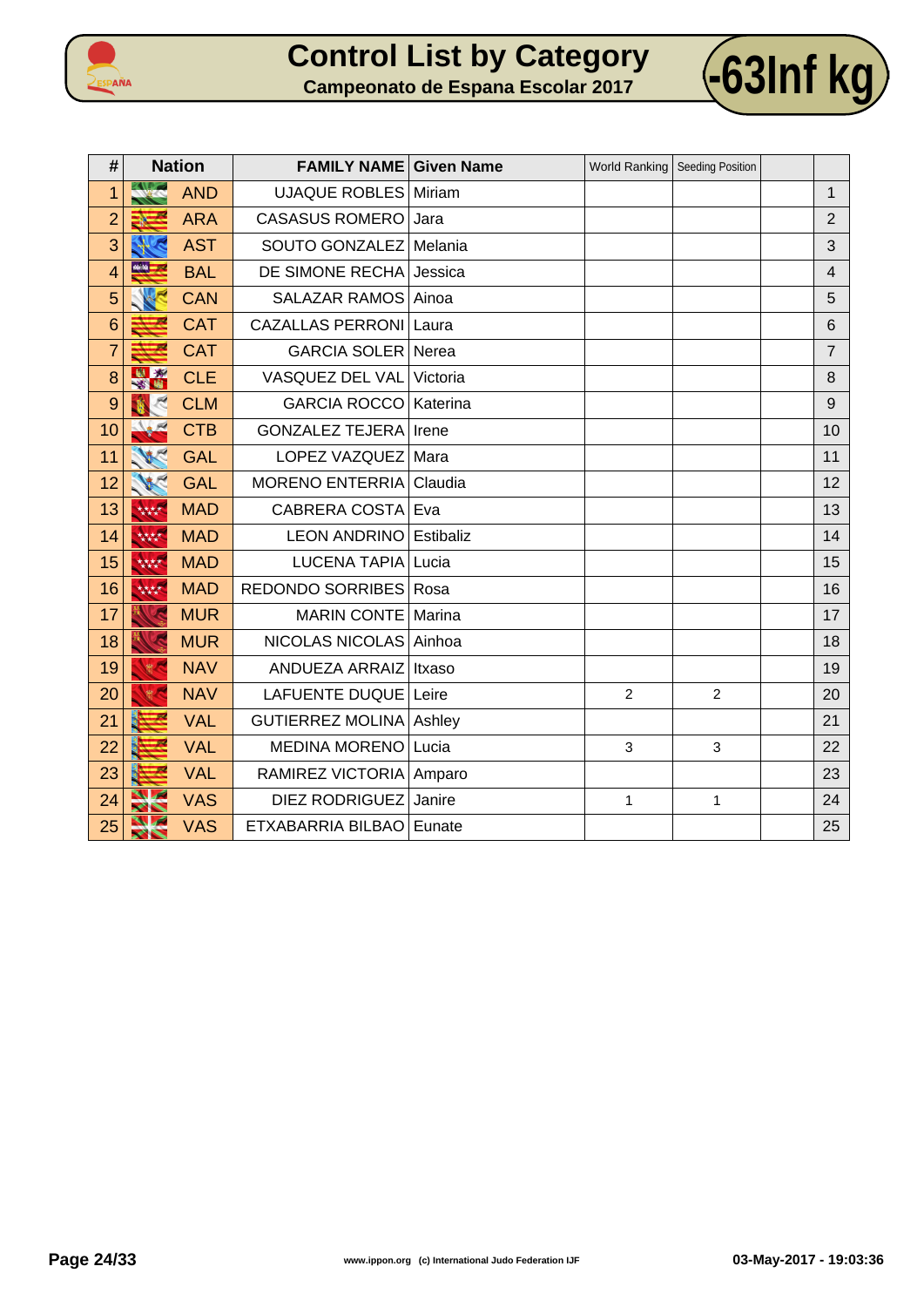



| #              | <b>Nation</b>         |            | <b>FAMILY NAME Given Name</b> |         |                | World Ranking   Seeding Position |                |
|----------------|-----------------------|------------|-------------------------------|---------|----------------|----------------------------------|----------------|
| 1              |                       | <b>AND</b> | SORIANO MORON Zoe             |         |                |                                  | $\mathbf{1}$   |
| $\overline{2}$ |                       | <b>AND</b> | VERA DIAZ Maria               |         |                |                                  | $\overline{2}$ |
| 3              |                       | <b>ARA</b> | CAJAL OROS Alba               |         |                |                                  | 3              |
| $\overline{4}$ |                       | <b>AST</b> | <b>CUESTA MENENDEZ</b>        | Iria    | $\overline{2}$ | $\overline{2}$                   | $\overline{4}$ |
| 5              |                       | <b>AST</b> | FERNANDEZ DIAZ Noa            |         | 3              | 3                                | 5              |
| 6              |                       | <b>AST</b> | LOPEZ COLLADO   Maria         |         |                |                                  | $6\phantom{1}$ |
| $\overline{7}$ |                       | <b>BAL</b> | TORRES CARDONA Laura          |         |                |                                  | $\overline{7}$ |
| 8              |                       | <b>CAN</b> | MELIAN HERNANDEZ Aurora       |         |                |                                  | 8              |
| 9              |                       | <b>CAT</b> | LOPEZ CARRASCO Ainhoa         |         |                |                                  | 9              |
| 10             |                       | <b>CLE</b> | <b>IGLESIAS DE LUCAS</b>      | Sara    |                |                                  | 10             |
| 11             |                       | <b>CLM</b> | <b>HELMERKING SANCHEZ</b>     | Antonia |                |                                  | 11             |
| 12             |                       | <b>CTB</b> | SANCHEZ COBO Andrea           |         |                |                                  | 12             |
| 13             |                       | <b>EXT</b> | PEREZ CEBRINO                 | Mar     |                |                                  | 13             |
| 14             |                       | <b>GAL</b> | <b>INSUA IGLESIAS Noelia</b>  |         |                |                                  | 14             |
| 15             | 186                   | <b>GAL</b> | JORGE MOLYTE   Manuela        |         |                |                                  | 15             |
| 16             | 大大大大                  | <b>MAD</b> | COBOS LOPEZ Miriam            |         |                |                                  | 16             |
| 17             | 大大大大                  | <b>MAD</b> | LOSILLA ARCE Maria            |         |                |                                  | 17             |
| 18             | 林林                    | <b>MAD</b> | PRIETO ARENAS Cynthia         |         |                |                                  | 18             |
| 19             | 林林                    | <b>MAD</b> | VIZOSO HERNANDEZ              | Ana     |                |                                  | 19             |
| 20             | <b>RED</b>            | <b>NAV</b> | MARIN BERDONCES Adela         |         |                |                                  | 20             |
| 21             |                       | <b>VAL</b> | <b>KALINCHUK</b>              | Maria   | $\mathbf{1}$   | 1                                | 21             |
| 22             |                       | <b>VAL</b> | <b>MOROTE GUIJARRO</b>        | Alba    |                |                                  | 22             |
| 23             | $\blacktriangleright$ | <b>VAS</b> | <b>ESCOLAR GARCIA Aiala</b>   |         |                |                                  | 23             |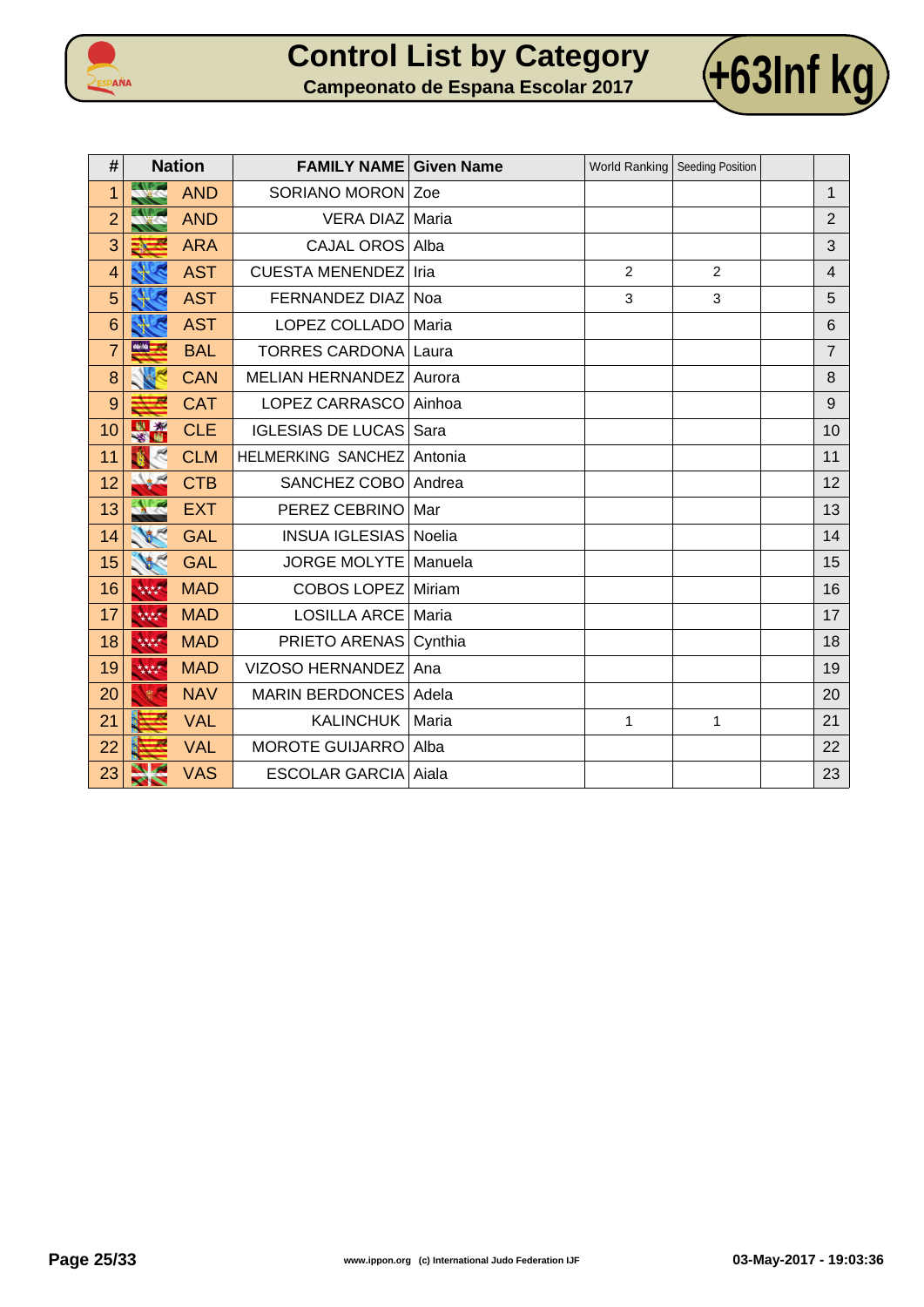



| #              | <b>Nation</b>               | <b>FAMILY NAME</b>               | <b>Given Name</b> |                | World Ranking   Seeding Position |                |
|----------------|-----------------------------|----------------------------------|-------------------|----------------|----------------------------------|----------------|
| 1              | <b>AND</b><br><b>CALLES</b> | <b>HERNANDEZ FLORES   Nayara</b> |                   |                |                                  | 1              |
| $\overline{2}$ | <b>AND</b>                  | PRADOS BARBERO                   | Maria             | $\overline{2}$ | 2                                | $\overline{2}$ |
| 3              | <b>CAN</b>                  | <b>NUEZ ROMERO</b>               | Marta             |                |                                  | 3              |
| $\overline{4}$ | <b>CAT</b>                  | EJAZ GARCIA                      | Aixa              |                |                                  | $\overline{4}$ |
| 5              | <b>CLE</b>                  | FONTECHA MUNOZ   Olga            |                   |                |                                  | 5              |
| 6              | <b>GAL</b>                  | PEREZ SOMOZA   Paula             |                   |                |                                  | 6              |
| 7              | <b>MAD</b><br>大大大人          | <b>CASTRO FERNANDEZ</b>          | Itziar            |                |                                  | $\overline{7}$ |
| 8              | <b>MAD</b><br>****          | <b>HERNANDO SANCHEZ</b>          | Pilar             |                |                                  | 8              |
| 9              | <b>MAD</b><br>大大大大          | <b>MAYORDOMO GARCIA</b>          | Carmen            | 4              | 4                                | 9              |
| 10             | <b>MAD</b><br>林林            | RODRIGUEZ ROLDAN Andrea          |                   |                |                                  | 10             |
| 11             | <b>MAD</b><br>林林            | SANCHEZ MARTINEZ                 | Paola             |                |                                  | 11             |
| 12             | <b>VAL</b>                  | <b>CORREJES GREGORIO</b>         | Lidia             | 3              | 3                                | 12             |
| 13             | <b>VAL</b>                  | TORREGROSA PINA                  | Laura             | 1              | 1                                | 13             |
| 14             | <b>VAS</b>                  | <b>MEDICES VEGA   Delia</b>      |                   |                |                                  | 14             |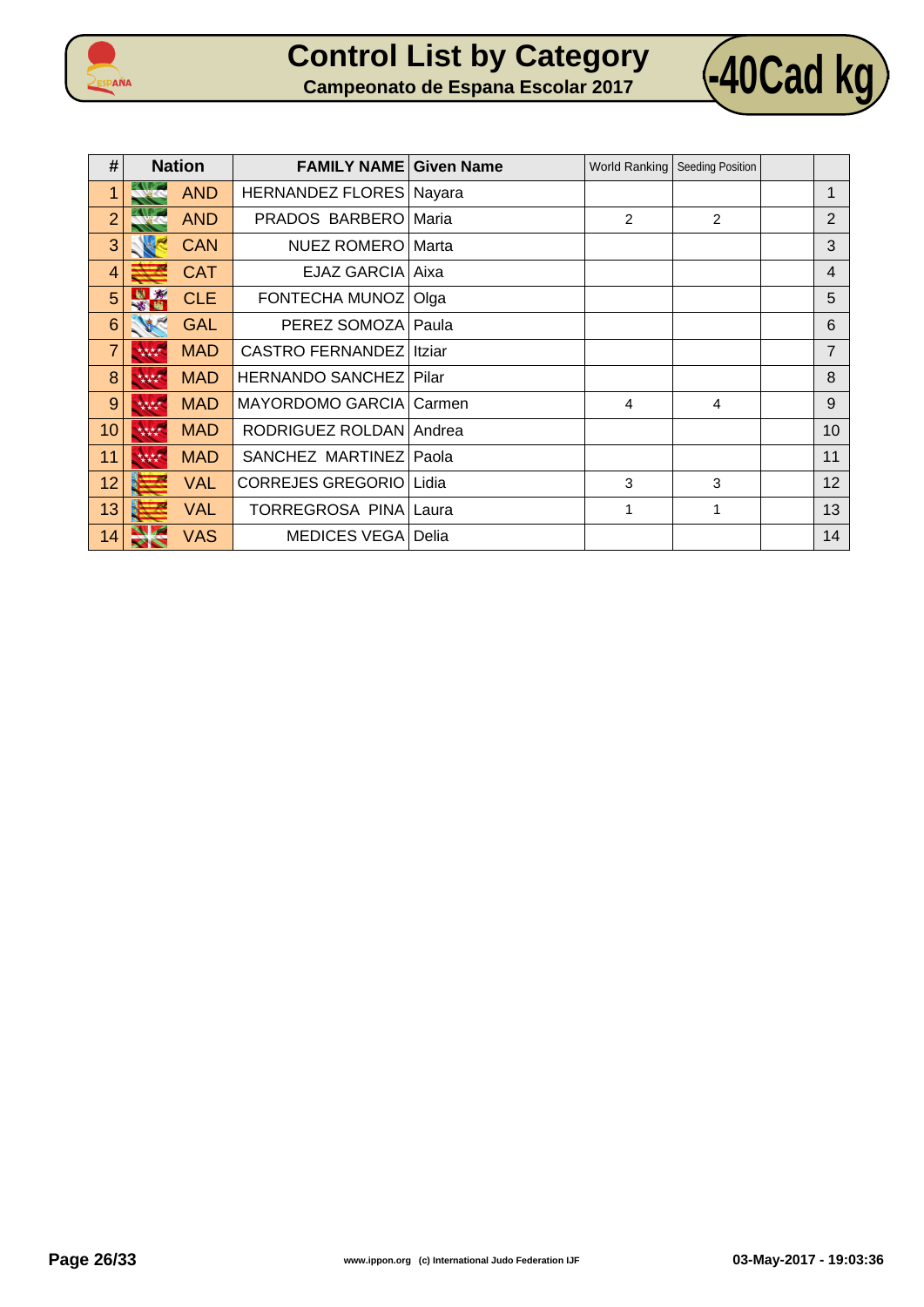



| #              | <b>Nation</b>                | <b>FAMILY NAME</b>               | <b>Given Name</b> | World Ranking | <b>Seeding Position</b> |                |
|----------------|------------------------------|----------------------------------|-------------------|---------------|-------------------------|----------------|
| 1              | <b>AND</b>                   | <b>GONZALEZ FERNAN   Claudia</b> |                   |               |                         | 1              |
| $\overline{2}$ | <b>AND</b>                   | <b>HERNANDEZ FLORES Nazaret</b>  |                   | 3             | 3                       | $\overline{2}$ |
| 3              | <b>ARA</b>                   | <b>MURILLO BALDOMINOS</b>        | Maria             |               |                         | 3              |
| 4              | <b>AST</b>                   | <b>GRANDA RAMOS</b>              | Nerea             |               |                         | 4              |
| 5              | <b>MAN ---</b><br><b>BAL</b> | <b>FARELO GONZALEZ</b>           | Nuria             | 1             | 1                       | 5              |
| 6              | 66.54<br><b>BAL</b>          | <b>MULERO</b>                    | Aisha             |               |                         | 6              |
| $\overline{7}$ | <b>CAN</b>                   | ALBORNOZ GONZALEZ                | Sofia             |               |                         | $\overline{7}$ |
| 8              | <b>CAT</b>                   | <b>CID BALCELLS</b>              | Jana              |               |                         | 8              |
| 9              | <b>CAT</b>                   | <b>GARRIGA ORTEGA   Marina</b>   |                   |               |                         | 9              |
| 10             | <b>CLE</b><br><b>13 Mill</b> | LORENZO RODERO                   | Alba              |               |                         | 10             |
| 11             | <b>GAL</b>                   | RODRIGUEZ CARBALLO               | Lucia             |               |                         | 11             |
| 12             | 大大大大<br><b>MAD</b>           | <b>ALVAREZ SUEIRO</b>            | Jimena            |               |                         | 12             |
| 13             | <b>MAD</b><br>林林             | <b>GAMAZO DUQUE</b>              | Maria             |               |                         | 13             |
| 14             | <b>MAD</b><br>大大大大           | MORENO DE LA LLAVE               | Maria             |               |                         | 14             |
| 15             | <b>MAD</b><br>林林             | ROJAS GONZALEZ                   | Maria             |               |                         | 15             |
| 16             | <b>MUR</b>                   | NORIEGA BARRIONUEVO              | Elena             |               |                         | 16             |
| 17             | <b>NAV</b>                   | OSTERIZ LARA   Marta             |                   |               |                         | 17             |
| 18             | <b>VAL</b>                   | RODRIGUEZ SALVADOR   Mireia      |                   | $\mathcal{P}$ | 2                       | 18             |
| 19             | <b>VAS</b>                   | BARANDIARAN BARREIRO Eider       |                   |               |                         | 19             |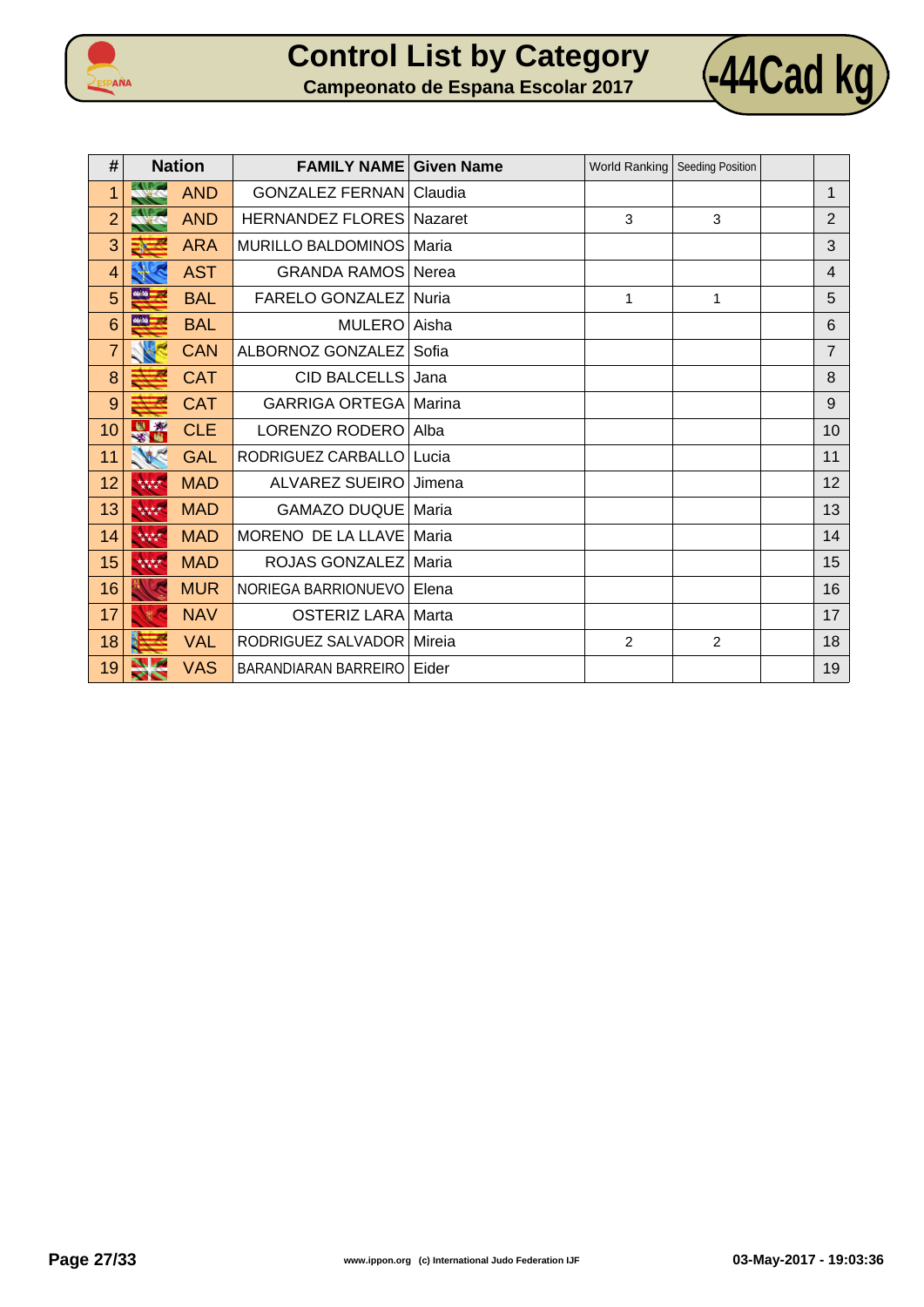



| #              | <b>Nation</b>         |            | <b>FAMILY NAME Given Name</b> |                 | World Ranking   Seeding Position |                |                |
|----------------|-----------------------|------------|-------------------------------|-----------------|----------------------------------|----------------|----------------|
| 1              |                       | <b>AND</b> | PACHECO MUNOZ                 | Lucia           |                                  |                | $\mathbf{1}$   |
| $\overline{2}$ | ≡7                    | <b>ARA</b> | HINOJOSA LARROSA              | Elena           |                                  |                | $\overline{2}$ |
| 3              |                       | <b>AST</b> | ARIAS HUERGO   Raquel         |                 |                                  |                | 3              |
| $\overline{4}$ |                       | <b>AST</b> | MAGADAN FERNANDEZ             | Mireya          |                                  |                | $\overline{4}$ |
| 5              | 46.56                 | <b>BAL</b> | <b>ESCANDELL RIERA</b>        | Marina          |                                  |                | 5              |
| 6              |                       | <b>CAN</b> | <b>CABRERA HERNANDEZ</b>      | Andrea          |                                  |                | 6              |
| $\overline{7}$ |                       | <b>CAN</b> | <b>FALCON SANCHEZ</b>         | Zuleima         | 3                                | 3              | $\overline{7}$ |
| 8              |                       | <b>CAN</b> | <b>SERAFIN RODRIGUEZ</b>      | M'?¢ Del Cristo |                                  |                | 8              |
| 9              |                       | <b>CAT</b> | <b>CUBERO ARTINEZ</b>         | Paula           |                                  |                | 9              |
| 10             |                       | <b>CAT</b> | <b>ROSET MARTIN</b>           | Paula           | $\overline{2}$                   | $\overline{2}$ | 10             |
| 11             | 出场                    | <b>CLE</b> | OBISPO ALONSO                 | Helena          |                                  |                | 11             |
| 12             |                       | <b>CLM</b> | <b>GALAN DE LA CASA</b>       | Lucia           |                                  |                | 12             |
| 13             |                       | <b>CLM</b> | PEREZ GREGORIO                | Alba            |                                  |                | 13             |
| 14             |                       | <b>EXT</b> | <b>BOHORQUEZ RAMOS</b>        | Maria           |                                  |                | 14             |
| 15             |                       | <b>GAL</b> | BERMUDEZ ANDRADE              | Janina          |                                  |                | 15             |
| 16             |                       | <b>GAL</b> | DA CUNA GONZALEZ              | Yohanna         |                                  |                | 16             |
| 17             |                       | <b>GAL</b> | <b>DURAN LUSTRES</b>          | Lia             |                                  |                | 17             |
| 18             |                       | <b>GAL</b> | FERNANDEZ COMESANA            | Lucia           |                                  |                | 18             |
| 19             | 林林                    | <b>MAD</b> | <b>GOMEZ ANTONA</b>           | Gema Maria      |                                  |                | 19             |
| 20             | 林林                    | <b>MAD</b> | <b>NOVICK REBECA</b>          | Rebeca          |                                  |                | 20             |
| 21             | 林林                    | <b>MAD</b> | PEREZ DIAZ Naira              |                 |                                  |                | 21             |
| 22             | 林林                    | <b>MAD</b> | VILLALBA CAMPO                | Raquel          |                                  |                | 22             |
| 23             |                       | <b>MUR</b> | MUNOZ LLORET                  | Mercedes        |                                  |                | 23             |
| 24             |                       | <b>NAV</b> | PUYO AYESA                    | Ainhoa          |                                  |                | 24             |
| 25             |                       | <b>VAL</b> | REVERT CARRASCO               | Ainhoa          |                                  |                | 25             |
| 26             |                       | <b>VAS</b> | <b>CARAZAS HUAYANCA</b>       | Maria Lucia     | $\mathbf{1}$                     | 1              | 26             |
| 27             | $\blacktriangleright$ | <b>VAS</b> | ETXEBERRIA DORRONSORO         | Intza           |                                  |                | 27             |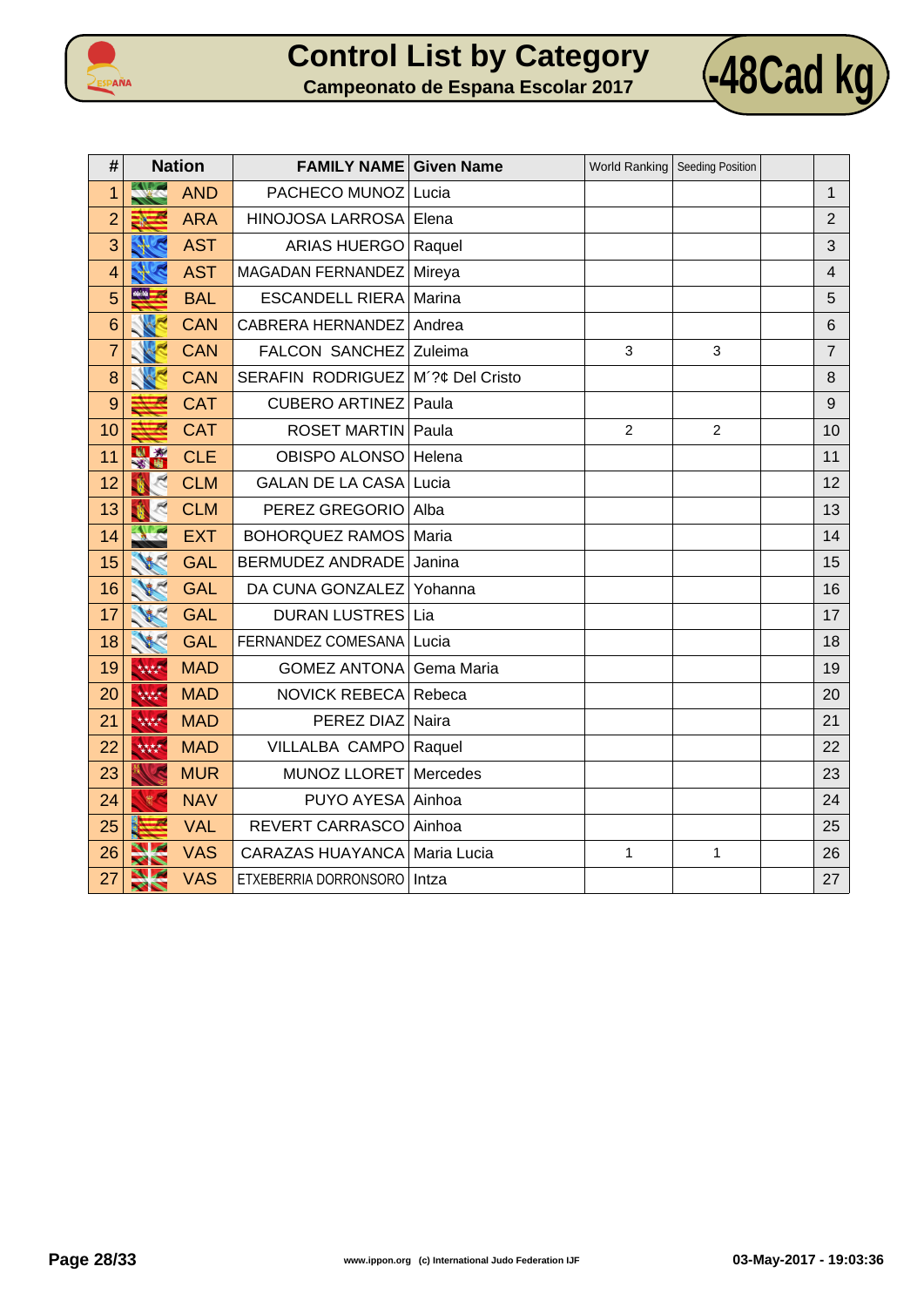



| #              | <b>Nation</b>  |            | <b>FAMILY NAME Given Name</b> |         | World Ranking  | <b>Seeding Position</b> |                |
|----------------|----------------|------------|-------------------------------|---------|----------------|-------------------------|----------------|
| 1              | <b>All 200</b> | <b>AND</b> | FERNANDEZ RIVERO Virginia     |         |                |                         | $\mathbf 1$    |
| $\overline{c}$ |                | <b>AND</b> | LOPEZ DIAZ Ana Maria          |         |                |                         | $\overline{2}$ |
| 3              |                | <b>ARA</b> | NIETO BOILLOS Luna            |         |                |                         | 3              |
| $\overline{4}$ |                | <b>ARA</b> | RAMIREZ GIMENEZ               | Sandra  |                |                         | $\overline{4}$ |
| 5              |                | <b>AST</b> | ESTRADA MUNIZ                 | Maria   |                |                         | 5              |
| 6              | 66.50 l        | <b>BAL</b> | <b>CHANES MARTINEZ</b>        | Laura   |                |                         | 6              |
| $\overline{7}$ |                | <b>CAN</b> | SANCHEZ SILVA Ainara          |         |                |                         | $\overline{7}$ |
| 8              |                | <b>CAT</b> | <b>GARCIA JURADO</b>          | Ana     |                |                         | 8              |
| 9              | 出现             | <b>CLE</b> | <b>AGUDO HUERTA</b>           | Daniela |                |                         | 9              |
| 10             |                | <b>CLM</b> | <b>CAMPUZANO PEREZ</b>        | Marta   | 3              | 3                       | 10             |
| 11             |                | <b>CLM</b> | <b>CATALAN HONRUBIA</b>       | Laura   |                |                         | 11             |
| 12             |                | <b>CTB</b> | <b>VEGA MUNIZ</b>             | Valeria |                |                         | 12             |
| 13             |                | <b>EXT</b> | GARCIA LAZARO Maria Teresa    |         |                |                         | 13             |
| 14             | <b>ARC</b>     | <b>GAL</b> | GUDE VILA Lidia               |         |                |                         | 14             |
| 15             | 林林             | <b>MAD</b> | CALVO JAROSO                  | Claudia |                |                         | 15             |
| 16             | 大大大大           | <b>MAD</b> | <b>GARCIA MARTIN Marta</b>    |         |                |                         | 16             |
| 17             | 林林             | <b>MAD</b> | GONZALEZ TOLEDO Lorena        |         |                |                         | 17             |
| 18             | 大大大大           | <b>MAD</b> | MARTIN GALLARDO   Patricia    |         | $\mathbf{1}$   | $\mathbf{1}$            | 18             |
| 19             | 林林             | <b>MAD</b> | <b>MARTIN GIL</b>             | Alicia  |                |                         | 19             |
| 20             | 林林             | <b>MAD</b> | MUNOZ SOLANO Lucia            |         | $\overline{2}$ | $\overline{2}$          | 20             |
| 21             | G              | <b>MUR</b> | GOMARIZ MORENILLA   Amparo    |         |                |                         | 21             |
| 22             | 一般             | <b>NAV</b> | <b>ARRIBAS GUTIERREZ</b>      | Silvia  |                |                         | 22             |
| 23             |                | <b>NAV</b> | <b>MARTINEZ LLORET</b>        | Leyre   |                |                         | 23             |
| 24             |                | <b>RIO</b> | LAGOS REVILLA Agustina        |         |                |                         | 24             |
| 25             |                | <b>VAL</b> | <b>CASTELLO DIEZ</b>          | Marina  |                |                         | 25             |
| 26             |                | <b>VAL</b> | GIL ALONSO Carla              |         |                |                         | 26             |
| 27             |                | <b>VAL</b> | ROSA CANO Noelia Ana          |         |                |                         | 27             |
| 28             | $\sim$<br>╱╲   | <b>VAS</b> | GONZALO ALVAREZ Mailen        |         |                |                         | 28             |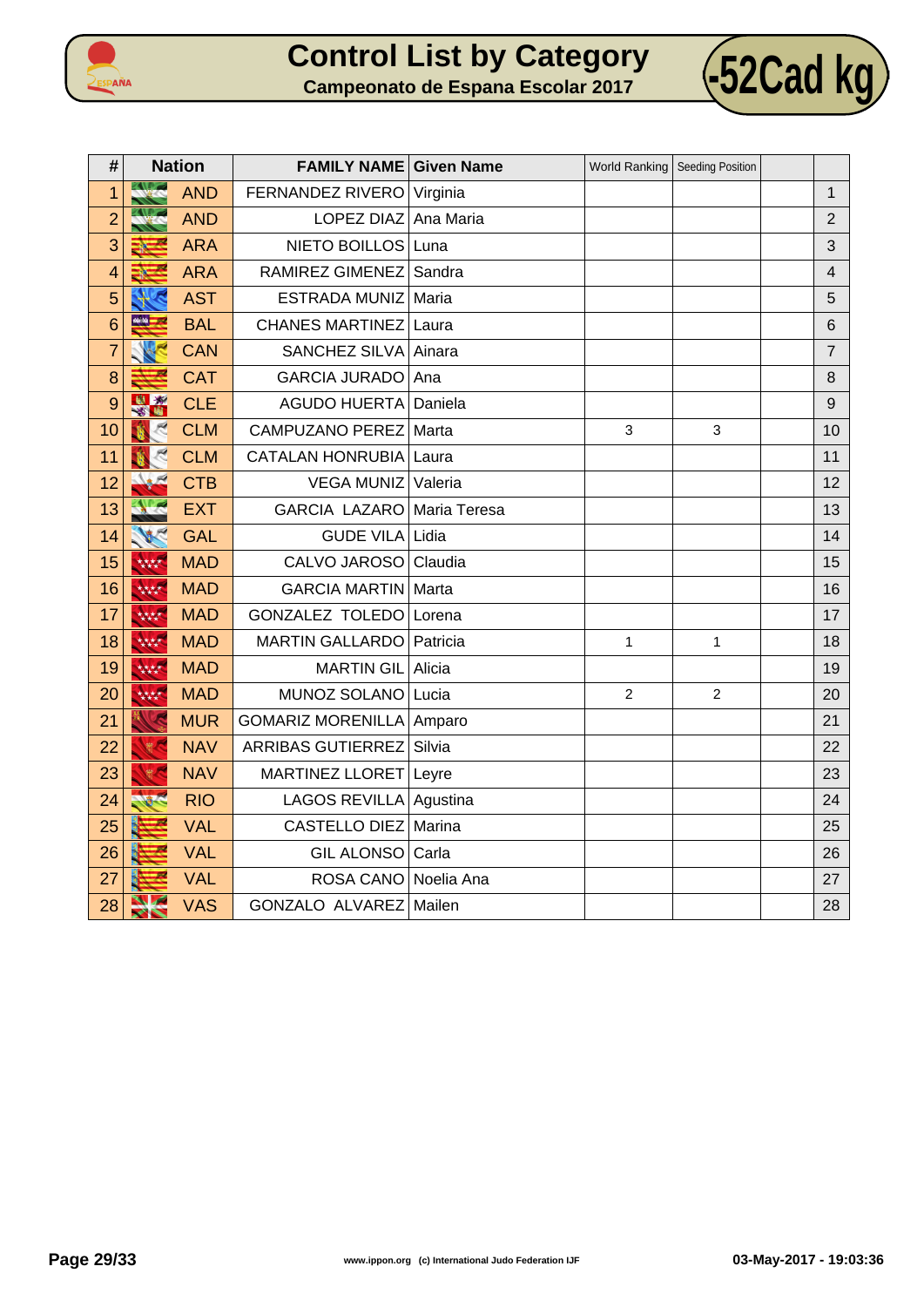



| #              |                      | <b>Nation</b> | <b>FAMILY NAME Given Name</b> |                            | World Ranking  | Seeding Position |                         |
|----------------|----------------------|---------------|-------------------------------|----------------------------|----------------|------------------|-------------------------|
| 1              | <b>Alexie</b>        | <b>AND</b>    | DIAZ ALBERT Ana               |                            |                |                  | $\mathbf{1}$            |
| $\overline{2}$ |                      | <b>AND</b>    | <b>GARCIA RODRIGUEZ</b>       | Susana                     |                |                  | $\overline{2}$          |
| 3              |                      | <b>ARA</b>    | CAMPOS ARTERO   Paula         |                            |                |                  | $\sqrt{3}$              |
| $\overline{4}$ |                      | <b>ARA</b>    | <b>GALLAN LACRUZ</b>          | Carmen                     |                |                  | $\overline{\mathbf{4}}$ |
| 5              |                      | <b>AST</b>    | <b>BLANCO ALONSO</b>          | Sofia                      |                |                  | 5                       |
| 6              | 66.59                | <b>BAL</b>    | <b>OLIVER FERRA Maria</b>     |                            | $\mathbf{1}$   | 1                | $\,6$                   |
| $\overline{7}$ | 46.50 <mark>-</mark> | <b>BAL</b>    | <b>ORVAY SENEN Natalia</b>    |                            |                |                  | $\overline{7}$          |
| 8              |                      | <b>CAN</b>    | GUTIERREZ GONZALEZ Lara       |                            |                |                  | 8                       |
| 9              |                      | <b>CAN</b>    | <b>ORTEGA INFANTE Andrea</b>  |                            |                |                  | $\boldsymbol{9}$        |
| 10             |                      | <b>CAN</b>    | TANAKA ANGULO   Natsumi       |                            |                |                  | 10                      |
| 11             |                      | <b>CAT</b>    | <b>BALLESTEROS CAMPANO</b>    | Gemma                      |                |                  | 11                      |
| 12             |                      | <b>CAT</b>    | <b>DASGUPTA</b>               | Aakriti                    |                |                  | 12                      |
| 13             |                      | <b>CAT</b>    | RODRIGUEZ PEREZ Angels        |                            |                |                  | 13                      |
| 14             | 出版                   | <b>CLE</b>    | <b>DURANTE MARTINEZ</b>       | Alicia                     |                |                  | 14                      |
| 15             |                      | <b>CLM</b>    | CARO CARO Sara                |                            |                |                  | 15                      |
| 16             |                      | <b>CLM</b>    | LOPEZ GUARINOS Miriam Del Mar |                            |                |                  | 16                      |
| 17             |                      | <b>CTB</b>    | <b>GONZALEZ GARCIA</b>        | Laura                      |                |                  | 17                      |
| 18             |                      | <b>EXT</b>    | RUIZ LOPEZ Lorena             |                            |                |                  | 18                      |
| 19             |                      | <b>GAL</b>    | CARBALLEIRA BAHAMONDE         | Laura                      |                |                  | 19                      |
| 20             |                      | <b>GAL</b>    | LOPEZ SEOANE                  | Sara                       |                |                  | 20                      |
| 21             | W                    | <b>GAL</b>    | VAZQUEZ FERNANDEZ             | Laura                      | $\overline{2}$ | $\overline{c}$   | 21                      |
| 22             | 林林                   | <b>MAD</b>    | FERNANDEZ LOPEZ               | Pilar                      |                |                  | 22                      |
| 23             | 大大大大                 | <b>MAD</b>    | <b>JUAN MARTINEZ</b>          | Alba                       |                |                  | 23                      |
| 24             | 林林                   | <b>MAD</b>    | LANZAT ALBALADEJO   Andrea    |                            |                |                  | 24                      |
| 25             | 大大大大                 | <b>MAD</b>    | LORENTE INSUA Andrea          |                            |                |                  | 25                      |
| 26             |                      | <b>MUR</b>    | MARTIN CORREA Lucia           |                            |                |                  | 26                      |
| 27             |                      | <b>NAV</b>    | MERINO VICENTE Leyre          |                            |                |                  | 27                      |
| 28             |                      | <b>RIO</b>    |                               | <b>BUCUR</b> Alicia Carmen | 3              | $\mathbf{3}$     | 28                      |
| 29             |                      | <b>RIO</b>    | PEREZ COLLAZO                 | Eva                        |                |                  | 29                      |
| 30             |                      | <b>VAL</b>    | <b>ARAIZ SANCHO</b>           | Cristina                   |                |                  | 30                      |
| 31             |                      | <b>VAL</b>    | GIL ALONSO Angela             |                            |                |                  | 31                      |
| 32             |                      | <b>VAL</b>    | <b>GOMEZ SANMIGUEL</b>        | Candela                    |                |                  | 32                      |
| 33             |                      | <b>VAL</b>    | SOUF GARRIDO Leila            |                            |                |                  | 33                      |
| 34             |                      | <b>VAS</b>    | <b>BORDA ZUMETA Irati</b>     |                            |                |                  | 34                      |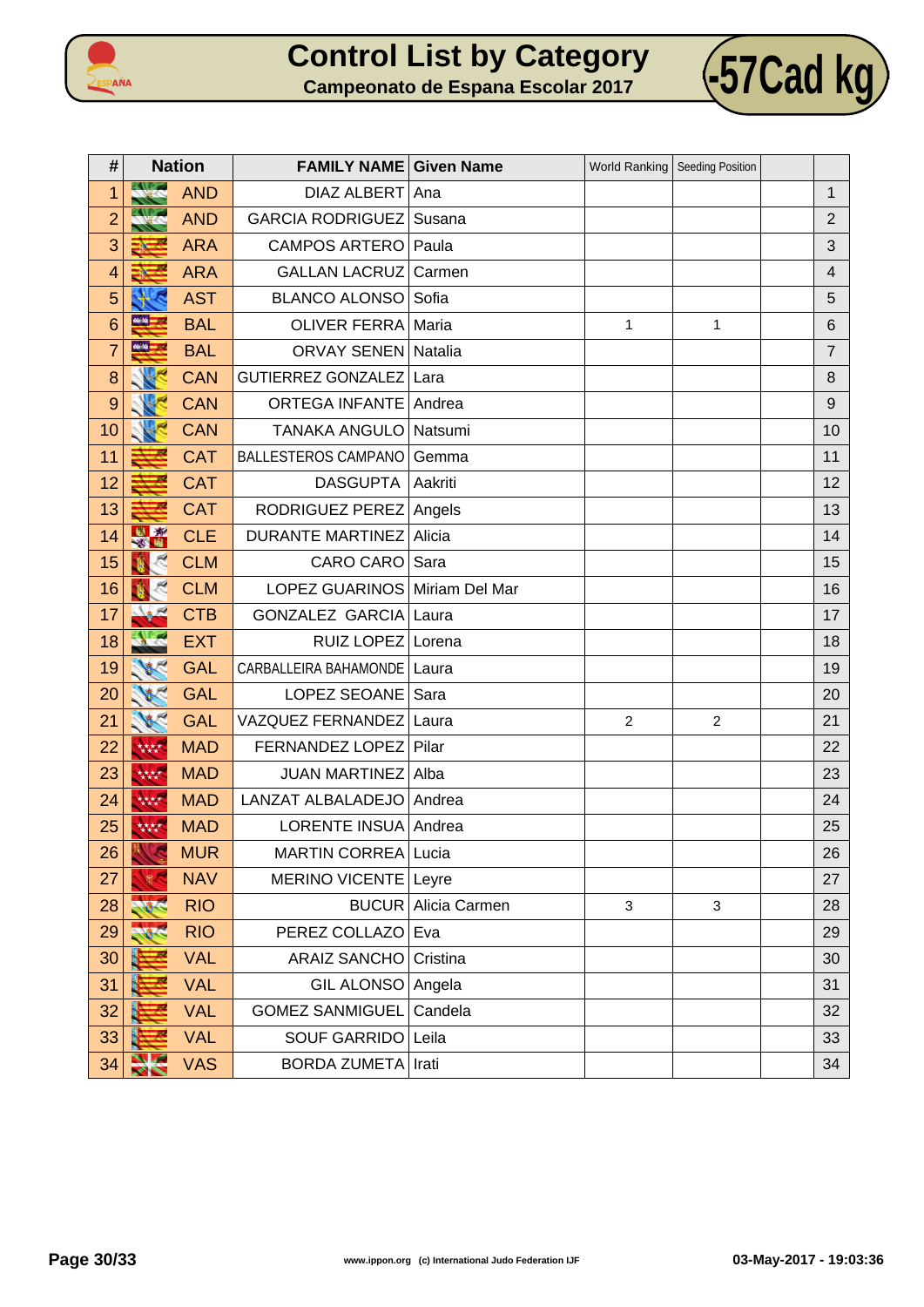



| #               | <b>Nation</b>                     |            | <b>FAMILY NAME Given Name</b> |         | World Ranking   Seeding Position |   |                         |
|-----------------|-----------------------------------|------------|-------------------------------|---------|----------------------------------|---|-------------------------|
| 1               |                                   | <b>AND</b> | MARTINEZ MOYA   Marta         |         |                                  |   | $\mathbf{1}$            |
| $\overline{2}$  |                                   | <b>ARA</b> | <b>CAMUS HERNAEZ</b>          | Irene   | 1                                | 1 | $\overline{2}$          |
| 3               |                                   | <b>ARA</b> | MUR CASTRO Nerea              |         |                                  |   | 3                       |
| $\overline{4}$  | Æ                                 | <b>ARA</b> | POBLADOR SANCHEZ              | Maria   |                                  |   | $\overline{\mathbf{4}}$ |
| 5               |                                   | <b>AST</b> | <b>BARRAGANS MARTINEZ</b>     | Sofia   |                                  |   | 5                       |
| $6\phantom{1}6$ |                                   | <b>AST</b> | FERNANDEZ FRAGA               | Elsa    |                                  |   | $6\phantom{1}$          |
| $\overline{7}$  | 46.00                             | <b>BAL</b> | GALINDO PUCHE                 | Lidia   |                                  |   | $\overline{7}$          |
| 8               |                                   | <b>CAN</b> | <b>GONZALEZ GARCIA</b>        | Nerea   |                                  |   | 8                       |
| 9               |                                   | <b>CAN</b> | RODRIGUEZ RODRIGUEZ           | Clara   |                                  |   | $\boldsymbol{9}$        |
| 10              |                                   | <b>CAT</b> | CABALLERO MARTINEZ Alicia     |         |                                  |   | 10                      |
| 11              | N *                               | <b>CLE</b> | CORNEJO MARTIN Valma          |         |                                  |   | 11                      |
| 12              |                                   | <b>CLM</b> | HURTADO BLAZQUEZ              | Esther  |                                  |   | 12                      |
| 13              |                                   | <b>CTB</b> | POO FERNANDEZ Virginia        |         |                                  |   | 13                      |
| 14              | <b>CONTRACTOR</b>                 | <b>EXT</b> | <b>GONZALEZ RODRIGUEZ</b>     | Alba    |                                  |   | 14                      |
| 15              |                                   | <b>GAL</b> | <b>BOUZAS VILA</b>            | Alba    |                                  |   | 15                      |
| 16              |                                   | <b>GAL</b> | RIAL SUAREZ   Marta           |         |                                  |   | 16                      |
| 17              | 林林                                | <b>MAD</b> | CADALSO MUNOZ Aroa            |         |                                  |   | 17                      |
| 18              | 林林                                | <b>MAD</b> | DIAZ-FLORES BASCUNANA         | Yanira  |                                  |   | 18                      |
| 19              | 林林                                | <b>MAD</b> | REY BURGOS   Maria            |         | 3                                | 3 | 19                      |
| 20              | 林林                                | <b>MAD</b> | <b>REY CHECA Esther</b>       |         |                                  |   | 20                      |
| 21              | 林林                                | <b>MAD</b> | VALDIVIESO ESTALRICH   Lydia  |         |                                  |   | 21                      |
| 22              |                                   | <b>MUR</b> | MARTINEZ GOMEZ                | Jessica |                                  |   | 22                      |
| 23              | $\frac{d\mathbf{D}}{d\mathbf{N}}$ | <b>NAV</b> | GONZALEZ MUNOZ                | Saioa   |                                  |   | 23                      |
| 24              |                                   | <b>NAV</b> | RONCAL UZQUEDA Leire          |         |                                  |   | 24                      |
| 25              |                                   | <b>RIO</b> | <b>FUERTES AYALA</b>          | Marta   |                                  |   | 25                      |
| 26              |                                   | <b>VAL</b> | <b>GUERRERO BOLINCHES</b>     | Clara   |                                  |   | 26                      |
| 27              |                                   | <b>VAL</b> | <b>SANCHIS FERRERO</b>        | Natalia |                                  |   | 27                      |
| 28              | <b>Suchara</b><br><b>XIN</b>      | <b>VAS</b> | <b>ETXABE ETXEBERRIA</b>      | Lorea   |                                  |   | 28                      |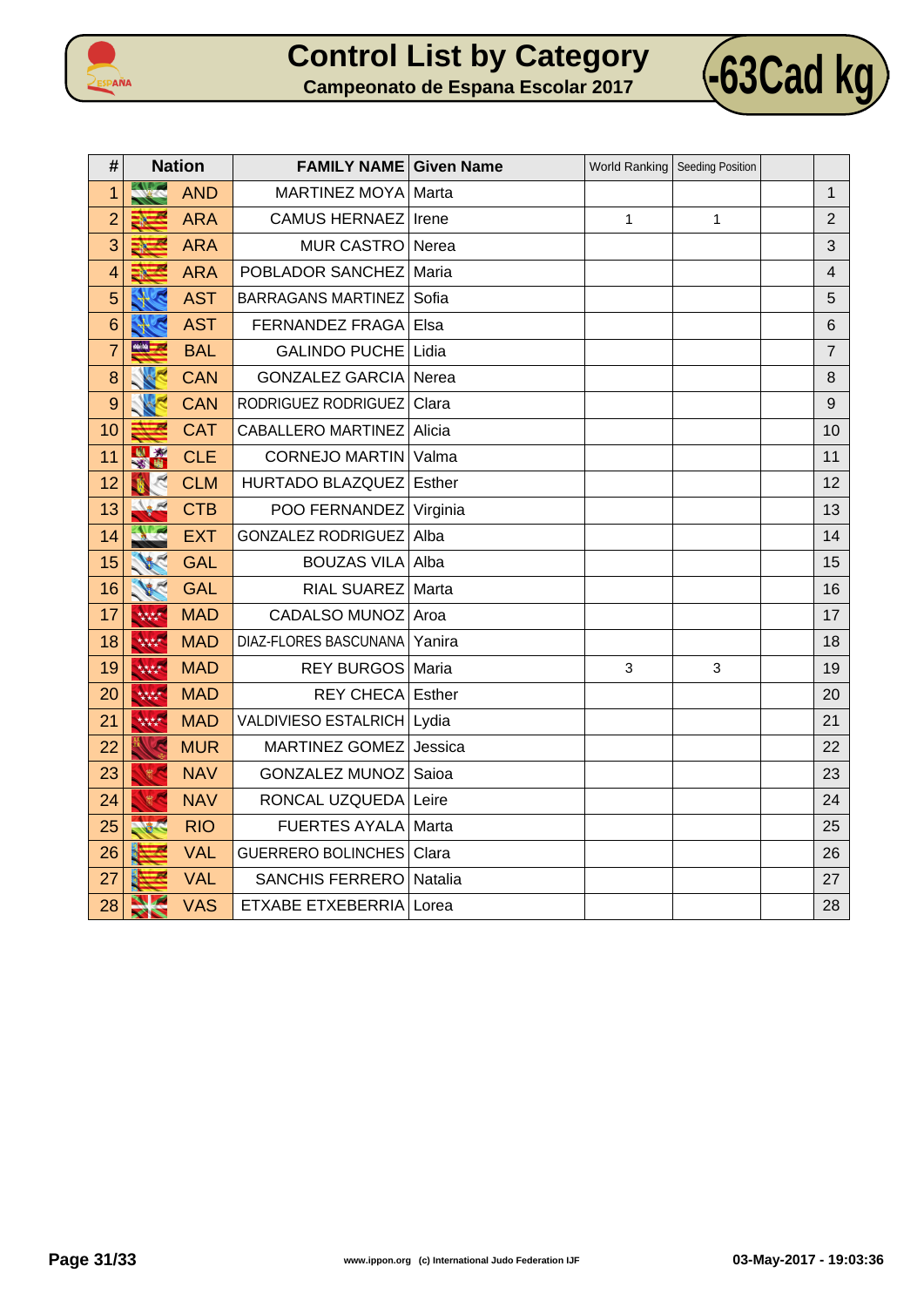



| #              | <b>Nation</b>                           |            | <b>FAMILY NAME Given Name</b>  |                        | World Ranking   Seeding Position |                |                |
|----------------|-----------------------------------------|------------|--------------------------------|------------------------|----------------------------------|----------------|----------------|
| 1              |                                         | <b>AND</b> | FISHER   Natalia               |                        |                                  |                | $\mathbf{1}$   |
| $\overline{2}$ |                                         | <b>AND</b> |                                | NYBERG Milena Gabriela |                                  |                | $\overline{2}$ |
| 3              | ÷,<br>EN.                               | <b>ARA</b> | <b>CATALAN SALAS Elena</b>     |                        |                                  |                | 3              |
| $\overline{4}$ |                                         | <b>AST</b> | <b>GARCIA GALAN Lucia</b>      |                        |                                  |                | $\overline{4}$ |
| 5              | <b>MAN</b>                              | <b>BAL</b> | ROVELLADA VINENT               | Llucia                 |                                  |                | 5              |
| 6              | $\frac{d\mathbf{r}}{dt} = -\frac{1}{2}$ | <b>BAL</b> | WOOD PIZA Nina Jade            |                        |                                  |                | 6              |
| $\overline{7}$ |                                         | <b>CAN</b> | <b>CHEMLAL HASSAN</b>          | Omaima                 |                                  |                | $\overline{7}$ |
| 8              |                                         | <b>CAN</b> | <b>GONZALEZ DOMINGUEZ</b>      | Yailen                 |                                  |                | 8              |
| 9              |                                         | <b>CAT</b> | <b>DEL MORAL MARTI Lourdes</b> |                        |                                  |                | 9              |
| 10             |                                         | <b>CAT</b> | TSUNODA Ai                     |                        |                                  |                | 10             |
| 11             | 出版                                      | <b>CLE</b> | MELENDEZ DEL POZO              | Julia                  |                                  |                | 11             |
| 12             |                                         | <b>CLM</b> | <b>CADALSO LOPEZ</b>           | Sara                   |                                  |                | 12             |
| 13             |                                         | <b>CTB</b> | PUENTE REVENGA Ruth Maria      |                        |                                  |                | 13             |
| 14             | $-1$                                    | <b>EXT</b> | <b>ASENSIO ORTIZ</b>           | Rocio                  |                                  |                | 14             |
| 15             | 186                                     | <b>GAL</b> | RUA PRADO                      | Maria                  |                                  |                | 15             |
| 16             | 林林                                      | <b>MAD</b> | <b>DAVILA MONTOYA</b>          | Sara                   | 1                                | $\mathbf{1}$   | 16             |
| 17             | 林林                                      | <b>MAD</b> | ESTEBAN DE LA IGLESIA          | Lucia                  |                                  |                | 17             |
| 18             | 林林                                      | <b>MAD</b> | HAUPT Mila                     |                        |                                  |                | 18             |
| 19             | 林林                                      | <b>MAD</b> | PINTADO GALLARDO               | Cristina               |                                  |                | 19             |
| 20             | 大大大大                                    | <b>MAD</b> | POURZAND SAMDJEDEN   Soraya    |                        |                                  |                | 20             |
| 21             | 林林                                      | <b>MAD</b> | REY CHECA Alba                 |                        | 3                                | 3              | 21             |
| 22             | 林林                                      | <b>MAD</b> | SOTILLO GOMEZ   Begona         |                        | $\overline{2}$                   | $\overline{2}$ | 22             |
| 23             |                                         | <b>MUR</b> | LOPEZ FERRER                   | Triana                 |                                  |                | 23             |
| 24             |                                         | <b>NAV</b> | <b>DEVORA ILUNDAIN</b>         | Ana                    |                                  |                | 24             |
| 25             | 100                                     | <b>RIO</b> | MARTINEZ RUEDA                 | Maria                  |                                  |                | 25             |
| 26             |                                         | <b>VAL</b> | <b>BONE IBANEZ</b>             | Ines                   |                                  |                | 26             |
| 27             | <b>Suchara</b><br>$\blacktriangleright$ | <b>VAS</b> | SANTAMARIA ARACAMA   Paula     |                        |                                  |                | 27             |